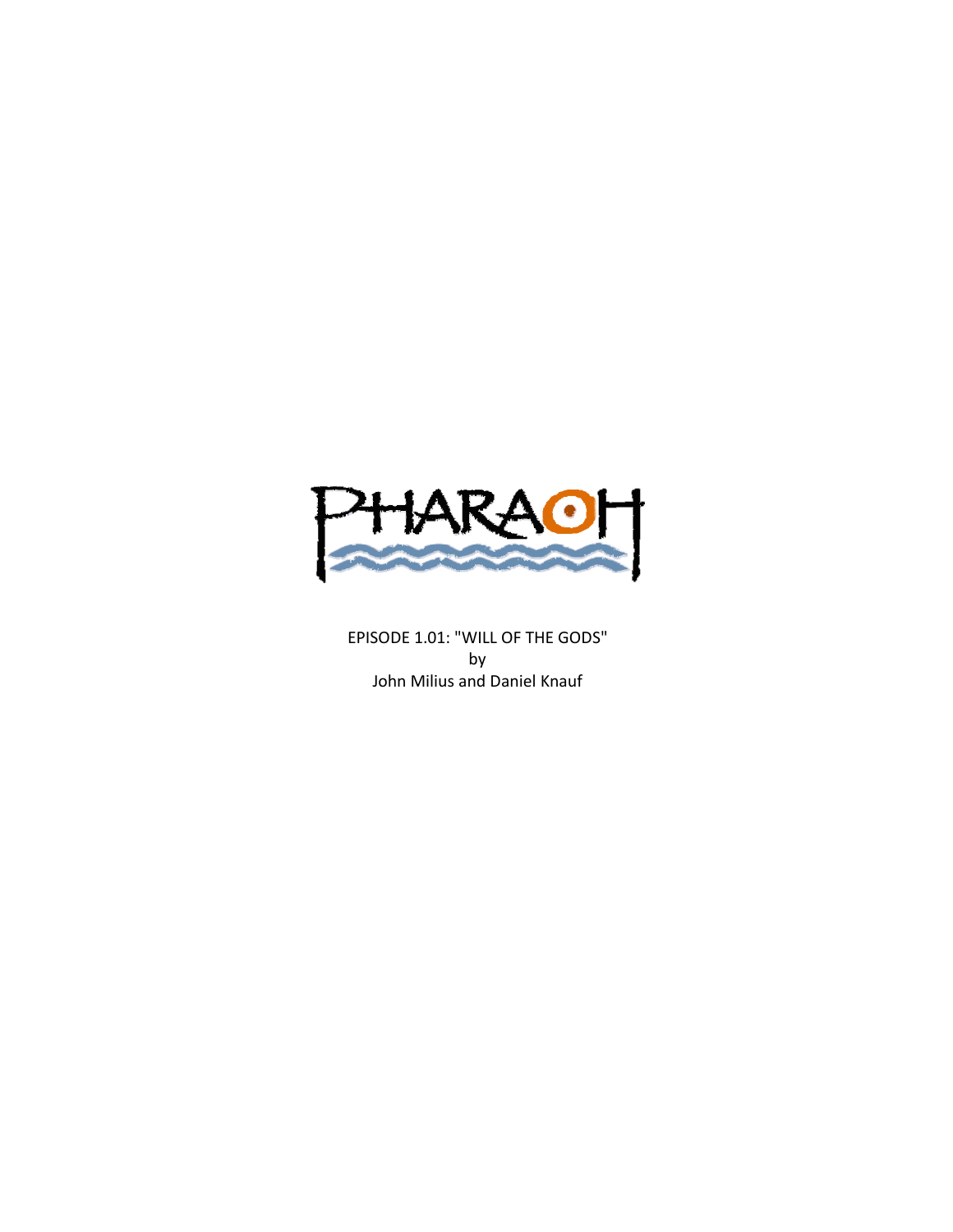FADE IN:

EXT. GEBAL - DAY

A CRASH OF THUNDER. RAIN pours down in sheets over the raging Mediterranean sea, LIGHTNING splitting the boiling sky. The distant sounds of CLASHING STEEL, SHOUTS and CRIES carry over the whitecaps from the ancient Canaanite harbor of Gebal. The architecture is a collision of various cultures, but dominated by the city's Egyptian occupiers

EXT. GEBAL - ALLEY - DAY

A fierce battle in the streets, a drenched, ANGRY mob fighting EGYPTIAN SOLDIERS.

SUPER: GEBAL, CANAAN, 1412 BCE

A young, itinerant Cretan scribe, HEKTOR, 19, a BUNDLE OF WAX-COATED TABLETS tucked under one arm, bolts around a corner, freezes when he sees the bloodshed, then turns on his heel, cutting a detour.

FOLLOW Hektor as he runs through narrow streets and alleys, up staircases, forced repeatedly to reroute when he comes upon VARIOUS INSURGENT ACTIONS.

INT. GEBAL - KABOSE'S CHAMBER - CONTINUOUS

Spare furnishings, scrolls and maps scattered over every horizontal surface, leaning in the corners.

His back hunched with age, his EYES CLOUDED WITH MILKY WHITE CATARACTS, OLD KABOSE, 80s, stands at a small window, catching rain in his open palm. The door BURSTS OPEN and Hektor plunges inside, shivering and soaking wet.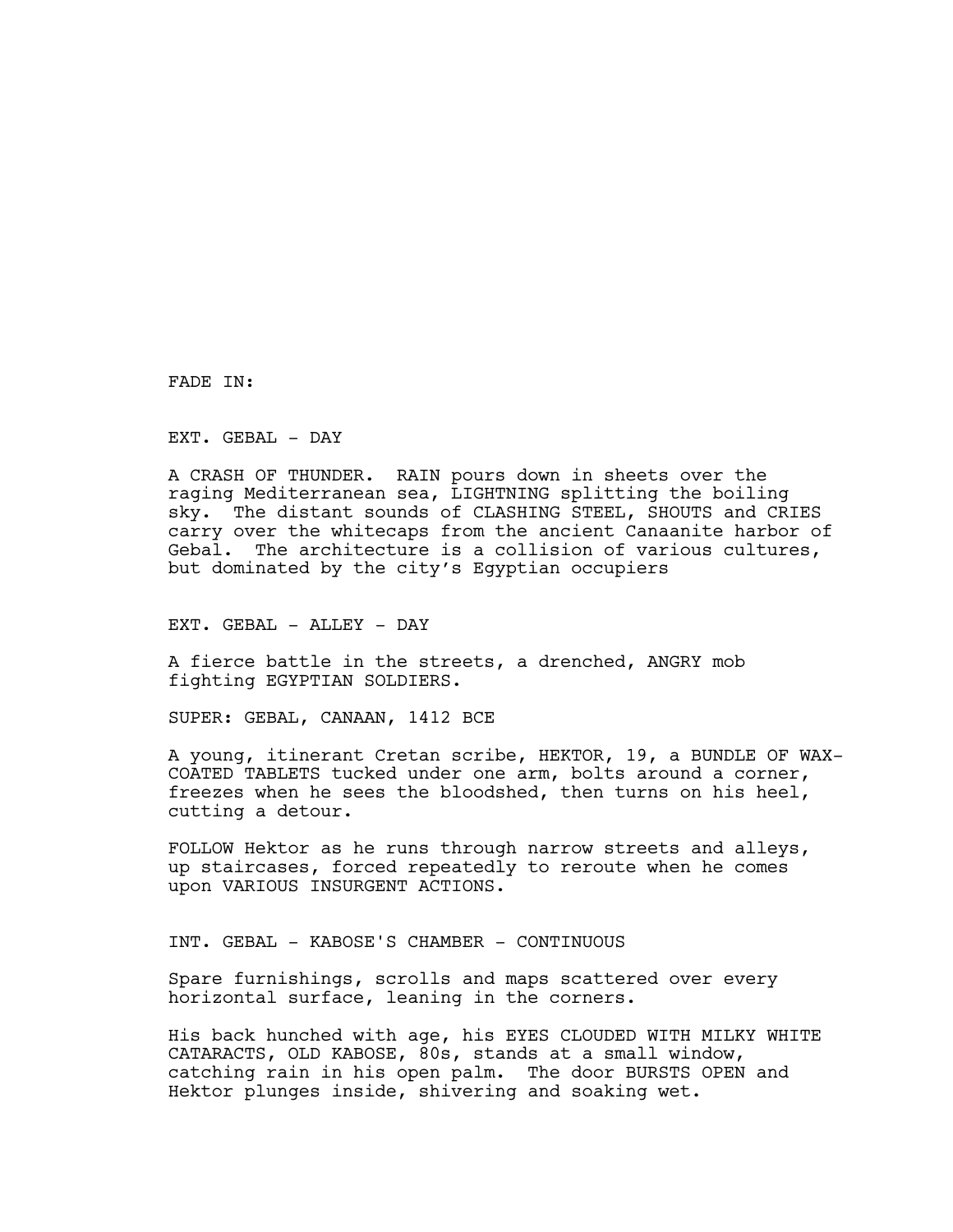HEKTOR It could not be helped, master. The Cult of Ba'alat has again risen up against Rib-Batnoam--

Old Kabose testily dismisses Hektor's explanation with an impatient wave of his hand as he shuffles to his chair and takes a seat at a stout table.

> OLD KABOSE Bah. A clash of fools... (takes a seat) I expect you to be prompt from this day forward, or I will seek the services of another scribe.

HEKTOR Yes, master Kabose. I will not again be late, I promise...

Hektor hastily takes a seat and opens a fresh HINGED TABLET COATED WITH WAX.

> OLD KABOSE Are you ready, or shall we piss away another hour?

> > HEKTOR

Yes, master--*no*. One moment...

Hector pulls an IVORY STYLUS from a small purse, settles in, the point of the stylus poised over the virgin wax.

HEKTOR (CONT'D)

... ready.

Old Kabose sighs, collects his thoughts, and BEGINS:

## OLD KABOSE

My name is Kabose. I have been called Kabose the Thief, Kabose the Peddler of Flesh, Kabose the Butcher of Thebes, but I will be remembered as Kabose, Royal Scribe to the Exalted Pharaoh, Thutmose the Third...

DISSOLVE TO: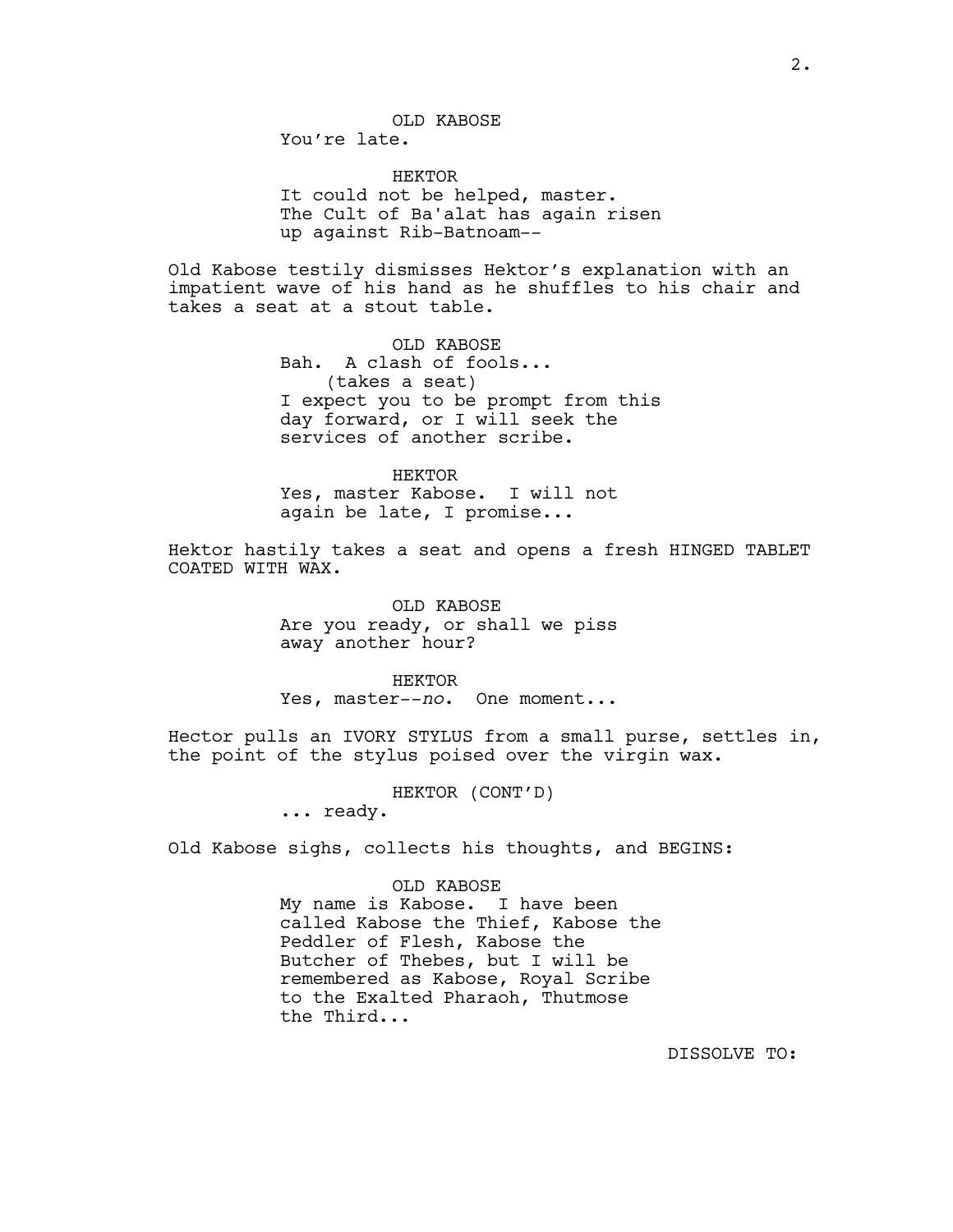EXT. THEBES - DAWN

KABOSE, 12, is herded along with HALF-A-DOZEN OTHER CHILDREN by ROUGH-LOOKING MEN. They carry shovels, picks, pry-bars and other tools.

> OLD KABOSE (V.O.) I was a mere boy of twelve, orphaned and abandoned, made chattel to my dead father's brother... In those days, we served Tobu, the chief of the Necropolis Workers Guild...

At the head of the rag-tag group, TOBU, a towering Nubian, strides with the haught of a victorious general, chin high, his shovel resting on his shoulder.

> OLD KABOSE (V.O.; CONT'D) He was also the most ruthless and cunning gangster in all of Thebes. Through bribery, extortion and brute violence, Tobu spun a web of corruption that penetrated every level of society, from the lowest harbor ghettoes to the private chambers of the King's palace...

Though in his 50s, Tobu is still strong and radiates a menacing charisma. PEOPLE instinctively clear his path.

EXT. THE VALLEY OF KINGS - CLIFF-SIDE - DAY

Tobu leads the group over a narrow trail up a sandstone cliff overlooking the valley. Kabose is prodded along by HASA THE LIAR, mid-40s, his features, ferret-like; his demeanor, furtive and oleaginous.

> OLD KABOSE (V.O.; CONT'D) My uncle, a man called Hasa, but known as Hasa the Liar, was the lowest of his gang, tolerated chiefly for his eager willingness to perform any task, regardless of how debasing or sordid...

Hasa grips Kabose's arm tightly, hisses in his ear.

HASA This is your chance to earn your keep for a change, whelp. If you fail me, you will be punished.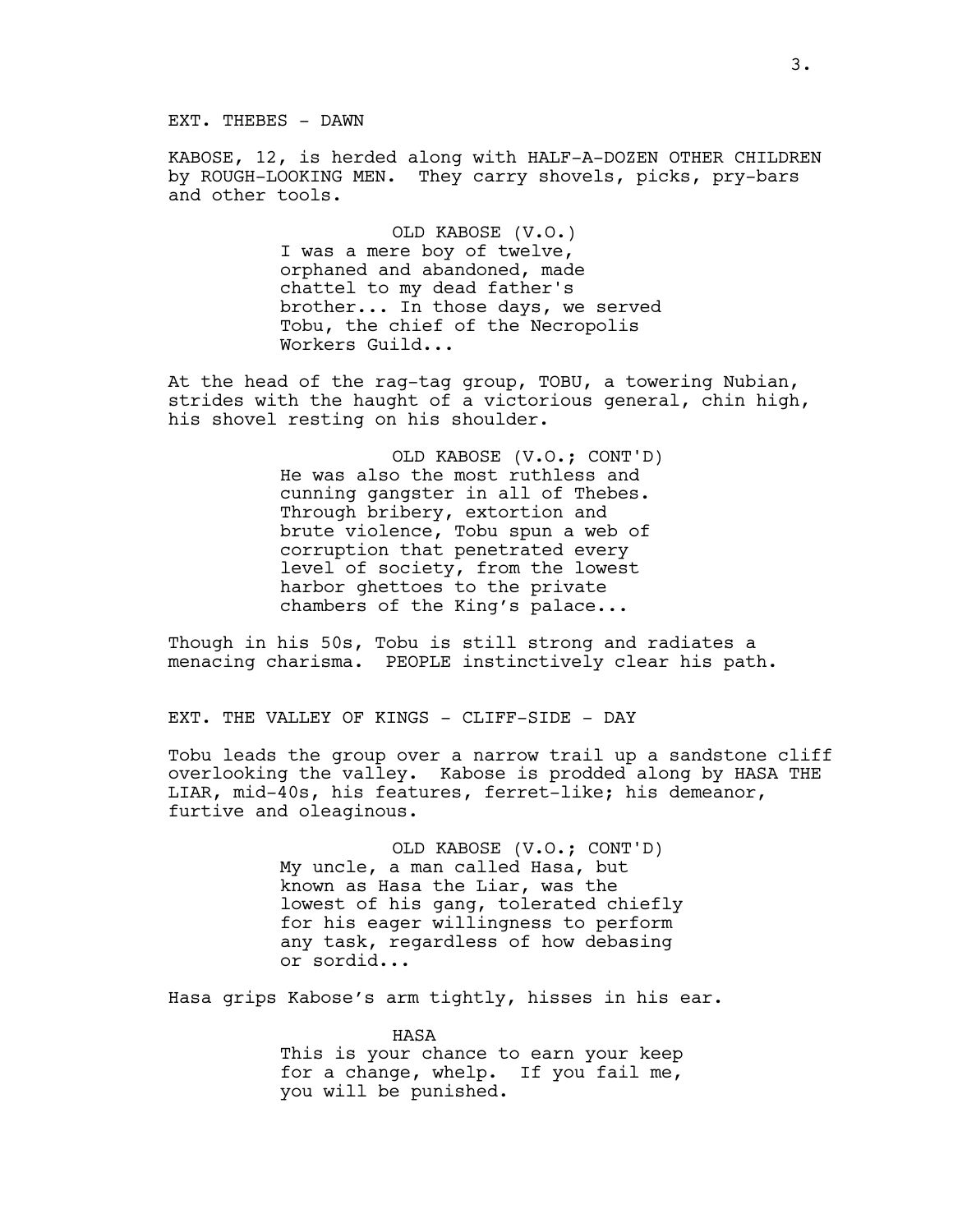Hasa gives him a hard shake.

HASA See to it that you are.

Hasa shoves him forward. Kabose glances forlornly down at the valley below.

HIS POV - A LONG PROCESSION OF PRIESTS AND SERVANTS bear the king's coffin into an open tomb, its surface leaved with gold and semi-precious stones.

> OLD KABOSE (V.O.; CONT'D) We had come that day to bury the King, Thutmose the Second, though he was King in name only, spurning the rigors of his duties to idle away his brief reign at his winter palace in Aswan, hunting, fishing and debauching his harem wives...

EXT. THE VALLEY OF KINGS - TOMB ENTRANCE - CONTINUOUS

The stunningly beautiful Queen, HATSHEPSUT, late-20s, shielded from the sun's glare by a LINEN AWNING stretched between four posts borne by huge NUBIAN GUARDS, gazes stoically at the procession.

> OLD KABOSE (V.O.; CONT'D) In his stead, Egypt was ruled by his wife and half-sister, the Divine Queen Hatshepsut, who wielded by proxy all the power and authority of the King. But in so doing, she neglected the principal duty of a Queen: To produce an heir to the throne...

She looks up toward a wooden dais, where a COMPANY OF SOLDIERS stand guard before an OPEN-FACED TENT. Inside, seated on an ornately carved ebony and gold chair, surrounded by ATTENDANTS AND ADVISORS, is a soft-looking boy of 12, attired in the formal dress of a king.

> OLD KABOSE (V.O.; CONT'D) And so the crown was passed to a child she had not borne...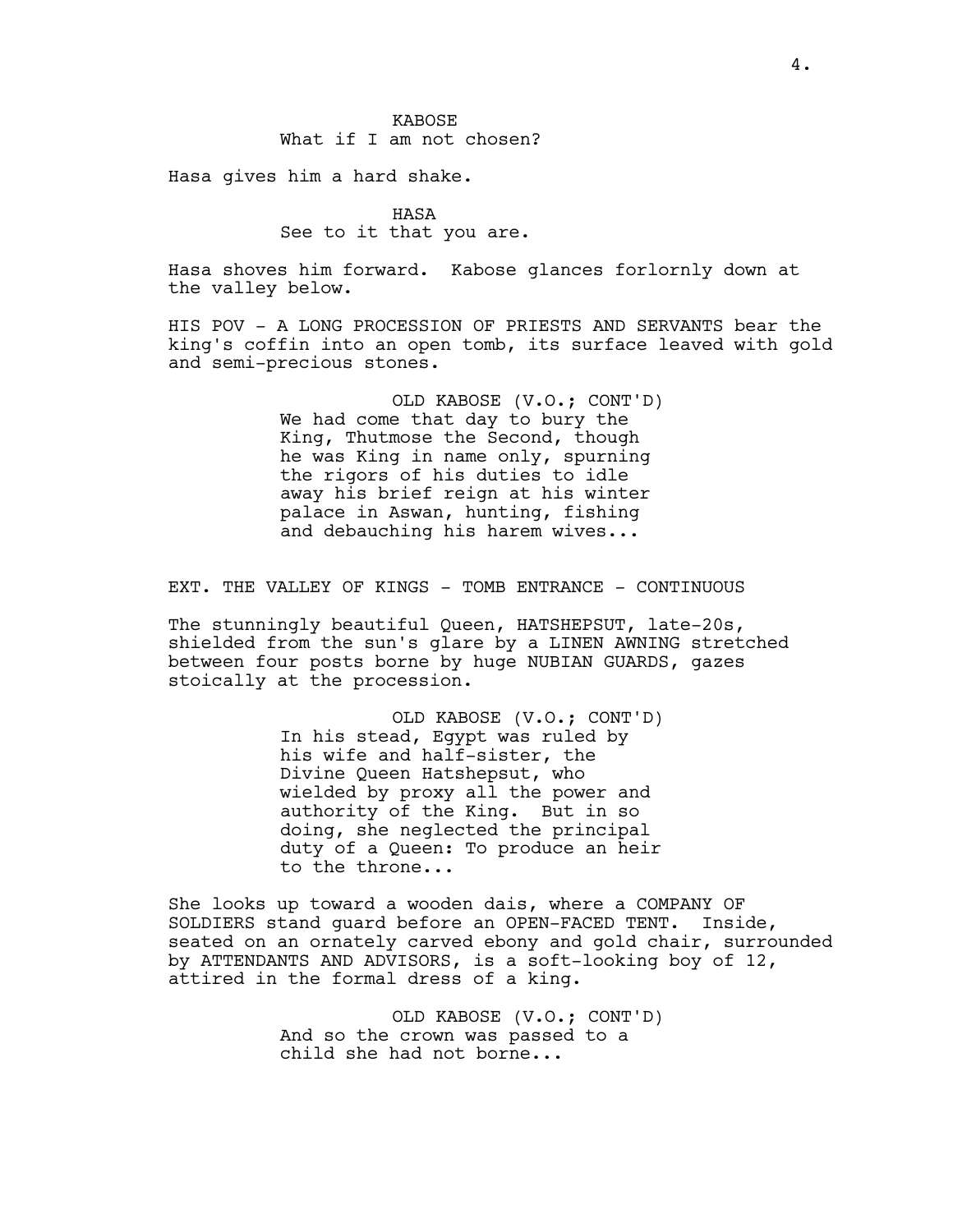EXT. THE VALLEY OF KINGS - ROYAL TENT - CONTINUOUS

THUTMOSE THE THIRD, 12, appears petrified--a child acting the role of an adult in a play he doesn't understand. Arms crossed at his chest, he grasps a small crook and flail in a white-knuckled grip.

> OLD KABOSE (V.O.; CONT'D) Prince Thutmose the Third was the illegitimate product of a dalliance between the King and one of his harem-wives, a trollop of ignoble blood...

EXT. THE VALLEY OF KINGS - TOMB ENTRANCE - CONTINUOUS

Seated on a small throne next to him is his child-bride, MERYTRE, 11, stately and poised, a Queen in miniature attired full regalia, including the vulture cap, modius with double plumes and a fly-whisk.

> OLD KABOSE (V.O.; CONT'D) Neglected by his father, spoiled by an army of servants and tutors, the boy was deemed by the High Priests too callow to rule...

The flail rattles as Thutmose trembles. An older man standing behind him, AHMOSE PEN-NEKHBET, mid-50s, reaches down and gently stills the boy-King's hand.

> OLD KABOSE (V.O.; CONT'D) Thus, he was assigned an able Regent, the King's cousin and most trusted Vizier, Ahmose Pen-Nekhbet.

Thutmose leans toward Pen-Nekhbet and asks in an URGENT WHISPER:

> THUTMOSE Ahmose, who is this girl seated next to me dressed in the manner of a Queen?

PEN-NEKHBET (a gentle smile) She is Merytre, Sire, he eldest daughter of the Divine Adoratrix Huy... (adds, quietly) She is to be your wife.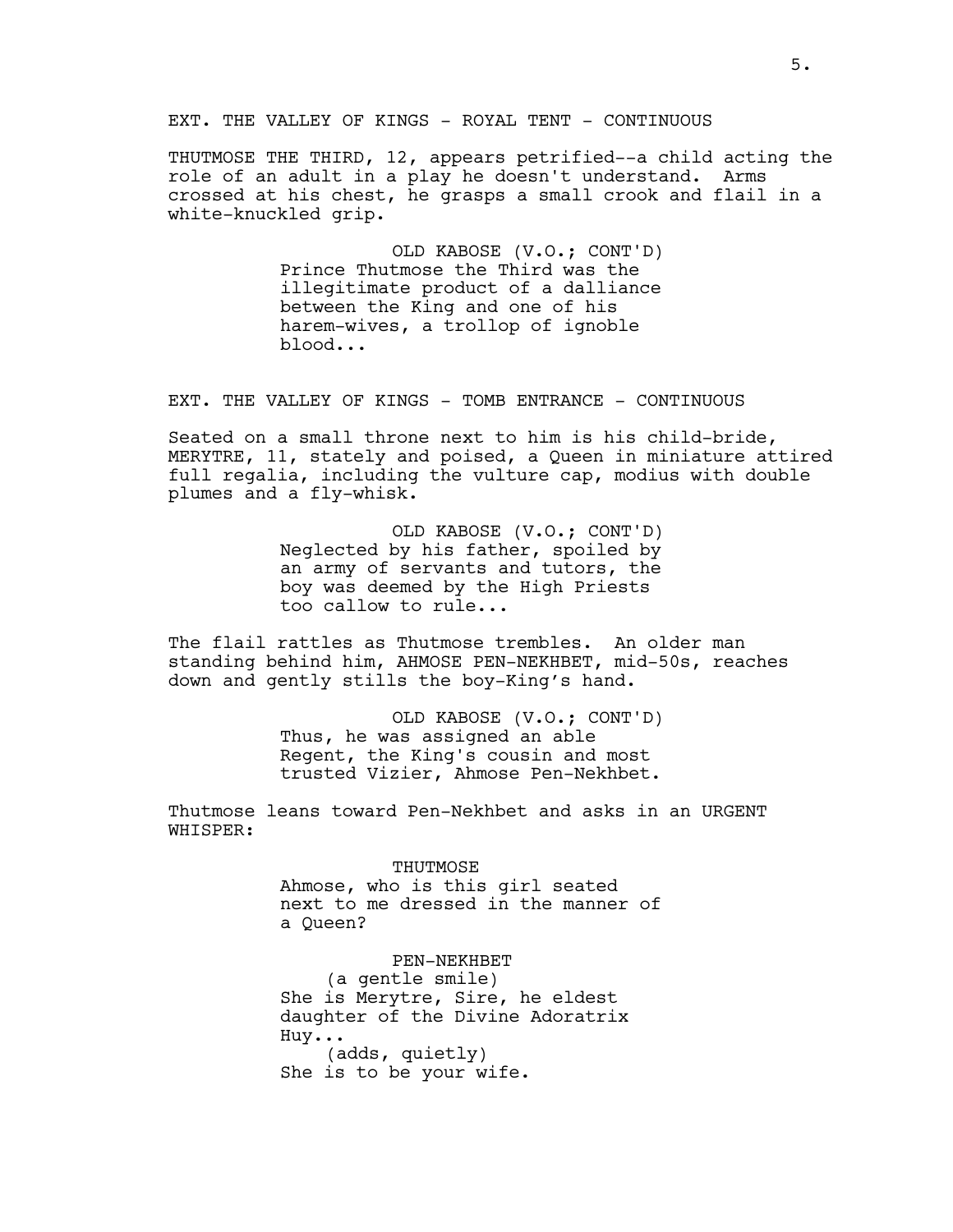This is clearly news to the boy, who looks at Merytr in dazed shock. My *wife?!*

EXT. THE VALLEY OF KINGS - CLIFF TOP - CONTINUOUS

A THICK SLURRY OF WET SAND AND ROCKS pours down a WOODEN SLUICE, filling a LARGE OBLONG CAISSON fashioned from planks of lumber.

Standing on a scaffold overlooking the caisson, possessing the charismatic bearing and serene confidence of all great artists, SENENMUT, mid-40s, speaks softly to his assistant and protégé, BADRU, 20s:

SENENMUT

That's enough.

BADRU (shouts the order) *Enough*. *Close the sluice-gate*...

OLD KABOSE (V.O.; CONT'D) It was on this day I first laid eyes on the Chief Architect to the Royal House, Senenmut...

As the order is RELAYED to WORKERS further up the hill, Kabose gazes at Senenmut, captivated by his aura of power.

> OLD KABOSE (V.O.; CONT'D) Commander of the Necropolis Police and bearer of a hundred lesser titles, he was the Queen's greatest advocate and most trusted confidante...

The FLOW OF SLURRY SLOWS to a trickle and STOPS, the CAISSON FILLED to the brim. Satisfied, Senenmut turns, looks down at Kabose and the other children. He MUTTERS a final order to Badru and starts down the path to the valley. Badru approaches Tobu.

> BADRU We need but three.

TOBU Three? Surely, Master Badru, that will not be enough to--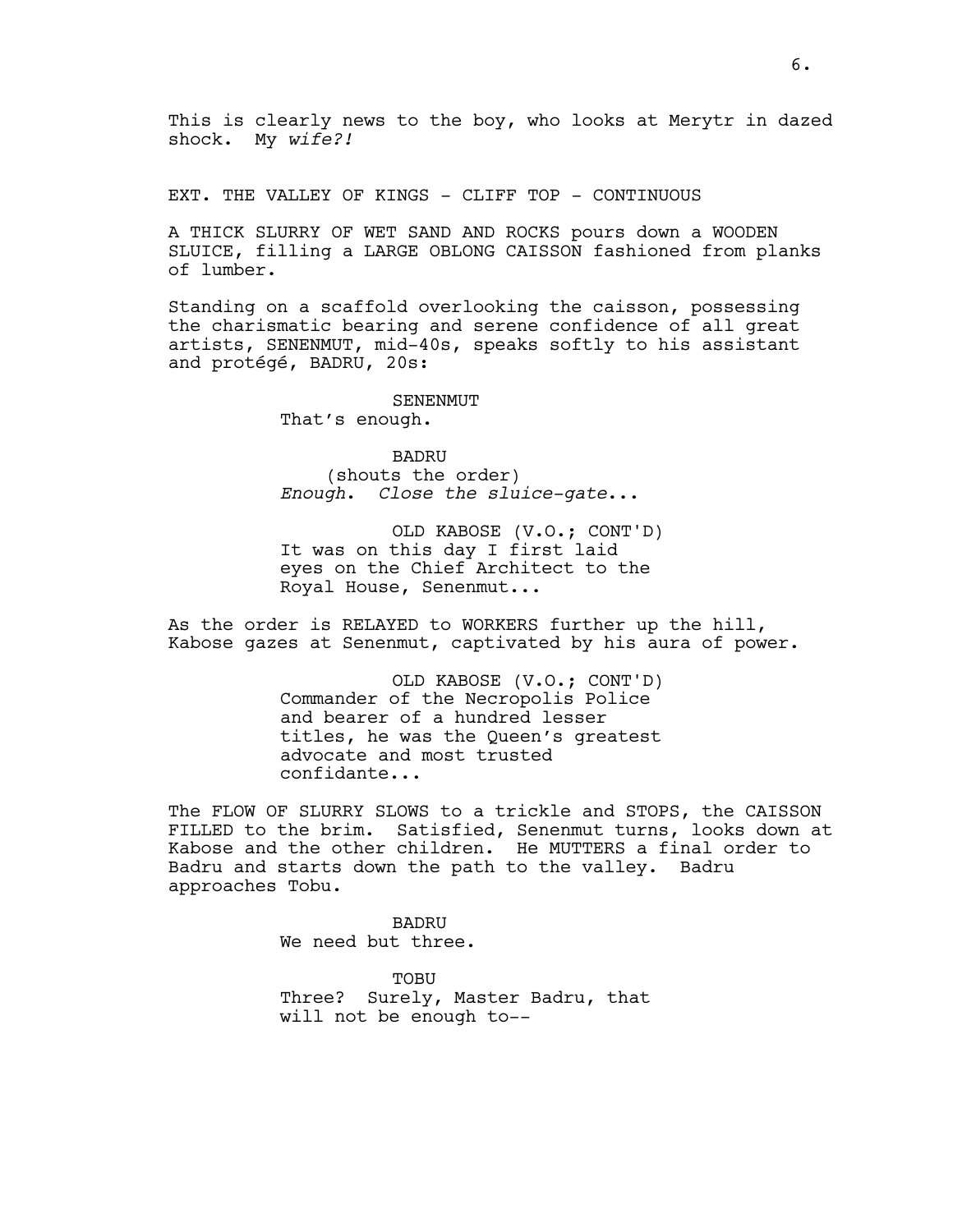BADRU --it will be more than sufficient. The Great Senenmut has devised a new means to seal the tombs. I will need the smallest.

He points at a thin boy, 12, disfigured with a HARELIP.

BADRU (CONT'D) That one... (another BOY) ... that one...

His eyes fall on a scrawny, malnourished girl, NYESS, 14.

BADRU ... and that one--she'll do. Give them mallets and send them down the shaft over there.

The three children start forward. As soon as Badru turns away, Kabose ELBOWS the second Boy in the gut, snatches his mallet and follows Nyess and Harelip toward the shaft entrance.

EXT. THE VALLEY OF KINGS - TOMB ENTRANCE - CONTINUOUS

PRIESTS CHANT A FUNEREAL INCANTATION. Senenmut joins Hatshepsut, standing slightly behind her. She speaks without taking her eyes off the high priest.

> HATSHEPSUT My heart trembles for the future of the kingdom.

Senenmut turns, gazes at the Thutmose, seated on the dais above them.

> SENENMUT As does mine. As do the hearts of all good men, loyal to their Queen.

HATSHEPSUT How could I have been such a fool?

**SENENMUT** 

The fault is not yours, Highness. You were far too engaged in seeing to the welfare of your subjects to discern the treachery of a viper like Ahmose.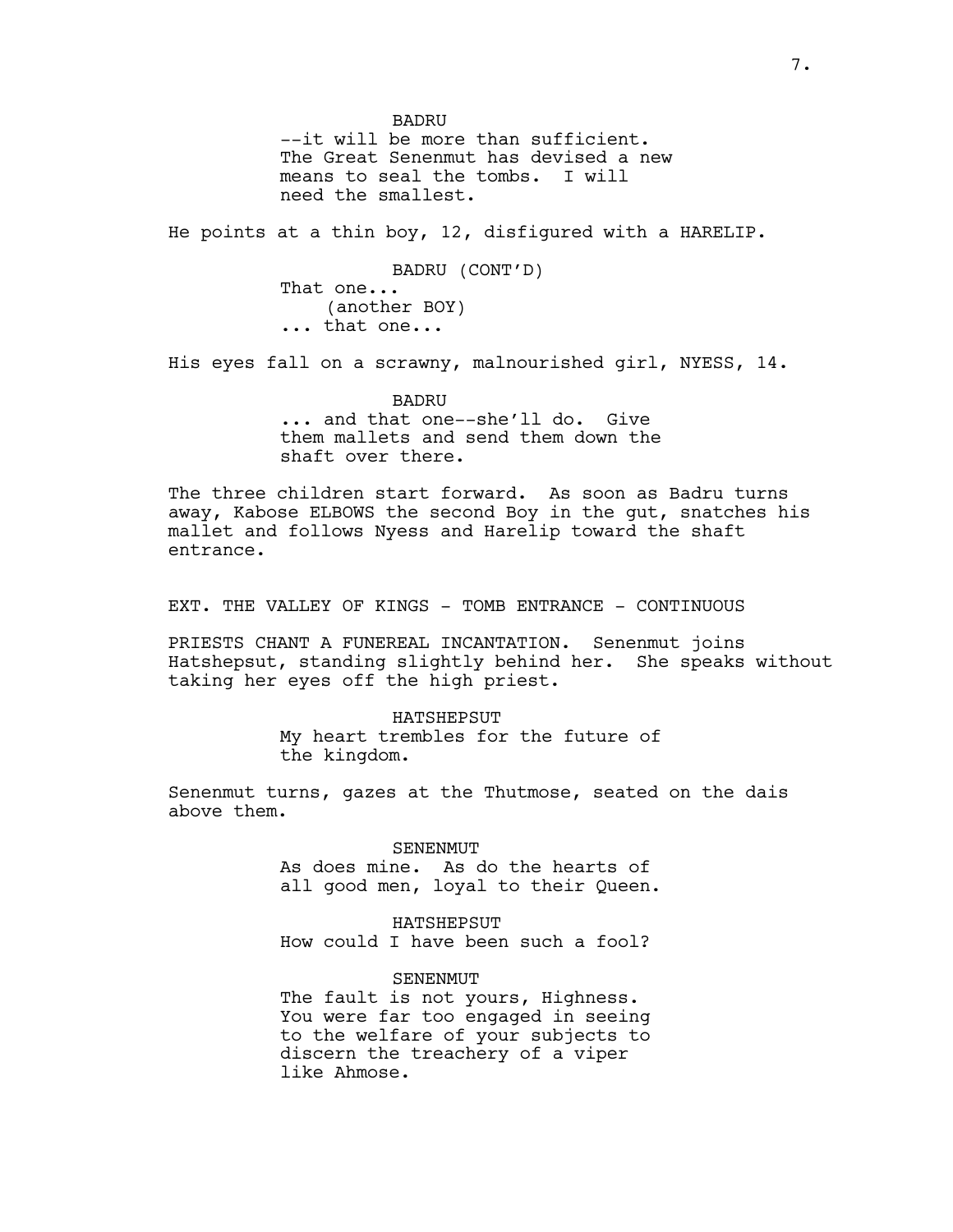Both hands stretched toward the heavens, HUY, the Divine Adoratrix of Amun-Ra, a handsome, stately woman in her late-30s with fervently intense eyes, LEADS THE INVOCATION CHANT, pausing occasionally as TWO DOZEN PRIESTS chant REFRAINS.

> HATSHEPSUT Had I but planted my nose in the ass of the Adoratrix as firmly as did he, it would be I appointed Regent, and the land would not be ruled by a craven proxy to a bastard imp.

A tear escapes the Queen's eye, rolling down her cheek. Senenmut discreetly takes her hand and squeezes.

> **SENENMUT** Shh. You'll be heard.

EXT. THE VALLEY OF KINGS - CLIFF TOP - CONTINUOUS

At the cliff's edge, Hasa the Liar stands with HALF-A-DOZEN WORKERS, leaning against his shovel and pointing down at the Queen and Senenmut below, a leering grin on his face.

> HASA *Ho!* The King is not yet cold, and see how the architect holds her hand! Did I not *tell* you they were fucking?!

AAPEP, a thuggish fireplug, squats next a a tall, thin Nubian, PANHSJ. Pick between his legs, chin resting atop its handle, Aapep spits over the side of the precipice.

> AAPEP Of course he's fucking her. Wouldn't you?

HASA Not if it cost me my head.

#### PANHSJ

Which one?

The men LAUGH. Tobu approaches, gives Hasa a HARD SLAP on the side of his head.

> TOBU Stop lollygagging. We've got work to do...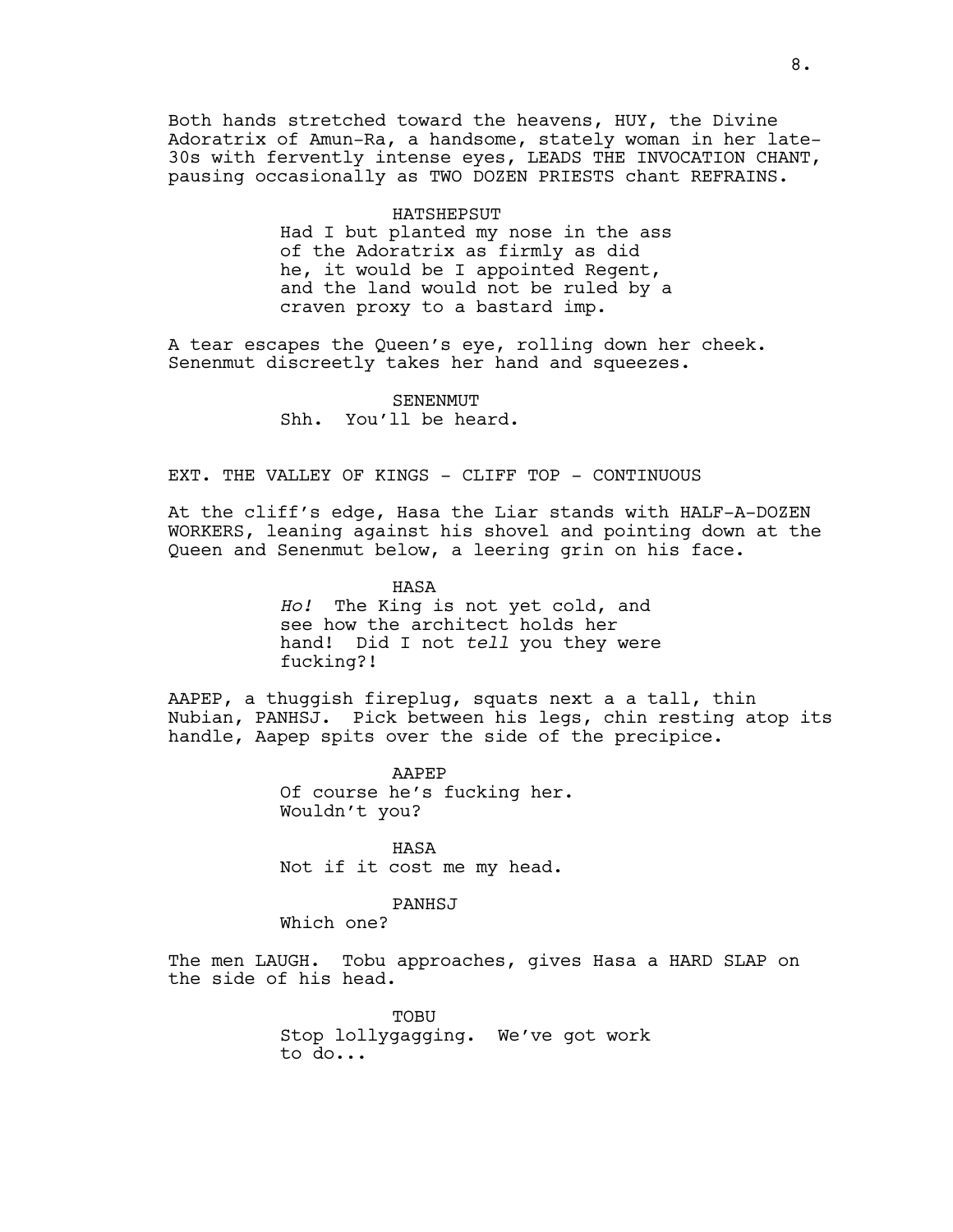INT. TOMB - ANTECHAMBER - DAY

Priests and servants carry TREASURE through an opening into the BURIAL CHAMBER. TWO MASONS flank the opening, buckets of plaster and trowels at their feet.

Along the length of the antechamber, a HORIZONTAL SERIES OF FOUR SMALL SQUARE SHAFTS have been cut high on one wall, each about a foot below the ceiling. Three are sealed with wooden stoppers held in place by stout posts spanning diagonally to the floor, one end planted against the stopper; the other, wedged into a notch in the stone floor.

PALE SUNLIGHT streams down the FOURTH SHAFT. Kabose and Nyess wait with a third MASON, who helps Harelip as he emerges feetfirst from the opening, clinging to a KNOTTED ROPE.

> MASON You have mallets? Yes...?

The children nod. He begins positioning them, one at the base of each post, Harelip closest to the shaft, then Nyess, then Kabose.

> MASON You, here. You two... right here and there. Now... (holds up a finger) ... you must listen closely. If you do everything I say, *exactly* as I say, you will come to no harm...

Kabose gazes in awe at the precious, GOLDEN OBJECTS being carried past them. The Mason SNAPS HIS FINGERS in front of the boy's nose.

> MASON *You*. What did I just say?

KABOSE You told us to do everything you say, exactly as you say, and we will come to no harm.

The Mason is a little disconcerted to hear his own words repeated back to him so precisely.

> MASON Yes... very well, then... (collects himself) After you are left alone and the exit has been sealed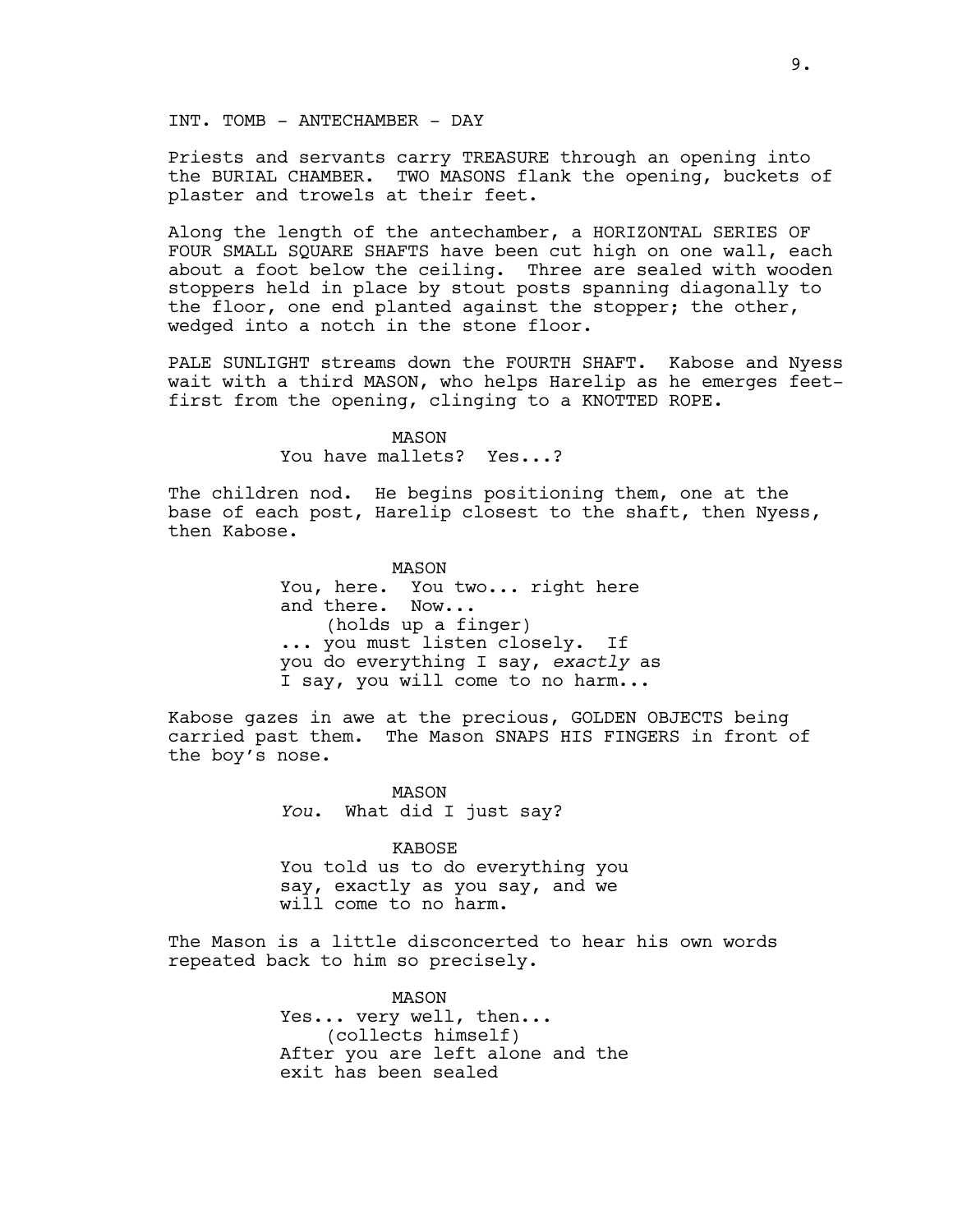Tobu and his crew gather around a table as Badru explains their task, pointing at a DIAGRAM OF A CROSS-SECTION OF THE TOMB, FOUR SHAFTS leading down to the antechamber from the top of the cliff.

#### BADRU

The children down in the tomb will be given a signal, upon which they will knock away the supports and open the seals. The slurry in the caisson will then pour down the first two shafts, filling the antechamber.

# TOBU

(rubs his chin) What about these other two?

Badru points at a RECTANGULAR ICON covering the THIRD SHAFT, which opens inside the edge of the caisson.

> BADRU On my second command, six of your strongest men on ropes will slide out this seal, here, and the slurry will drain into this third shaft. Once it is filled to this point...

He taps his finger on an intersection, where a wide duct TRAVERSES DIAGONALLY BETWEEN THE THIRD AND FOURTH SHAFT, forming an "H" shape with a slanted cross-stoke. He moves his finger along the duct

> BADRU (CONT'D) ... the slurry will be diverted into the fourth shaft through this duct...

INT. TOMB - ANTECHAMBER - CONTINUOUS

The Mason continues giving instructions to the children as the last of the King's treasures are placed in the Burial Chamber. A THICK STONE DOOR is muscled into place by the two waiting Masons, who begin sealing it shut with plaster.

> MASON ... as soon as you have opened the seals, the room will begin to fill. You must go to that last shaft and climb out as quickly as you are able, understand?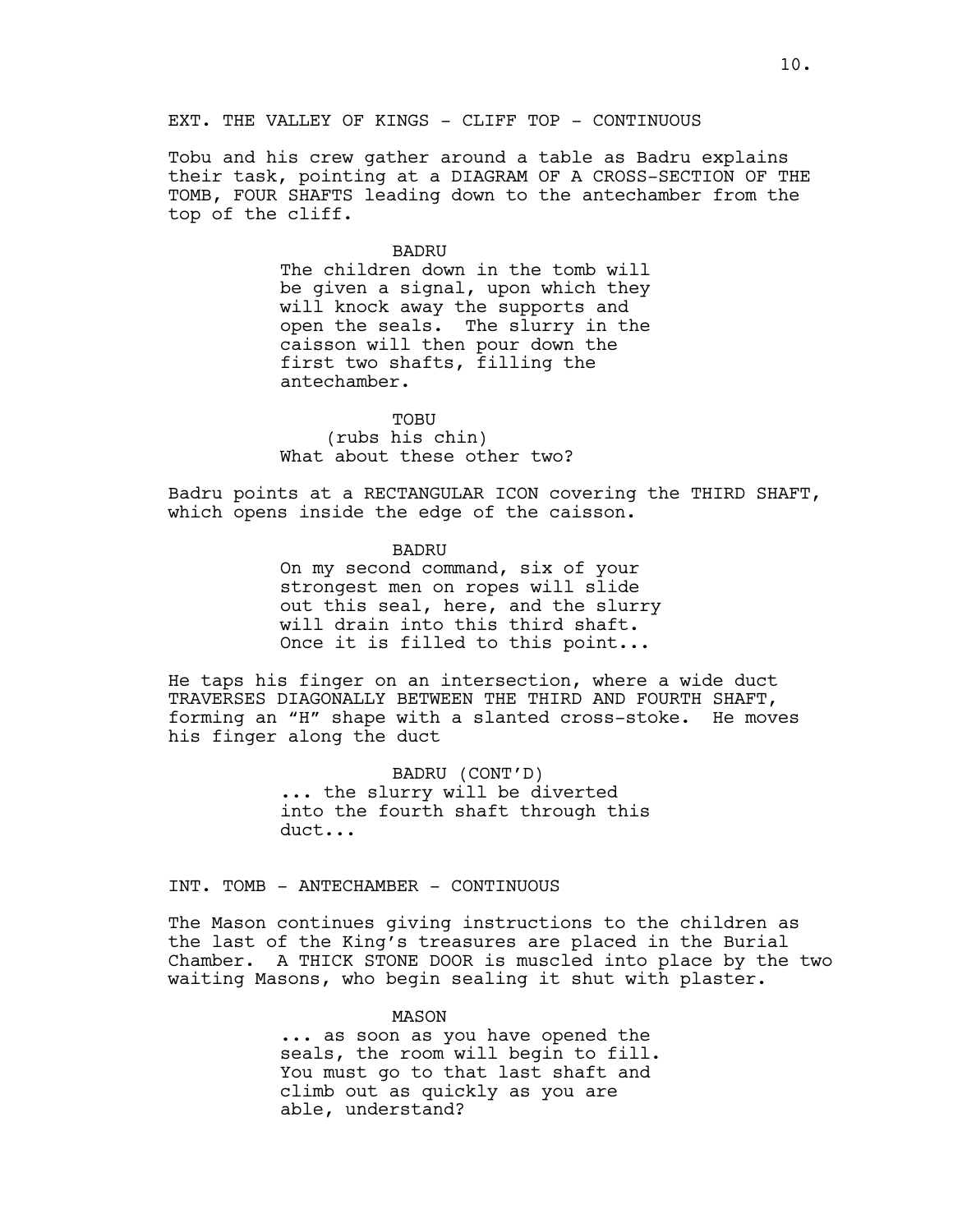Nyess and Harelip nod solemnly, their eyes wide as saucers. Kabose, however, stares at a PRIEST setting a SMALL, EXQUISITE, GOLDEN TUBE crusted with jewels upon a carved stand before the door to the Burial Chamber.

> MASON (CONT'D) (annoyed) Boy! *Boy*...! Are you listening?

Without taking his eyes off the jeweled tube, Kabose repeats the Mason's instructions in a DULL MONOTONE:

> KABOSE We must go to the last shaft and climb out as quickly as we are able...

The Mason sighs and, shaking his head, follows the priest and his two colleagues out the exit, pausing at the threshold.

> MASON May mother Mut watch over you on this day.

He backs out and nods to the other Masons (O.S.), and a stone door who leaving the children alone.

As soon as the SECOND DOOR IS SEALED SHUT, Kabose darts from his post, picks up the jeweled tube and stuffs it in his garment. As he returns to his position:

> HARELIP We will all be cursed if you take that.

KABOSE Mind your own business, runt.

EXT. THE VALLEY OF KINGS - CLIFF TOP - CONTINUOUS

BADRU stands on the scaffolding overlooking the caisson, brimming with slurry. He holds up his hand, SHOUTS:

# BADRU

*Ready*...

FOUR WORKERS stand on a CATWALK spanning the top of the caisson hold long, oar-like paddles. Tobu and FIVE OTHERS- two teams of three--shoulder ropes and brace themselves. A BLAST OF HORNS ECHOES up from the valley. Badru slices the air with his palm.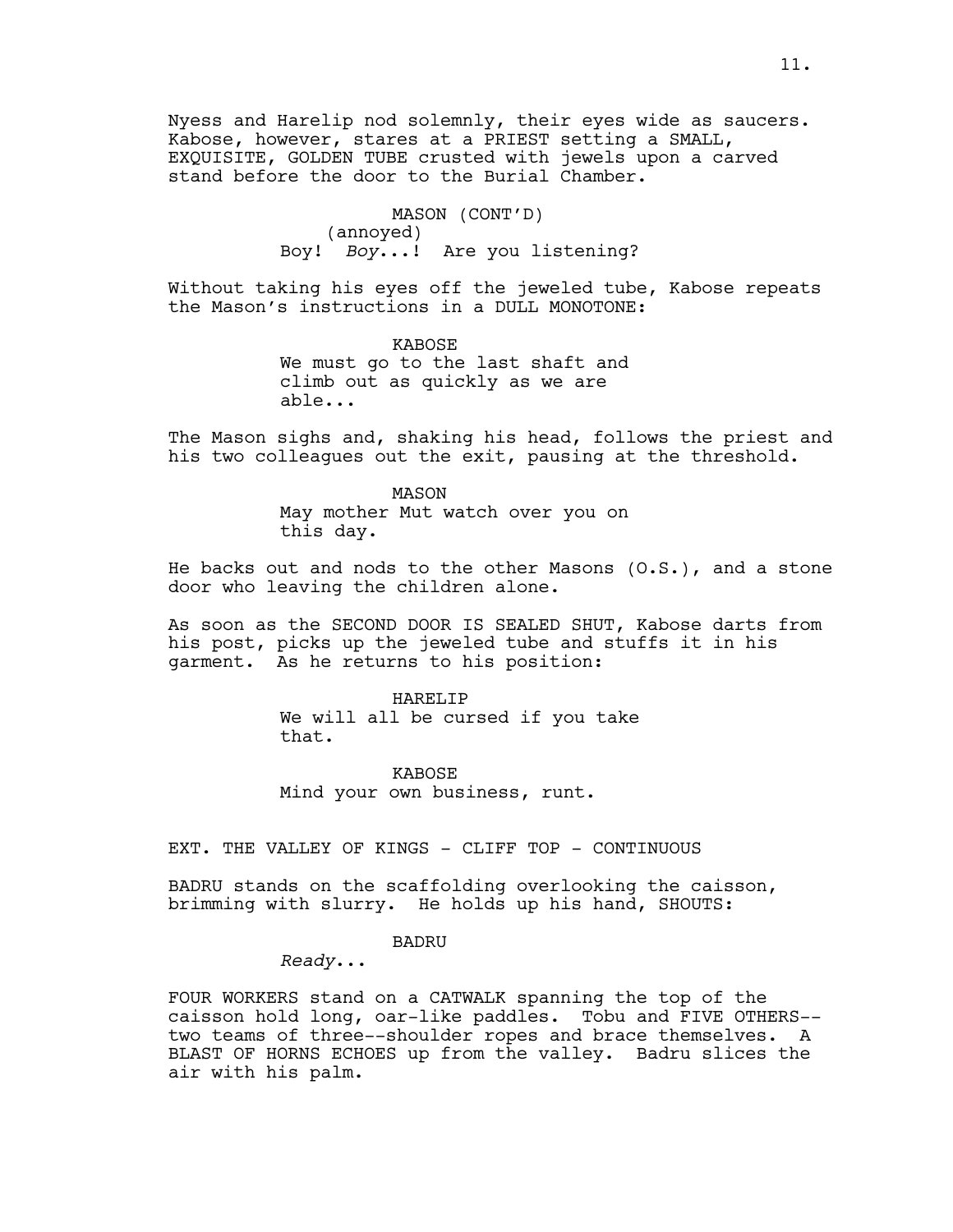### BADRU

*GO*...

SWING TO: THE CATWALK WORKERS - Plunge their paddles into the slurry begin stirring as we...

SWING TO: TOBU AND HIS MEN - digging in, bending their backs as they heave the ropes as we...

SWING TO: PANHSJ - as he relays the order forward...

PANHSJ

*GO*...

SWING TO: AAPEP - continuing the relay...

AAPEP

*GO*...

SWING TO: Hasa, standing over the opening of the shaft. He cups his hands around his mouth and SHOUTS:

HASA

*GO*...

EFX - as if carried at the speed of sound, we PLUNGE DOWN the perfectly square shaft carved in living rock, past A DUCT OPENING TO ONE SIDE, down, down, down into...

INT. TOMB - ANTECHAMBER - CONTINUOUS

Kabose, Nyess and the second boy swing their mallets, pounding the bases of their assigned posts. Kabose is the first to KNOCK HIS CLEAR. A THICK JET OF SLURRY gushes into the chamber from the unsealed shaft.

EXT. THE VALLEY OF KINGS - CLIFF TOP - CONTINUOUS

A THICK BUBBLE of displaced air breaks on the SURFACE OF THE SLURRY at one end of the caisson, the LEVEL DROPPING as it drains into the tomb. Badru's face lights up--*it's working!*

# BADRU

*Keep stirring*...

INT. TOMB - ANTECHAMBER - CONTINUOUS

The SLURRY ROARS into the tomb, SPATTERING on the stone floor and swiftly SPREADING, SWIRLING around Nyess and Harelip as they frantically HAMMER THEIR POSTS. Kabose slogs past them; climbs up the knotted rope into the escape shaft.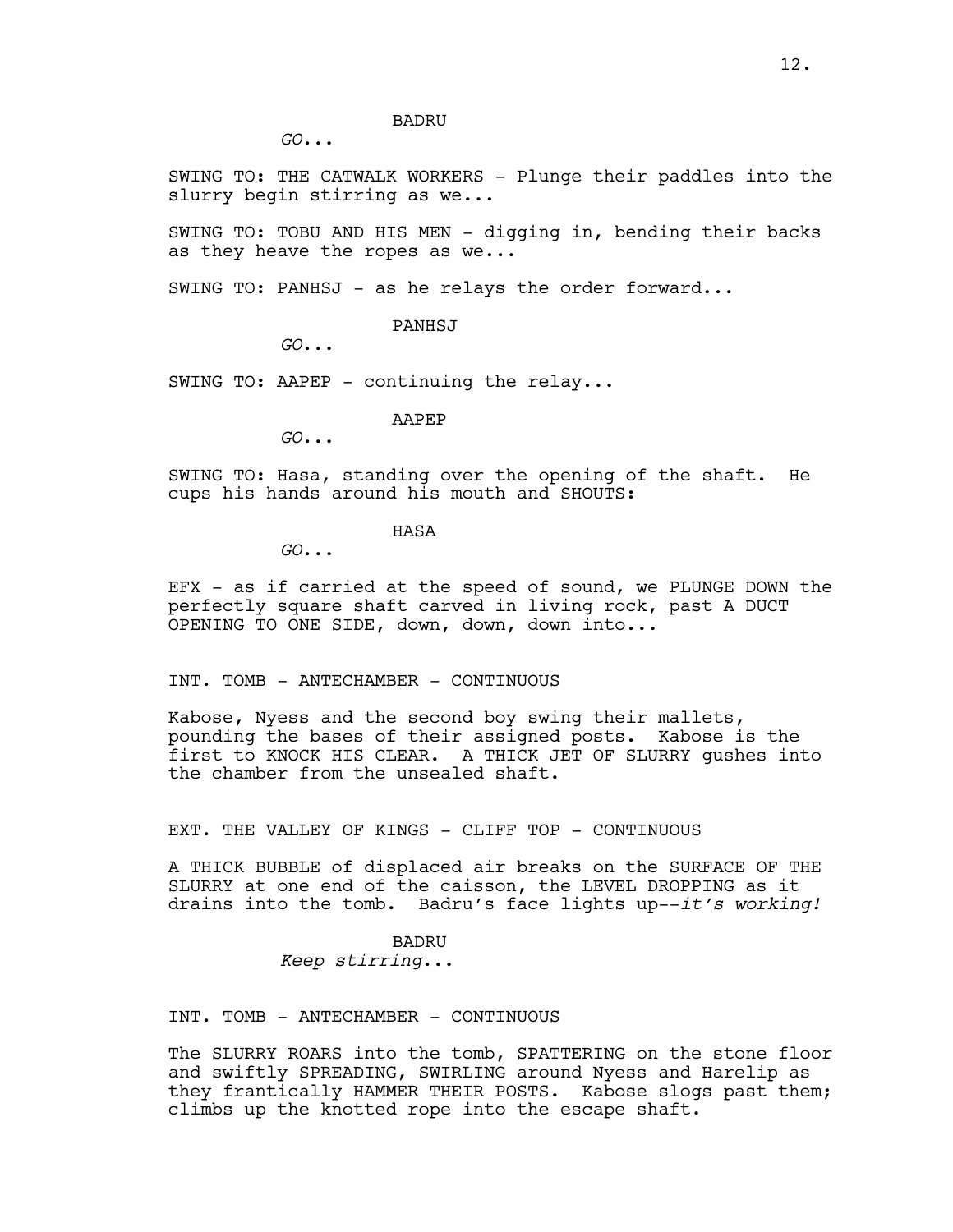Nyess KNOCKS HER POST FREE, and a SECOND JET OF SLURRY cascades into the room. As she wades toward the escape shaft, HIP-HIGH IN MUCK, Harelip knocks his post free and overtakes her, HURLING her down into the RISING SLURRY.

NYESS - tries to stand, falls, weighted down with a THICK COAT OF BLINDING MUCK.

A hand on the knotted rope, Harelip casts a final glance back, a cruel grin on his face as he watches Nyess struggle. He turns just in time to catch a CRUSHING BLOW in the side of his head from Kabose's mallet.

Kabose jumps down from the opening, helps Nyess up. Arms around his neck, she clings to his back as he wades through the slurry and climbs up into the escape shaft.

EXT. THE VALLEY OF KINGS - CLIFF TOP - CONTINUOUS

TOBU AND HIS CREW - strain forward, pulling on their ropes. Inch-by-inch, A STONE SLAB attached to the ropes slowly SLIDES OUT FROM UNDER THE BASE OF THE CAISSON.

UP ON THE SCAFFOLD - Badru sees THICK BUBBLES break the surface of the slurry on the far side of the caisson. His brows knit in consternation.

TOBU AND HIS CREW - With a final, mighty pull, THE SLAB JERKS FREE OF THE CAISSON, the men spilling to the ground. Badru charges up, looks at the slab, then Tobu in angry disbelief.

> BADRU *You fool! What have you done?*

TOBU You said we were supposed to pull on your command--

BADRU --my *second* command! You were supposed to pull on my *second* command! *After* the children were clear!

INT. SHAFT - CONTINUOUS

Nyess clings to Kabose as he pulls them slowly up the steep, shaft, his eyes on the TINY SQUARE OF SUNLIGHT far above them.

MUDDY WATER trickles down from the DUCT OPENING A FEW FEET ABOVE. They hear an ominous, ECHOING GURGLE. Kabose picks up his pace, laboring hand-over-hand up the knotted rope.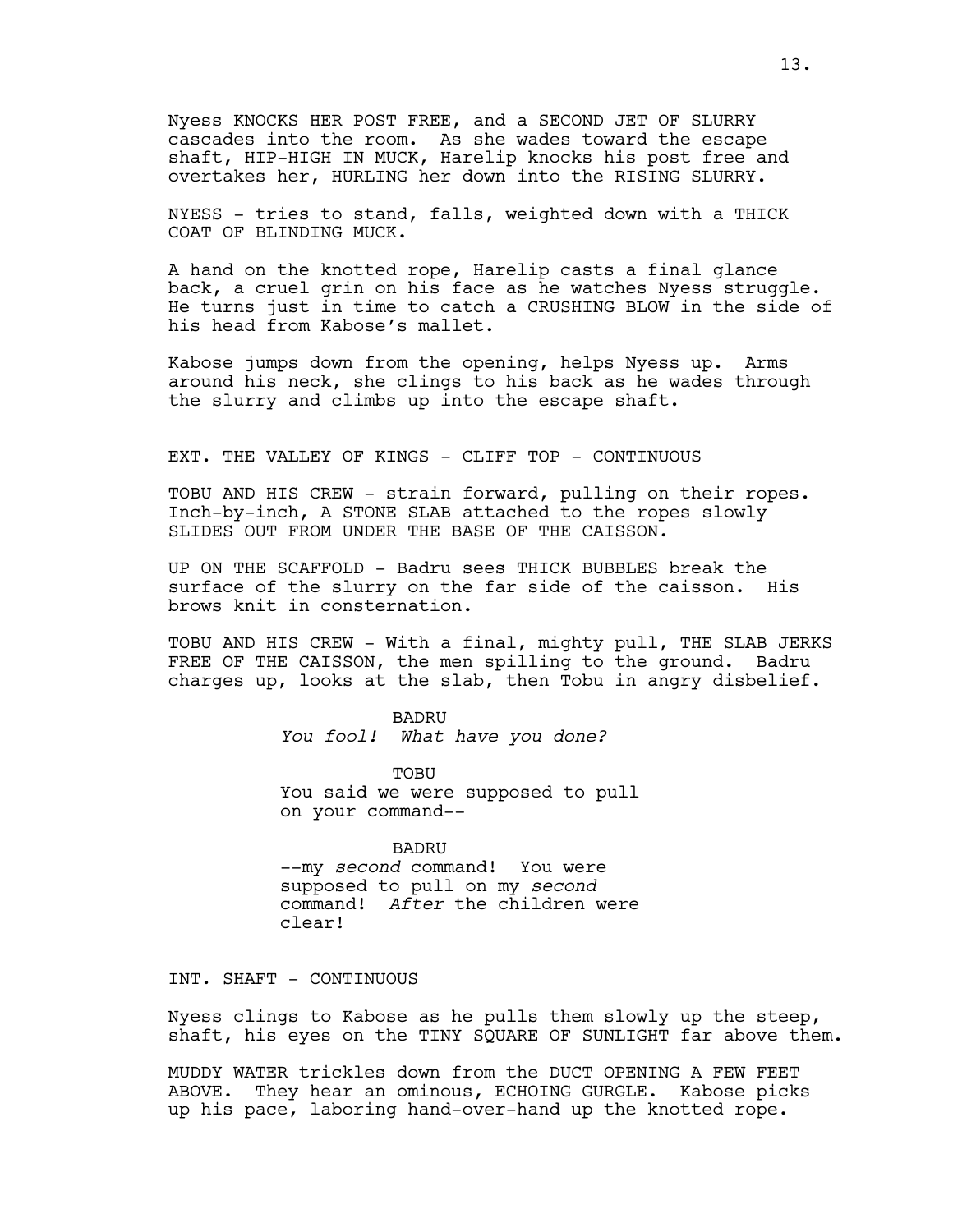EXT. THE VALLEY OF KINGS - CLIFF TOP - CONTINUOUS

Tobu and SIX OTHERS pull on the knotted rope, the other Workers gathered around the head of the shaft, peering down into the darkness as Badru SHOUTS:

BADRU

*Pull*...

Hasa scuttles up to him, averting his eyes in deference.

HASA Master Badru, it is my--

BADRU --can you not see I am busy! (shouts) *Pull you motherless dogs*...

HASA My humble apologies, but my most beloved nephew is one of the children who was--

BADRU --your nephew?

HASA Yes, yes, and I fear he is--

BADRU --you will be compensated if he is lost. (shouts) *Pull*...

The crew pulls on the rope. Peering down the shaft, Aatep makes something out.

> AAPEP There is one on the rope!

BADRU Move. Give him room...

COATED WITH MUCK, still clutching the knotted rope against his chest with one hand, Kabose is pulled from the shaft.

> BADRU Just the one?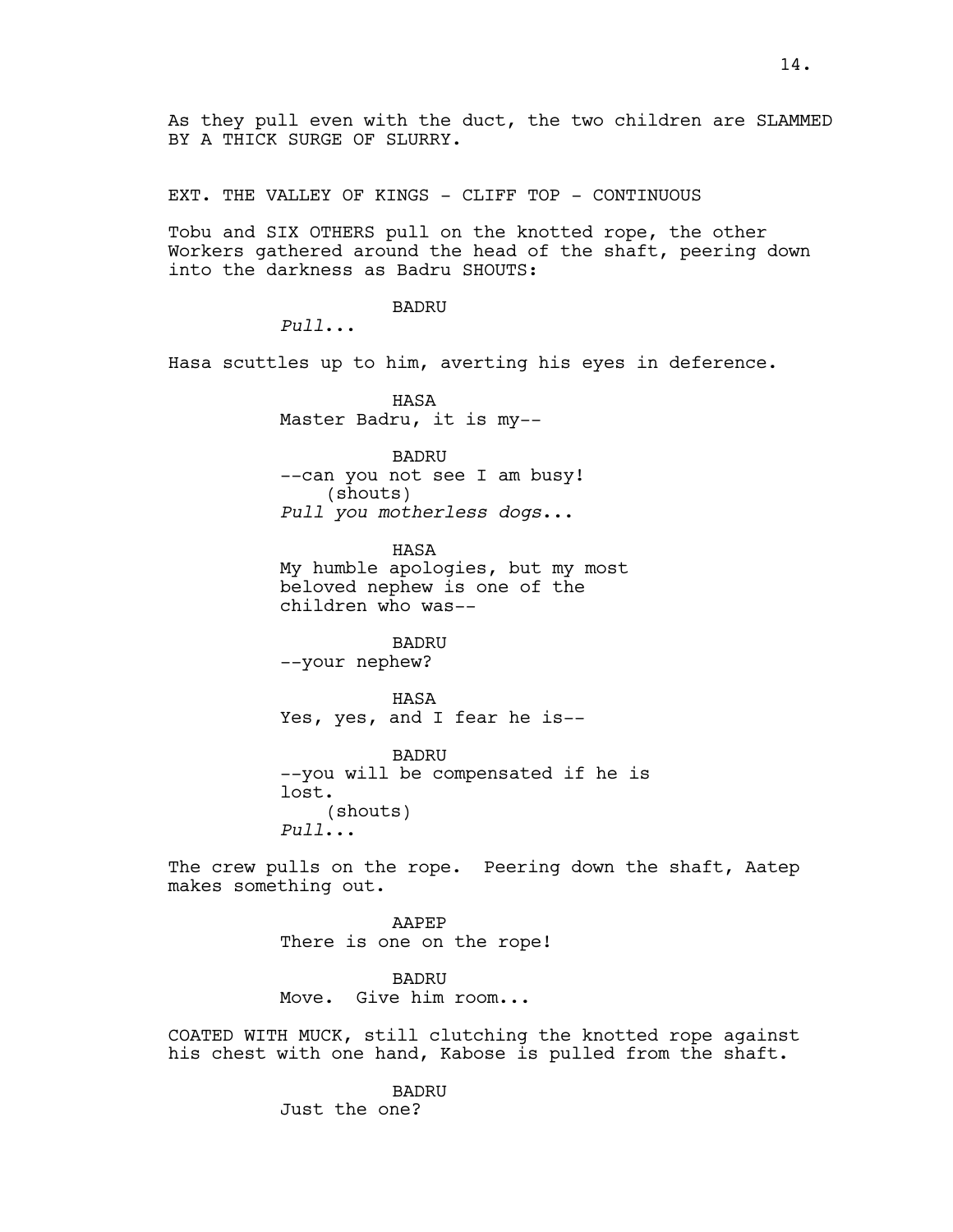# Yes. Wait... *no!*

Kabose drags Nyess out with his free hand. Both lie, COUGHING AND GASPING, on the ground. Hasa eagerly pushes his way through the crowd. He is crestfallen when he sees that Kabose has survived.

BADRU - turns toward A TEAM OF WORKERS near the edge of the cliff, signals them to proceed with a wave of his hand.

IN PERFECT UNISON, the Team raises their SLEDGEHAMMERS and drives THICK WOODEN WEDGES into a FISSURE ten feet behind the precipice.

EXT. THE VALLEY OF KINGS - TOMB ENTRANCE - CONTINUOUS

WITH A CRACKING ROAR, a TITANIC SLAB breaks away from the cliff and slides down like the blade of a guillotine, CRASHING TO THE VALLEY FLOOR and burying the tomb entrance behind TONS OF ROCK.

EXT. THE VALLEY OF KINGS - CONTINUOUS

Reclining in an ornate SEDAN CHAIR borne by FOUR GUARDS, Hatshepsut despondently gazes back at the HUGE CLOUD OF DUST rising further down the valley behind the LONG PROCESSION.

> HATSHEPSUT Yesterday, I ruled Egypt. Today, I am but a widow--a mere vassal, subject to the whims of a child.

Senenmut, eyes forward, walks in measured steps beside her sedan chair along with her RETINUE.

> SENENMUT You will rule again.

> > HATSHEPSUT

How? But by the authority of Thutmose the Second did I wield the crook and flail, and Thutmose the Second is no more... (a bitter smile) ... I am a proxy to a corpse.

Senenmut's eyes glitter with dark determination.

SENENMUT Amun-Ra will again smile upon you, my Queen. (MORE)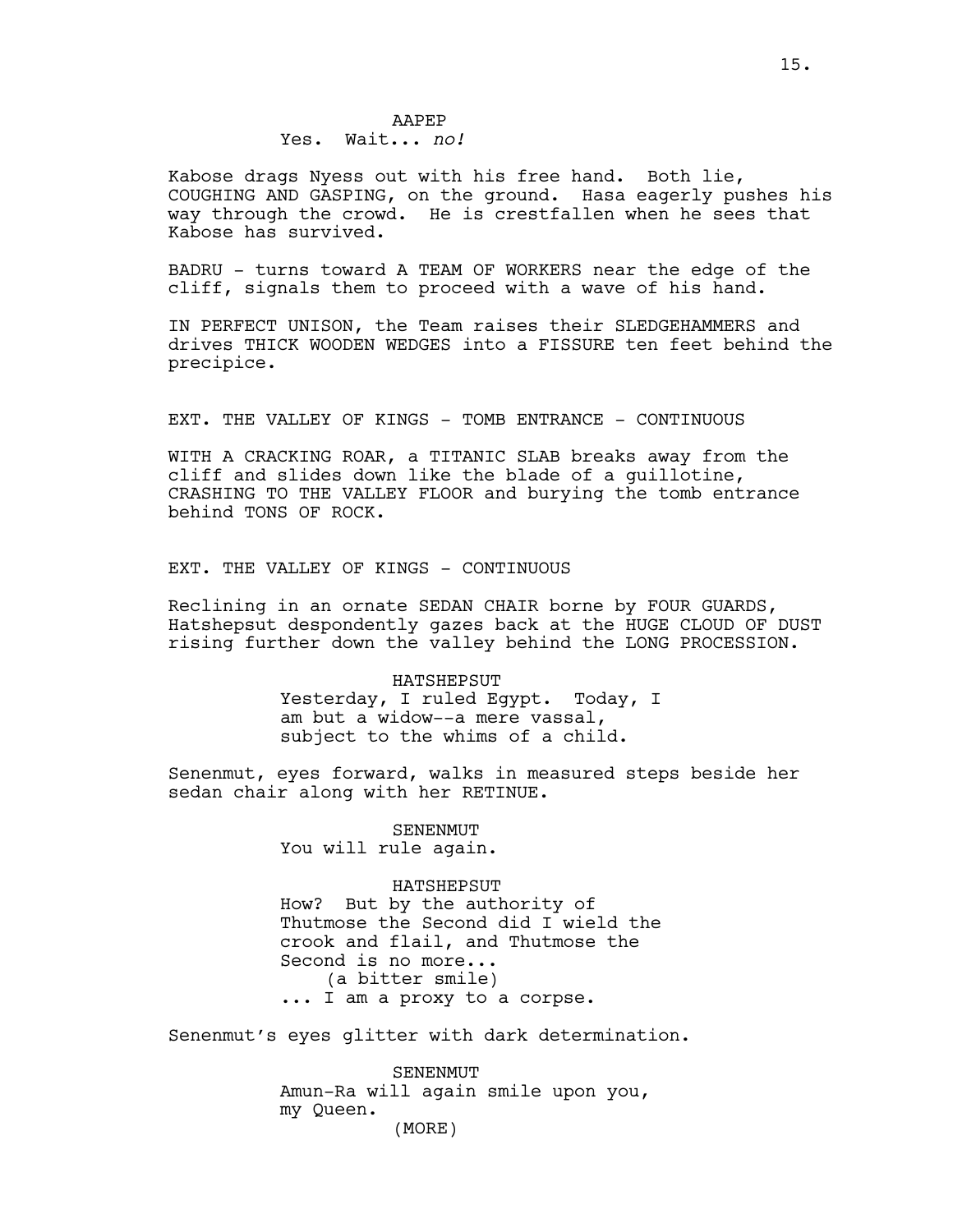This grievous injustice will not stand. I will spare no sacrifice to see it undone. SENENMUT (cont'd)

Inflamed by his passionate loyalty, Hatshepsut leans down, SPEAKS SOFTLY into his ear:

> HATSHEPSUT Come to my chamber tonight. I cannot bear to be alone on this day...

SENENMUT As you wish.

EXT. THE VALLEY OF KINGS - CLIFF TOP - DUSK

Face glowing orange, STREAKS OF DRIED MUD still crusting his skin and hair, Kabose crouches on the edge of the cliff. He watches the sun sink behind the opposite ridge, absently picking up pebbles and flicking them over the side. Nyess stands behind him.

### **NYESS**

I am Nyess.

Kabose ignores her. In the DEEP B/G, TOBU'S CREW huddles around a fire, LAUGHING, roasting strips of meat and passing amphorae of beer.

> **NYESS** My mother is dead.

KABOSE Who is your father?

NYESS I did not know my father.

Kabose SIGHS, wishing she'd leave him alone. He tosses another pebble. She gazes at him for a long time

## NYESS

Why did you come back for me?

Discomfited, Kabose winces. Though he was motivated by pity, to admit so would conflict with his desire to be perceived as tough and ruthless.

KABOSE

#### Because--

She tilts her head, curious.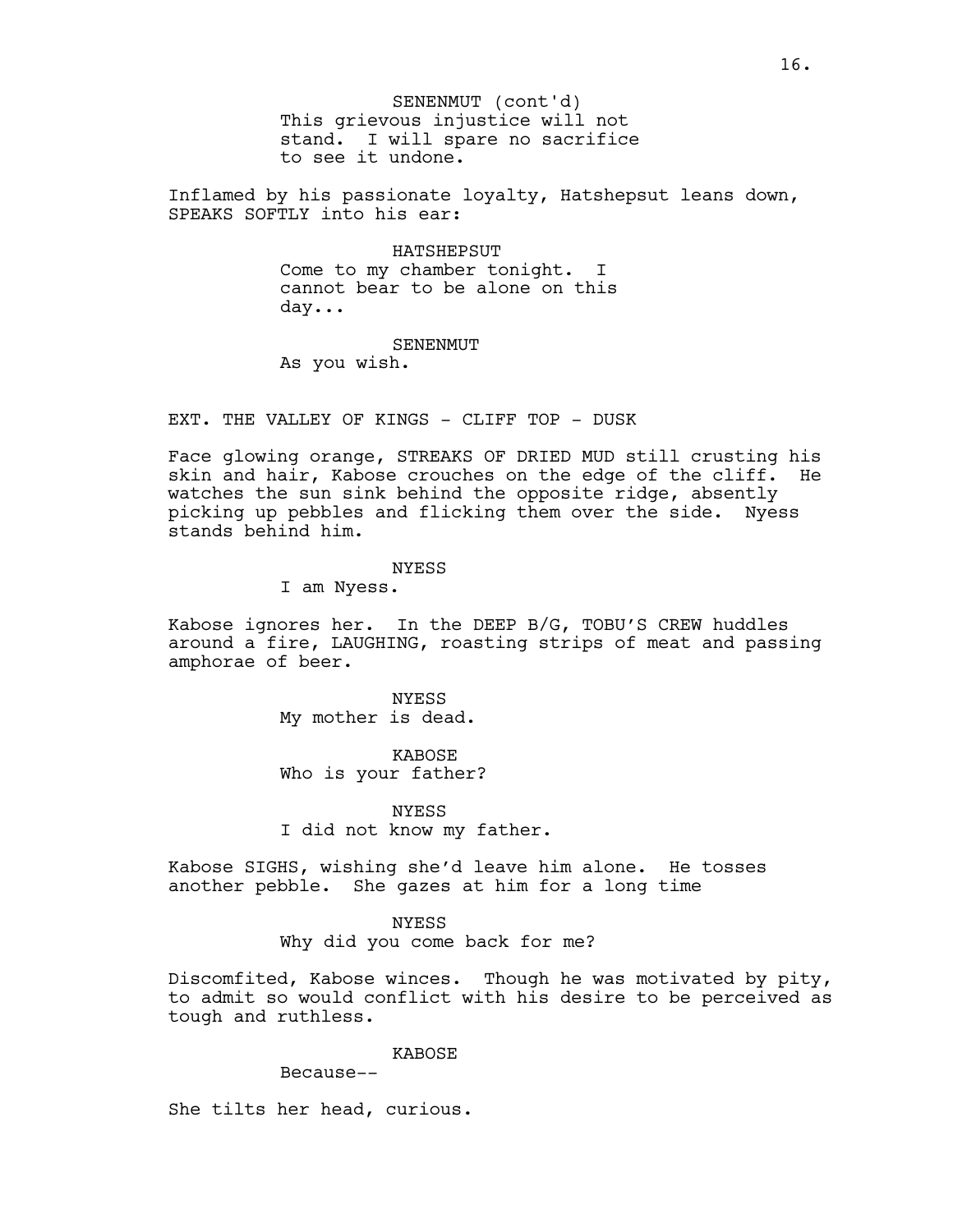**NYESS** Because what? An apt lie occurs to him. KABOSE I needed a slave. (stands, turns to her) You owe me your life, so you will be my slave. That is the law. NYESS What law? KABOSE The law of Amun-Ra... (for good measure) ... and Osirus. NYESS (dubious) Amun-Ra *and* Osirus? KABOSE One or both, it matters not. It is the law and from now on you must do as I say. With that, he BUMPS past her and walks toward the group huddled around the fire. Nyess hesitates, then follows.

AT THE SCAFFOLDING - As WORKERS dismantle the caisson, Badru distributes GOLD INGOTS to each of the CREW BOSSES. When he comes to TOBU, he hesitates.

> BADRU I should dock you a measure for disregarding my order.

TOBU (feigning offence) Come now, Badru. You know that is not true. Such was my enthusiasm that I merely did so prematurely.

A few of the others CHUCKLE. Badru can't help but smile at Tobu's brazenness.

> BADRU You are a cheeky bastard.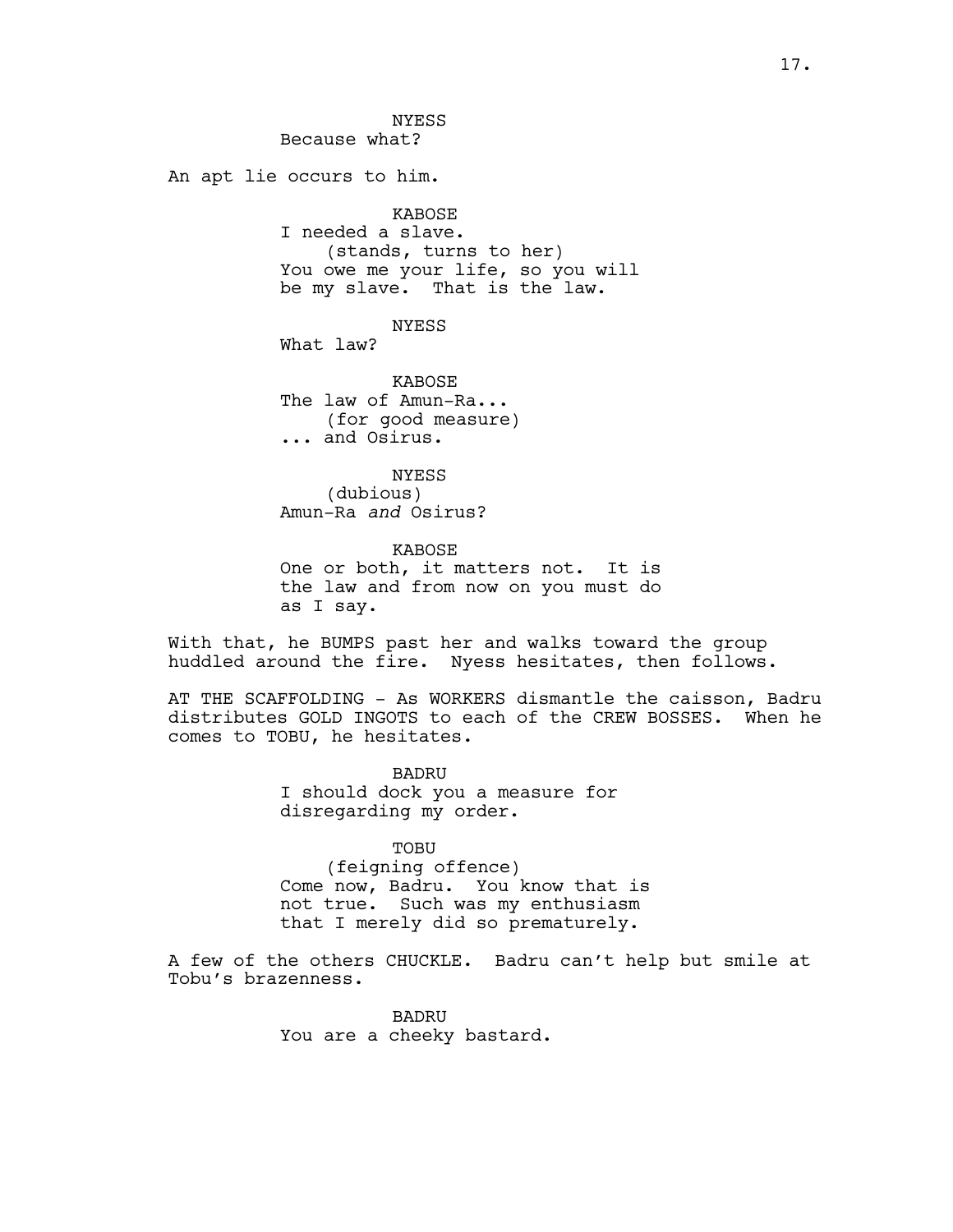TOBU (a rakish grin) Which is why our master, Senenmut, favors me so.

CHUCKLING, Badru hands Tobu a small sack of ingots.

THE FIRE - Kabose reaches for one of the strips of meat. Hasa SMACKS his hand and snatches it for himself.

> HASA Nothing for you.

PANHSJ Have mercy on the pup, Hasa. He almost lost his life this day.

HASA If but he had, Badru promised me recompense. (again, STRIKES Kabose) Hear that, fool? You cost me a bundle and I am the poorer for it...

Tobu steps up.

TOBU *Up, dogs*. *Collect your wages*.

The Gang gathers around him as he passes out GOLD INGOTS, each cast with a SMALL HOLE IN THE CENTER. The men draw rags through the holes, tuck them in their waistbands. Tobu looks at Kabose, who stands apart from the others.

> TOBU You. Boy. Come. You're due a measure.

Hasa blocks Kabose's path, assuming an unctuous tone, averting his eyes, hands folded and half bowing as if expecting to be whipped like a dog.

> HASA Great Tobu, the boy is my nephew, the unfortunate orphan of my brave brother, Hanif, who died in service to our exalted King.

TOBU Your brother died of crotch-rot from a tainted Hittite he-bitch.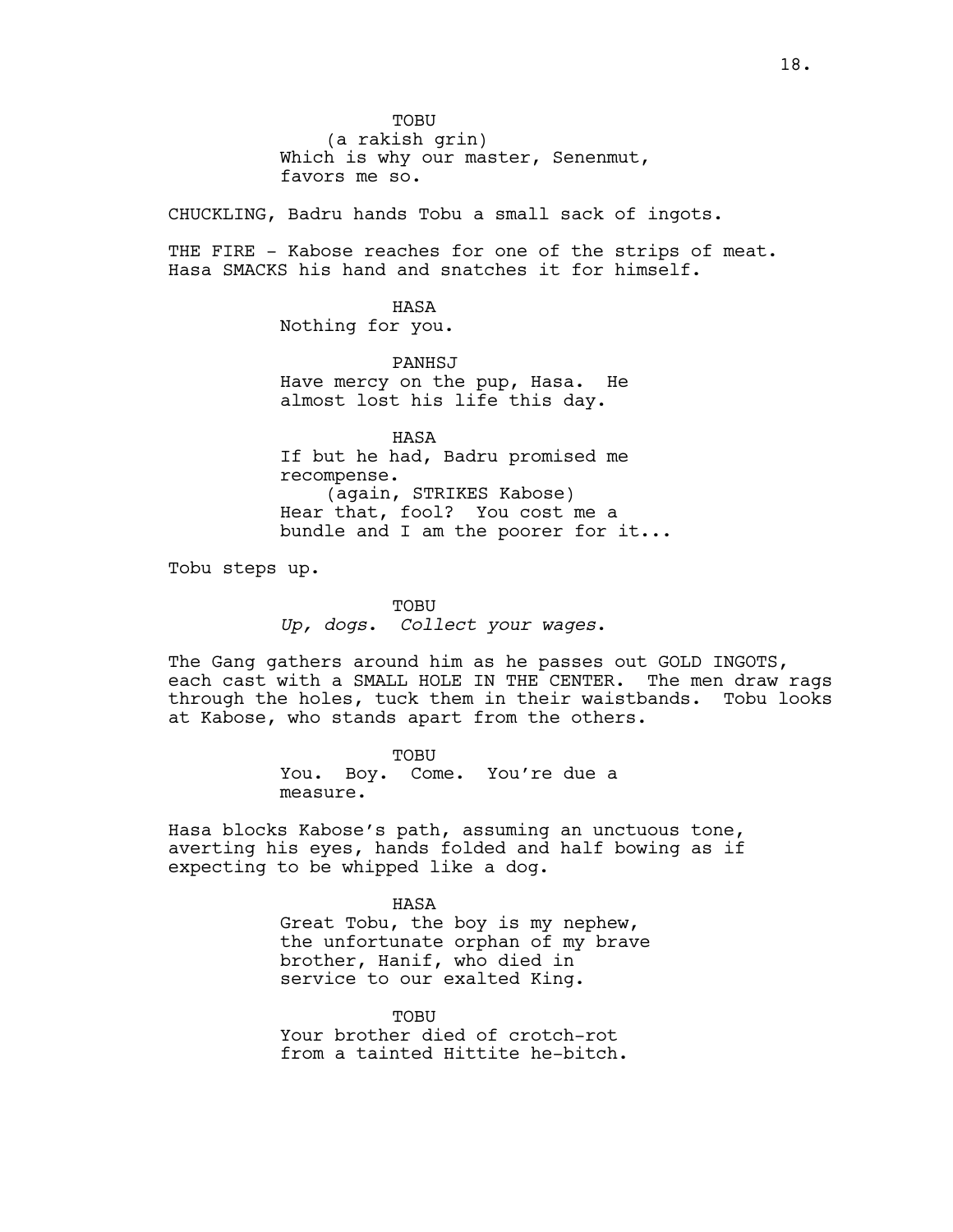A *foul* lie, master. A *foul* lie! (pulls his dagger) Show me the cur who uttered this slander that I may cut out his tongue! TOBU (chuckles) Sheath your dagger, fool. You will be cutting out half the tongues in Thebes. The Gang LAUGHS. Huffily squaring his shoulders, throwing surly looks at the others, Hasa tucks his dagger in his waistband. Tobu hands him TWO INGOTS. HASA Thank you, Tobu. Bless you-- He bows and backs away. Tobu grabs his arm. TOBU See to it that the boy gets his measure, Liar, or I will make a eunuch of you. HASA Of *course*, Tobu. Did I not say he is my own blood? I would not *dream* of cheating the urchin out of his wages... He scuttles away and Tobu continues distributing gold to the others. Hasa steps up to Kabose, hisses in a LOW VOICE: HASA If he asks, you will tell him that I gave you your measure. If you do not, I will cut your throat, understand? Hasa turns away and starts down the path. Sensing he's being watched, Kabose turns, sees Nyess standing behind him, her dark eyes dancing with amusement. **NYESS** So. I am to be a slave to a slave *to* a slave.

HASA

Humiliated, Kabose SLAPS her. She takes it, brazenly meets his eyes, nonplussed.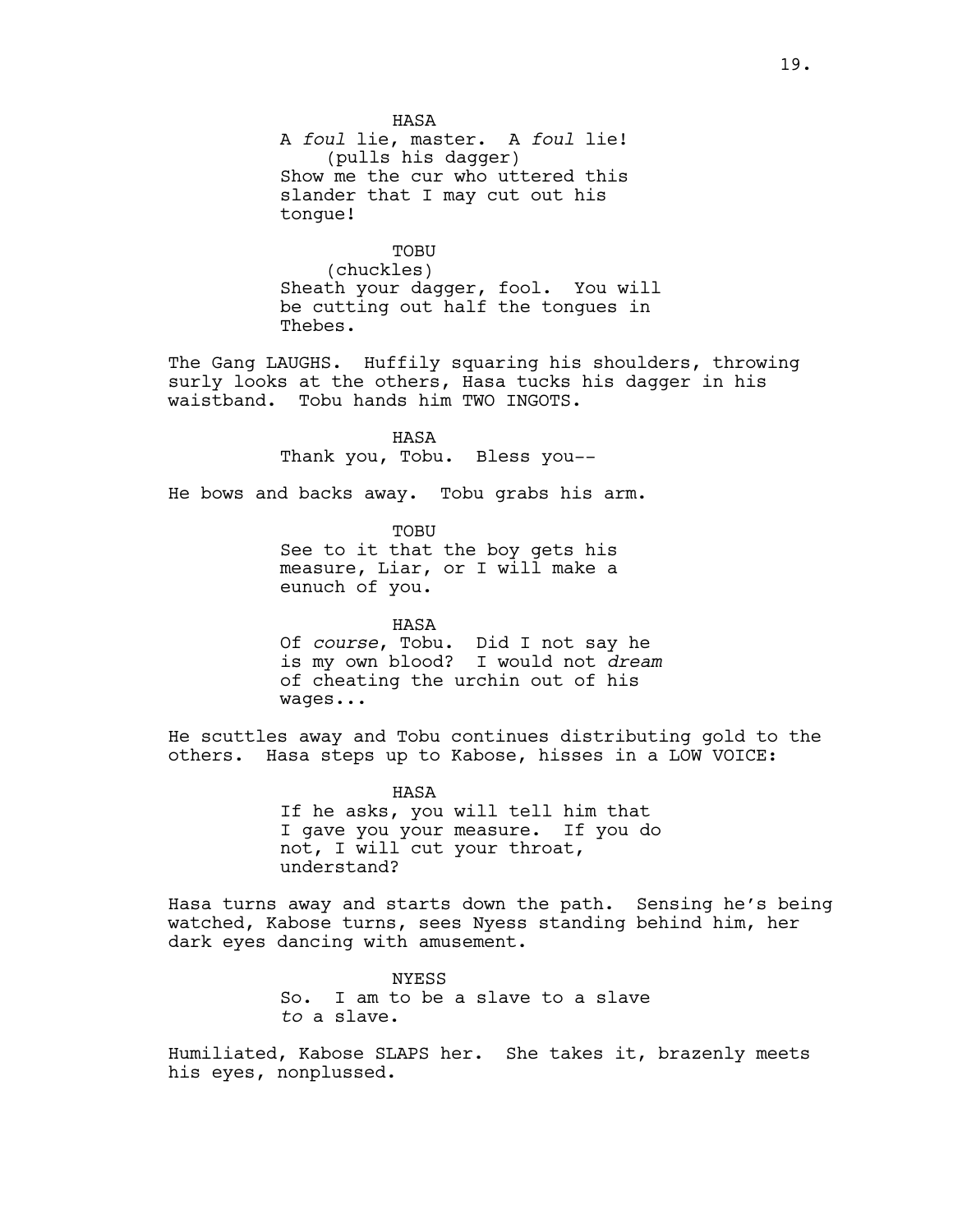**KABOSE** You will not speak to me in such a way. (shaken) Now... follow me, slave--but not too closely.

He turns on his heel walks away. Nyess brushes a trickle of blood from her lip, looks at it, then Kabose, and follows.

EXT. TEMPLE CONSTRUCTION SITE - NIGHT

STONE CARVERS on high scaffolding work by TORCH LIGHT. Adjacent to the site stands a TENTED PAVILION, walls glowing from within with FLICKERING LAMP LIGHT.

INT. SENENMUT'S WORKSHOP - CONTINUOUS

A vast space furnished with tables and work-benches. Senenmut quietly confers with TWO ASSISTANTS over a detailed model of the new temple complex. Badru enters with BARUTI, 50s, a corpulent man wearing the fine garments of a Royal Scribe.

BADRU

Master...?

Senenmut looks up, sees the visitor and graces him with a warm smile, DISMISSING THE OTHERS:

> **SENENMUT** You may go. I have no more need of you this night...

As his assistants roll up their sketches and head out, Senenmut steps up to Baruti, who bows.

> BADRU This is Master Baruti, Chief Scribe to the Royal Surveyor's Office.

> > BARUTI

My Lord...

Senenmut places a hand on his shoulder.

SENENMUT Please. Do not bow to me. I am but a humble craftsman. You will call me Senenmut...

Baruti is flattered to be treated as an equal by a man of such eminence.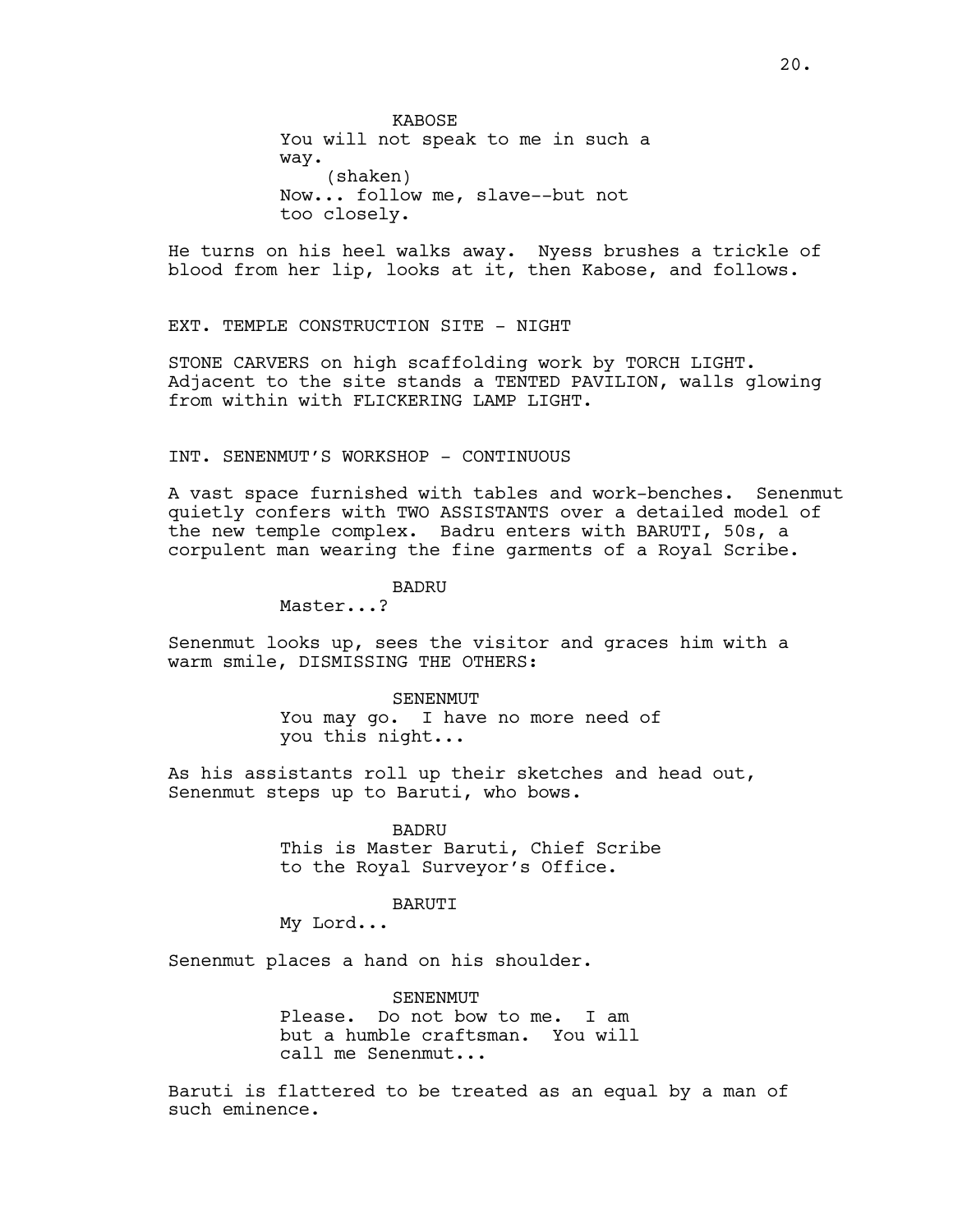**BARUTT** *Senenmut*. I am--

#### SENENMUT

--Baruti. Yes, I know. Thank you for coming on such short notice. I have an issue with which I was hoping you might be of some assistance...

### BARUTI

It would be my greatest honor to serve you in any maner I am able, my  $Lo--$ 

#### SENENMUT

--Senenmut.

BARUTI Yes, yes. Senenmut. Of course. How may I serve you?

With one hand on the Scribe's shoulder, he guides Baruti over to the model, Badru following at a respectful distance.

#### SENENMUT

I understand that every year, when the Nile overflows her banks, it is the responsibility of your office to conduct surveys to reestablish property lines lost to the deluge.

BARUTI That is one of our duties, yes.

SENENMUT Excellent. You see this. It is a model of the new temple of the Cult of Amun-Ra.

BARUTI It is magnificent!

SENENMUT

You flatter me.

## BARUTI

I would *never*--

Senenmut holds up a palm to silence him.

SENENMUT Thank you. You are quite right. It is very impressive, *but*...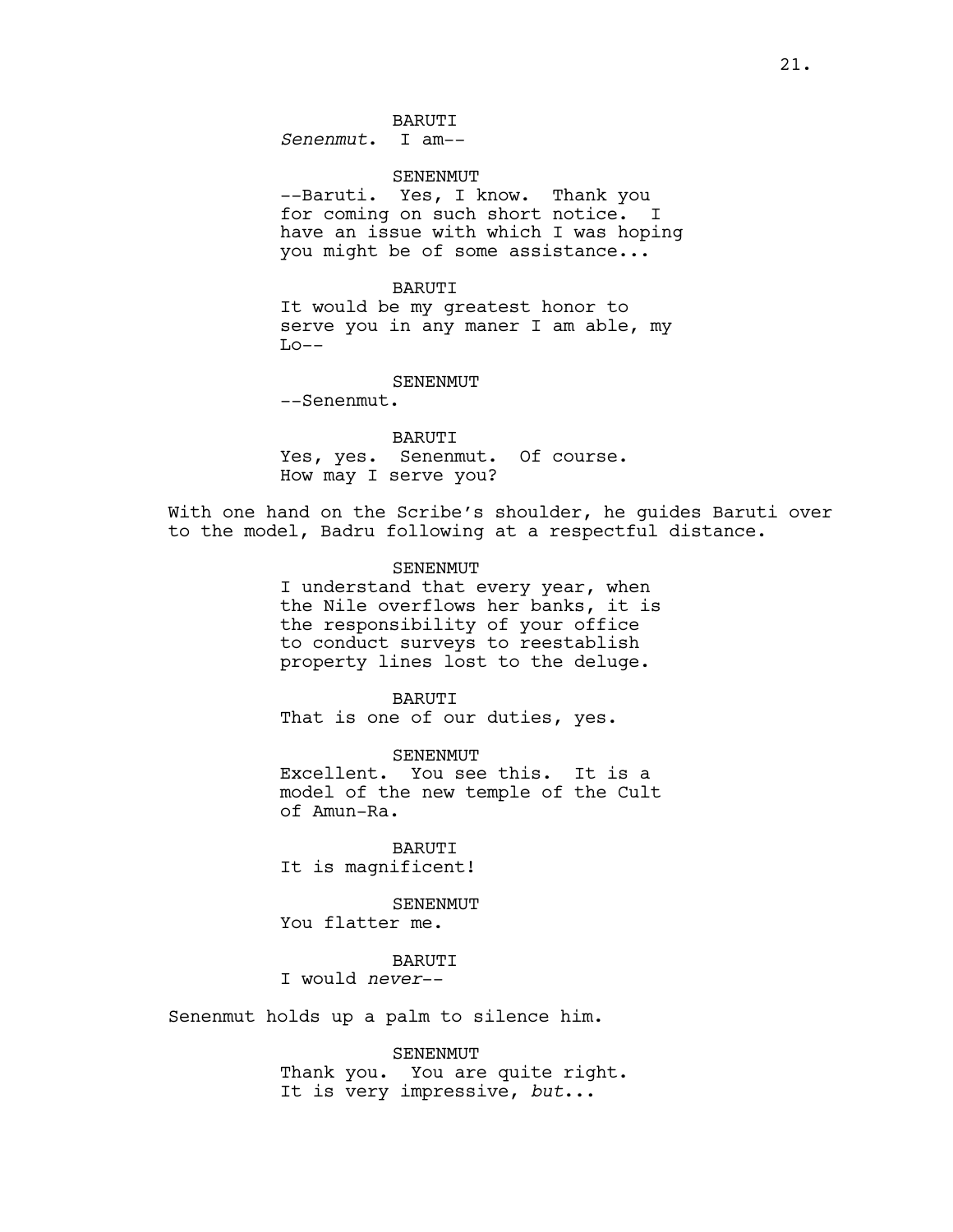Senenmut pulls Baruti over to the side of the table

SENENMUT (CONT'D) ... you see this pavilion here on the West side of the main temple? Come. Look...

He pulls the scribe down, the two men crouching, their eyes level with the surface of a sinuous glazed cobalt representation of the Nile.

> SENENMUT The view from the river is quite spectacular, yes?

**BARUTT** Oh, *yes*. It is *sublime*.

SENENMUT And here is where I need your assistance. This property line...

He points at a chalked line down-river from the temple complex.

> SENENMUT (CONT'D) ... needs to be moved ten cubits North.

Baruti looks at him, puzzled.

BARUTI

Moved.

SENENMUT

Yes.

BARUTI (stammers) But... but such a thing cannot be done without great effort.

Senenmut regards him as if puzzled. Baruti EXPLAINS:

# BARUTI

An easement must be proposed and the Cults of Amun-Ra and Mut must agree on a measure of compensation- and everyone knows their High Priests are bitter enemies!

Senenmut dismisses Baruti's objections with a flick of his hand.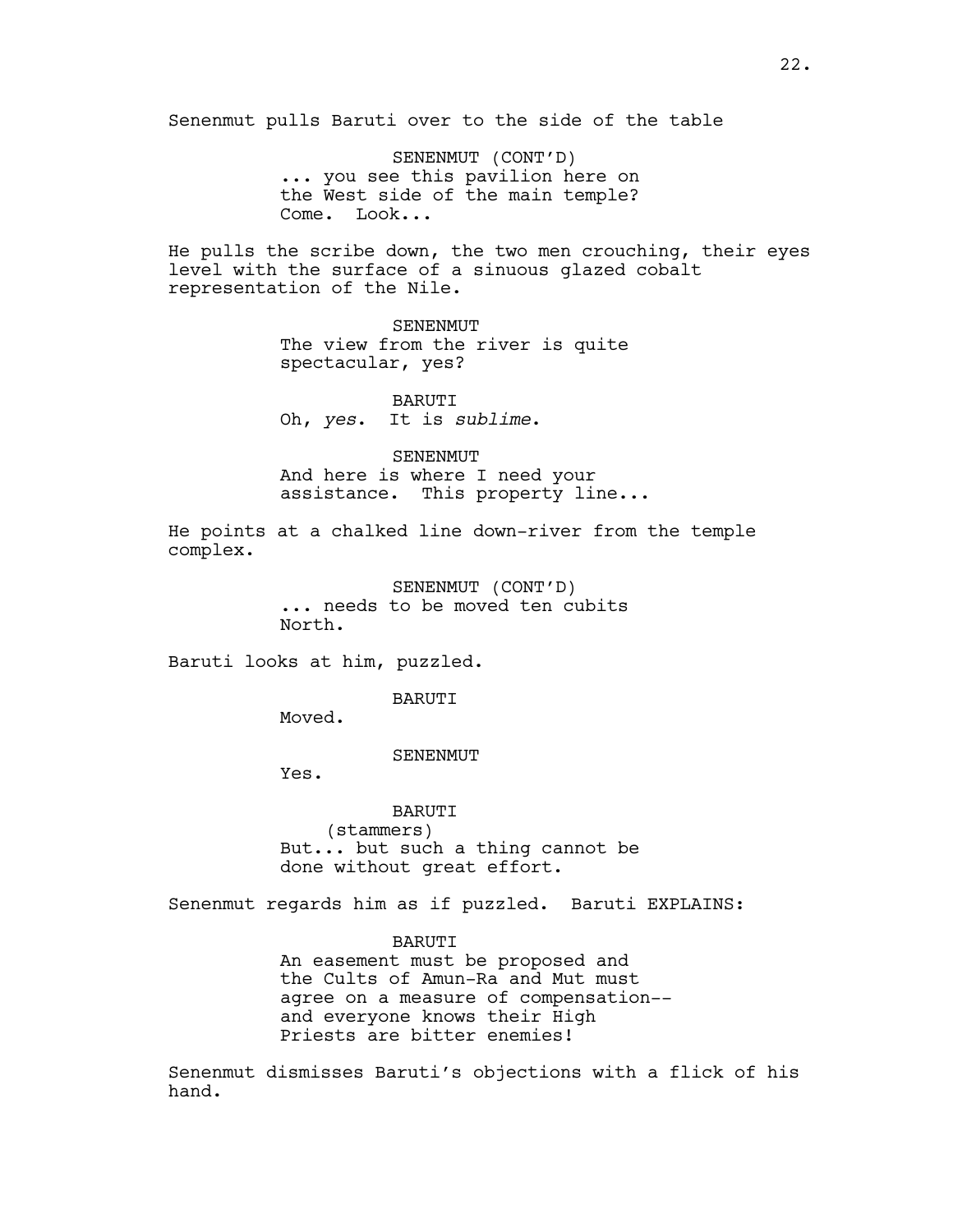**SENENMUT** Nonsense. It is a fiction--a mere line on a map. BARUTI (appalled) Oh, no. It is *much more* than that, I assure you. *Blood* has been shed over disputes of such lines. (looks at the model) Besides... He stands, points at the South section of the temple pavilion. BARUTI (CONT'D) ... look! Here! If the boundary is moved as you propose, it would encroach upon the South wing of the

grand pavilion you are constructing.

SENENMUT

Yes? And...?

BARUTI And it would have to come down. Either that, or... or the High Priest of Mut would have to agree to an easement which, as I said, issomething he would never do.

Senenmut slowly rises, meets Baruti's eyes.

SENENMUT So you do not wish to help me.

BARUTI Lord Senenmut, it is not because I do not *wish* to help. I *do*--with all my heart, but...

SENENMUT

(disappointed) You cannot.

Baruti lowers his eyes, despondent. Senenmut heaves a longsuffering sigh.

SENENMUT

Very well...

Baruti looks up, momentarily relieved, confident that he has successfully made his case, until Senenmut ADDS: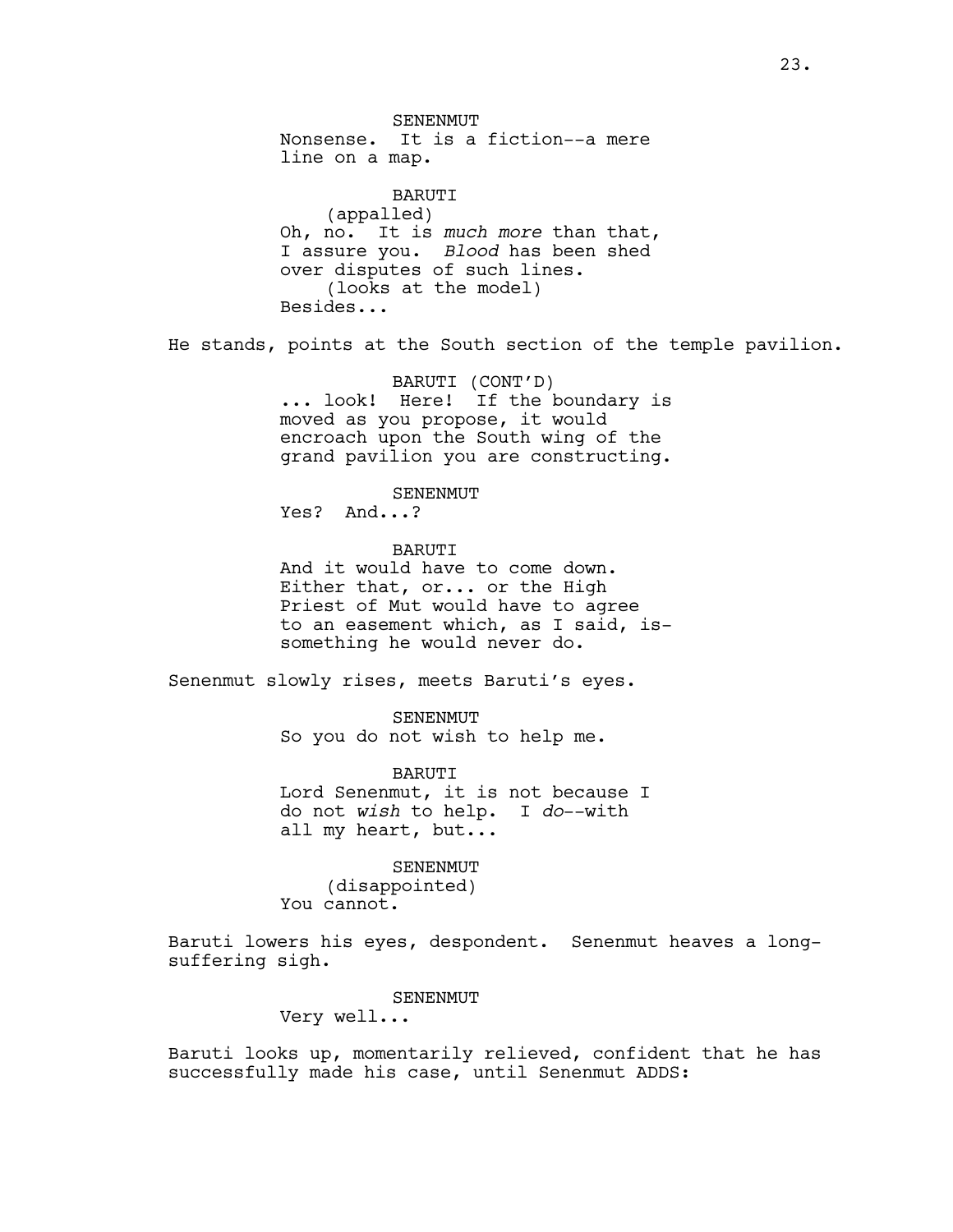SENENMUT ... I suppose I will have to rely on your replacement. I'm sure he will be *much* more accommodating.

BARUTI (horrified) My--my *replacement*?

Senenmut steps up, locks eyes with Baruti, his gaze as cold with lethal intent as a cobra's on a fat rodent.

> SENENMUT Clearly, the demands of a position as critical as Royal Scribe to the Surveyor cannot be met by a man who is incapable of rendering but a single... simple... *line*.

Badru moves closer to Baruti, his hand clutching the hilt of his dagger. The Scribe clocks the threat and swallows nervously...

EXT. THEBES - SLUM DISTRICT - HASA'S HUT - NIGHT

A crudely fashioned mud hut within a sprawl of shanties. VIOLENT SHADOWS PLAY over the LAMP-LIGHT WITHIN, the sounds of BLOWS being struck.

> HASA (O.S.) *You fool! Did you think you could deceive me?!*

INT. THEBES - SLUM DISTRICT - HASA'S HUT - CONTINUOUS

Kabose is sprawled on the dirt floor. Drunk, wild-eyed and disheveled, Hasa stands over him, the jewelled tube clutched in one hand, a goatskin of beer in the other.

> KABOSE *No,* uncle, I *swear* it. I was going to give it to you--

HASA --*when? Tomorrow? The next day...?*

He KICKS Kabose in the ribs. Taking a seat at the table, Hasa takes a gulp of beer and examines the bauble under his oil lamp.

> HASA What does it contain?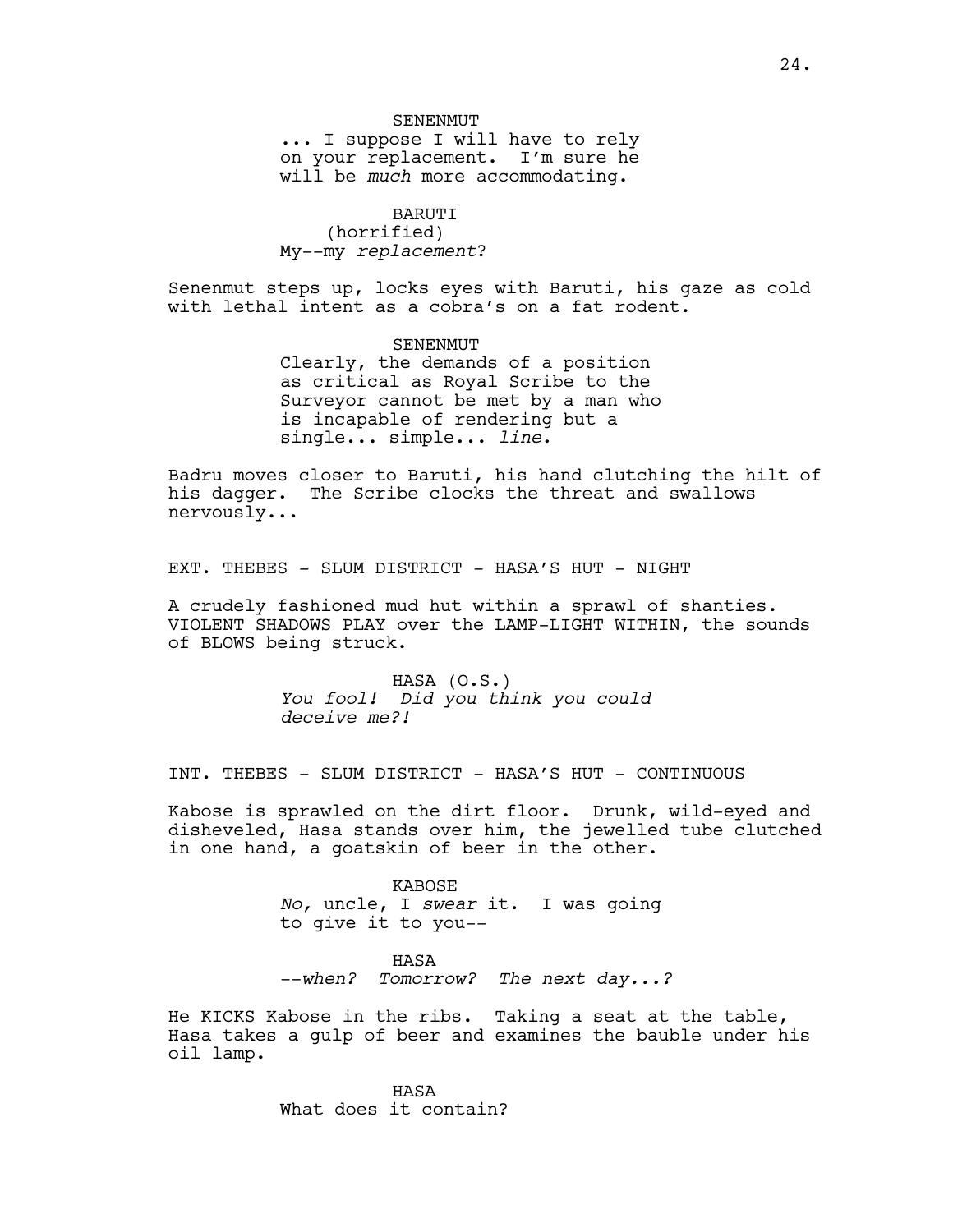## **KABOSE**

I know not.

MUTTERING, Hasa presses and probes, searching for a means of opening the tube. Finally, he draws his dagger, slips it into a seam near one end. A delicate CLASP SNAPS and a SCROLL tumbles out, UNFURLING as it falls to the floor.

Kabose snatches up the papyrus; gazes at it, the hieroglyphics a meaningless jumble to him. His eyes fill with rage.

> HASA *Shit!* You risk our necks for *shit!*

He hurls the strip of papyrus at Kabose, storms up and grabs him by the hair, shakes him.

HASA

Only a worthless cur such as you would pilfer booty worth less than the vessel that contains it!

He pulls the boy to his feet and drags him toward the door, HURLS him outside.

EXT. THEBES - SLUM DISTRICT - HASA'S HUT - CONTINUOUS

GEESE HONK and scatter as Kabose stumbles, sprawling in the mud. Hasa stands in the open door.

> HASA Tonight you sleep outside. No supper for you!

He SLAMS the door shut.

OLD KABOSE (V.O.) My uncle, of course, was a fool...

Kabose sits up, begins examining the marks on the crumpled, soiled papyrus, curious.

> OLD KABOSE (V.O.; CONT'D) Even then, I knew the value of the written word...

EXT. THEBES - SLUM DISTRICT - HASA'S HUT - LATER

A FLAT ROCK - resting against the base of a LOW WALL near the hut is slid aside, revealing a hole excavated under the wall's foundation.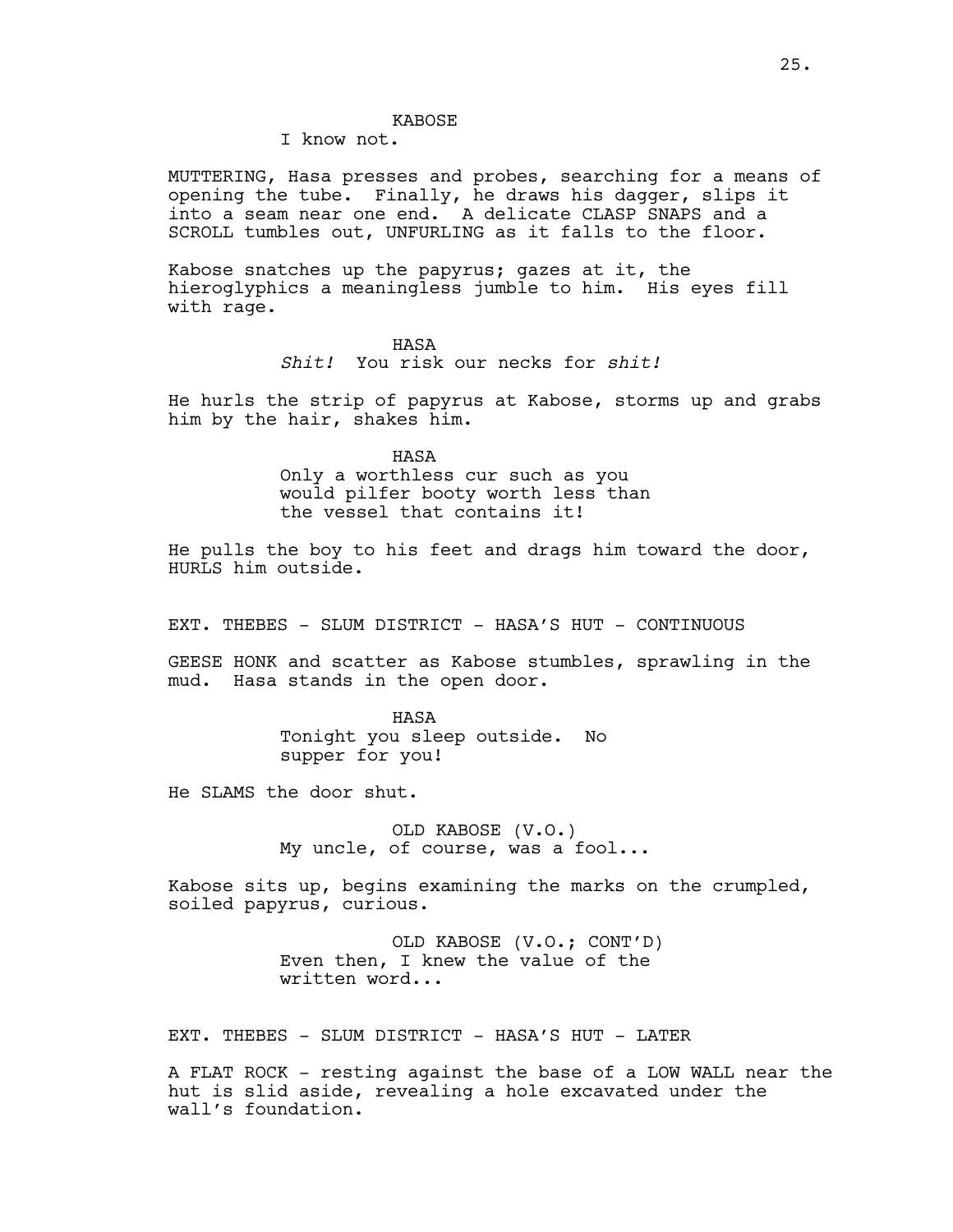OLD KABOSE (V.O.; CONT'D) By that time, despite the fact that I could not read or write, I had amassed quite a library...

Kabose pulls a crudely fashioned wooden box from the hole, removes its lid. Inside is an odd collection of written materials.

> OLD KABOSE (V.O.; CONT'D) I had made it my habit to slip out late at night and board the passing vessels of foreign traders, stealing anything I could find that bore written marks...

He examines a few of the items--SCRAPS OF PAPYRUS, FRAGMENTS OF CLAY TABLET, a SMALL CYLINDER SEAL--handling them with the care and reverence one would accord holy relics.

> OLD KABOSE (V.O.; CONT'D) The form mattered not; only the fact that they conferred some measure of immortality on those who had written them. For there was but one way for a man to acquire wisdom beyond that gained in his paltry span of years, and that was by plundering the sum of another's as pressed into clay, carved into stone or written in ink on papyrus...

He alerts at the SNAP of a twig. Seeing nothing, he rolls up his latest prize, placing the small scroll in the box.

> OLD KABOSE (V.O.; CONT'D) I knew that if I could but learn to read and write, as the asp sheds its skin, I could discard my past and emerge a man of substance...

NYESS - observes Kabose as he returns his odd treasure to its hiding place, then melts into the shadows, unseen.

INT. THEBES - PALACE - QUEEN'S CHAMBER - NIGHT

Richly appointed, but spare in the high-born manner. Naked, Hatshepsut stands silhouetted in the PULSING GLOW of an OIL LAMP. She pulls a pleated linen kilt tight around her waist.

> HATSHEPSUT This is the King's syndwt...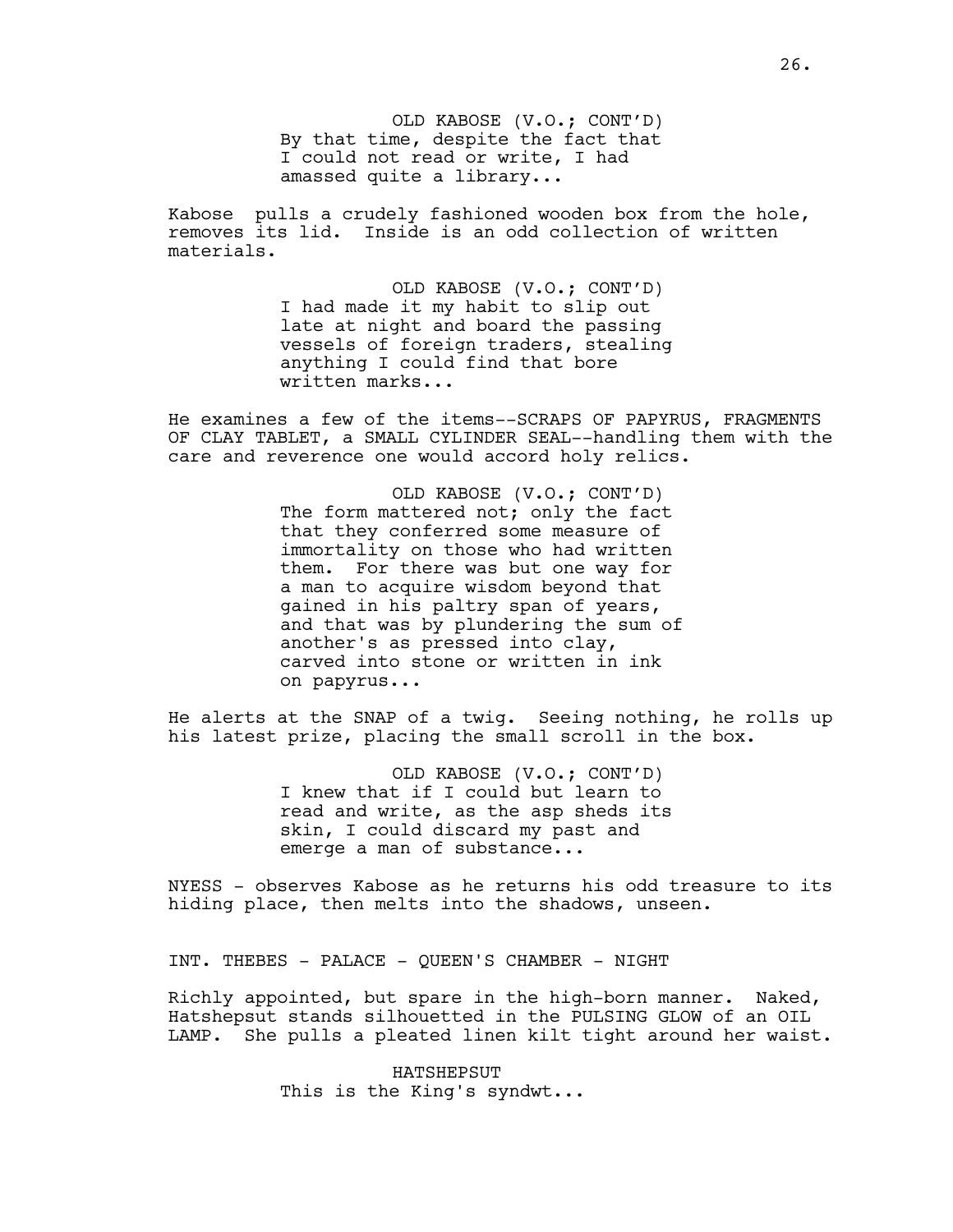```
HATSHEPSUT (CONT'D)
How does it look?
```
HEKTOR (V.O.) Master...?

SLAM TO:

INT. GEBAL - KABOSE'S CHAMBER - DAY

Infuriated by the scribe's interruption, Old Kabose SNAPS:

OLD KABOSE

*What*...*?*

HEKTOR Were you present in the Queen's chamber that night?

OLD KABOSE Do not be absurd! Of course I was not!

HEKTOR Then... if you were absent... how would you know what took place there?

The old man stares at Hektor as if appalled by his naïveté. He shakes his head, draws a deep, calming breath.

> OLD KABOSE It is not necessary for one to witness a thing in order to know it has occurred.

HEKTOR But... you describe the room; her manner and attire...

OLD KABOSE Were *you* in the Queen's chamber that night?

HEKTOR (stammers) *No*, but--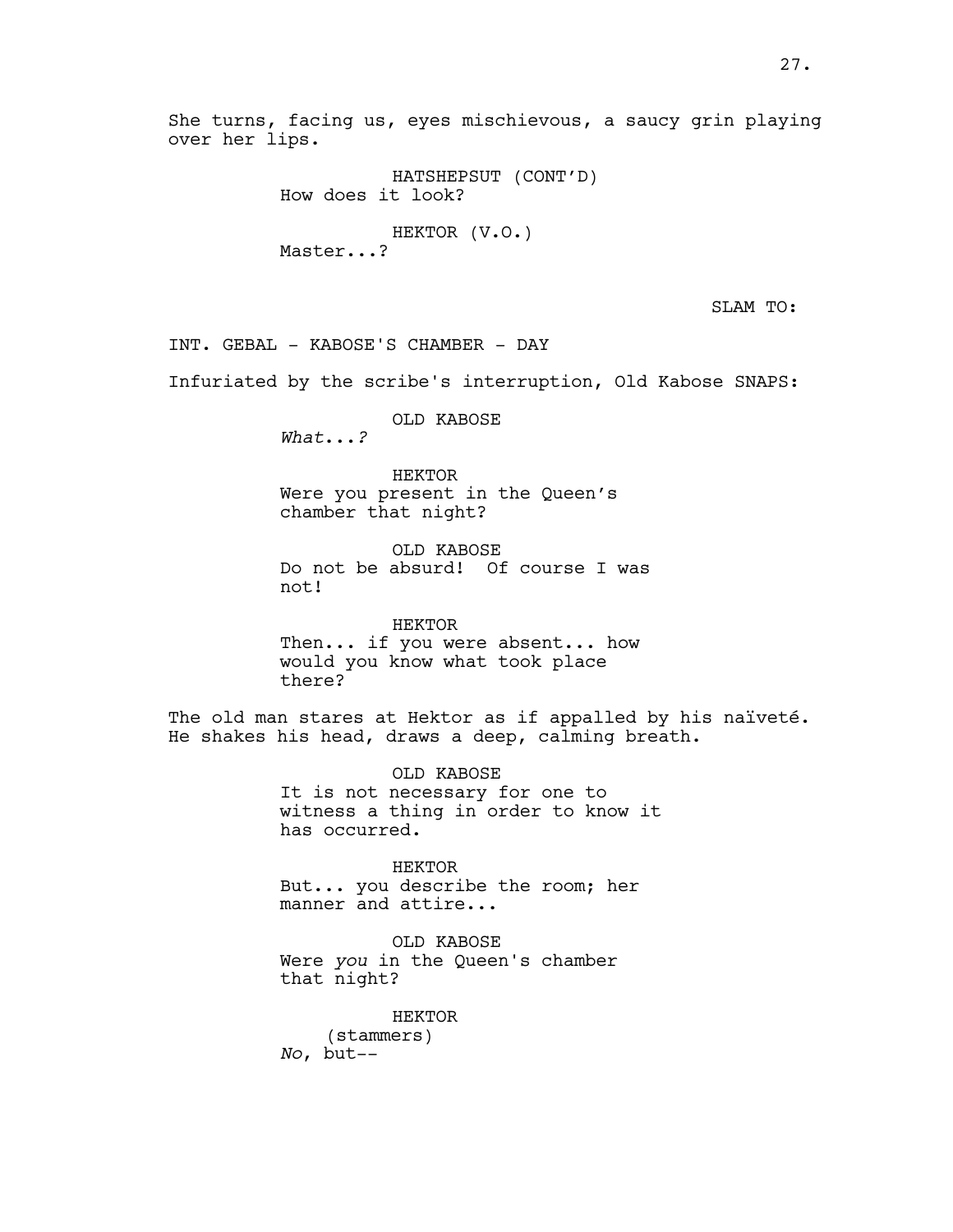OLD KABOSE --then you cannot say that what I tell you is not true, can you?

Bewildered, Hektor shakes his head. Old Kabose holds up a palm to silence him.

> OLD KABOSE Very well, then... (collects his thoughts) Queen Hatshepsut stood before Senenmut, naked but for her dead husband's syndwt...

> > BACK TO:

INT. THEBES - PALACE - QUEEN'S CHAMBER - NIGHT

Senenmut reclines on Hatshepsut's bed. He sips wine from a PASTE CHALICE carved in the form of a blue lotus.

> OLD KABOSE (V.O.) His eyes feasted on her divine, flawless form; her skin as smooth and rich as finely ground cinnamon...

SENENMUT You do not look like a King.

She holds a CEREMONIAL GOLD BEARD inlaid with Lapis Lazuli against her chin, sways closer to him.

> HATSHEPSUT What do you think now...?

Senenmut curls his finger inside the waistband of the kilt, slides it playfully under the curve of her belly.

> SENENMUT I think, soon, the Divine Adoratrix Huy will profoundly regret her choice for the King's Regent and...

He reaches up, takes the false beard from her hand, grips it like a phallus.

> SENENMUT ... I can devise a *much* more interesting purpose for this.

He pulls the waistband, the kilt falling away, and draws Hatshepsut to him, pressing his face against her pubis. She places a hand behind his head and pulls him closer.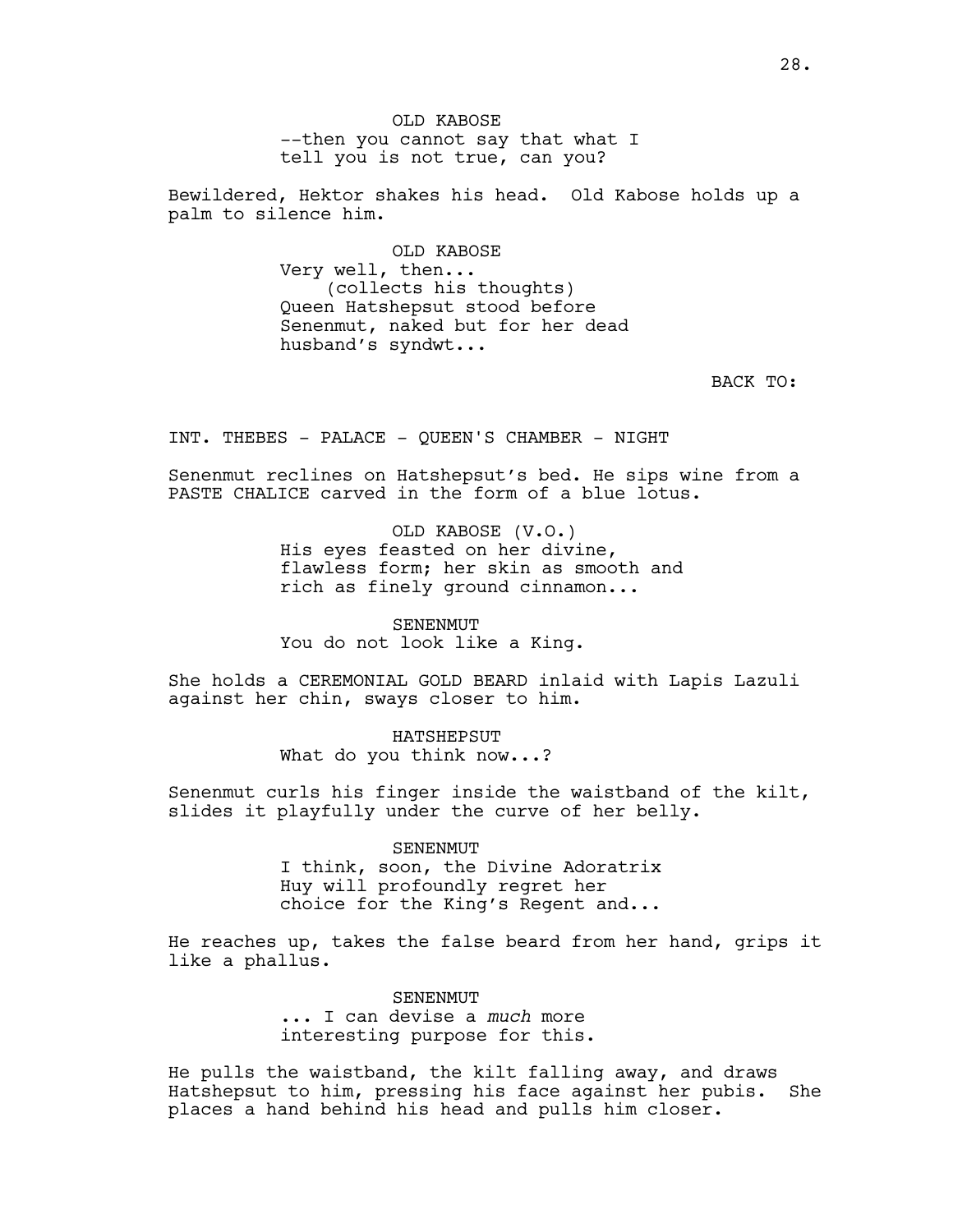### HATSHEPSUT

Clever, clever Senenmut, for all your painstaking designs and schemes, even now your most exquisite creation stirs within me. Do you not feel it?

Senenmut pulls away, looks up at her, astonished, and places his hand on her belly. She covers it with both her own. He GASPS, startled.

> SENENMUT You are with child?

She smiles. Yes. Senenmut sits up.

SENENMUT

How long...?

HATSHEPSUT He will be born in but five months. Before the next midsummer harvest.

**SENENMUT** 

Is he--

Hatshepsut kneels before him, placing both hands on his cheeks, kissing him deeply, passionately.

#### HATSHEPSUT

I have had but one man inside me since the last deluge. The child is yours, but the world will believe he is the son of Thutmose the Second, a legitimate heir twiceblessed with the blood of Amun-Ra.

SENENMUT (realizes, astonished) My son is going to be a King...

He kisses her passionately. After a beat, something occurs to him and he pulls away.

SENENMUT

But... (hesitates) ... what if it is a--

She silences him with a finger to his lips.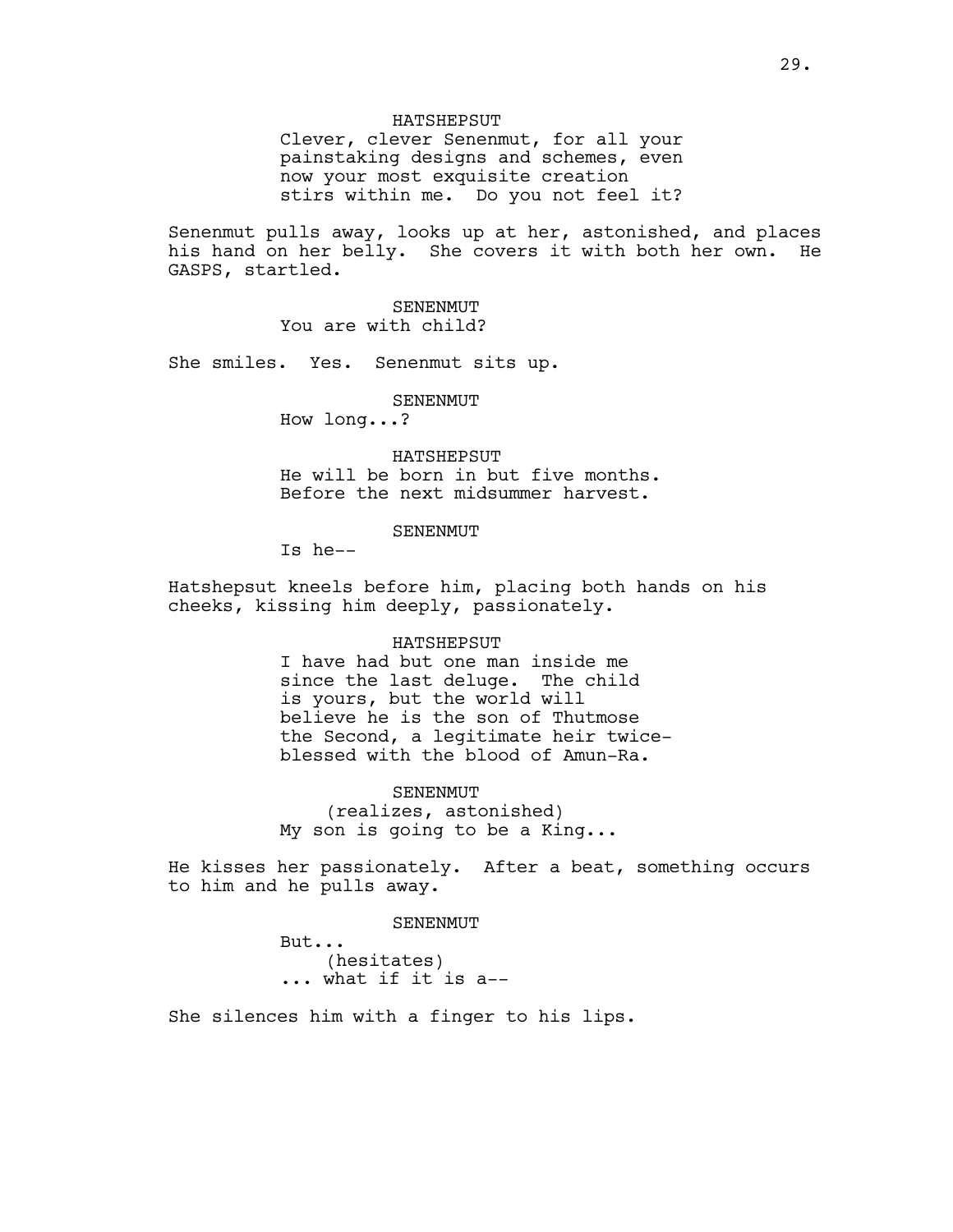### HATSHEPSUT

Do not *think* such a thing. Every day, when Mandjet rises in the East we will offer up sacrifice to the Seven Hathors that I bear a masculine child.

Senenmut nods, considering her words.

#### SENENMUT

Yes... You are the daughter of Amun-Ra. Surely He will smile upon you. He *must*. And our son's claim to the throne will be...

HATSHEPSUT ... absolutely incontestable.

Again, they kiss passionately, sinking into the bed and making love.

EXT. THEBES - SLUM DISTRICT - HASA'S HUT - NIGHT

FROGS CROAK. Kabose sleeps fitfully, curled in a fetal position on the doorstep.

NYESS - gazes down at him, her face an expressionless, moonlit mask. She crouches and touches Kabose's shoulder. Startled awake, he recoils from her touch, GASPS:

> KABOSE What are you doing?

NYESS My duty. I am your slave, am I not?

He stares at her a beat, bewildered--what started as a child's game has suddenly become very... *complicated*. She pulls a bundle wrapped in a rag from under her garment.

> NYESS I brought you a crust of bread and some dried fish.

Kabose takes the packet from her and claws it open, begins greedily devouring the bread.

> KABOSE (mouth full) Where did you get these things? Did you steal them?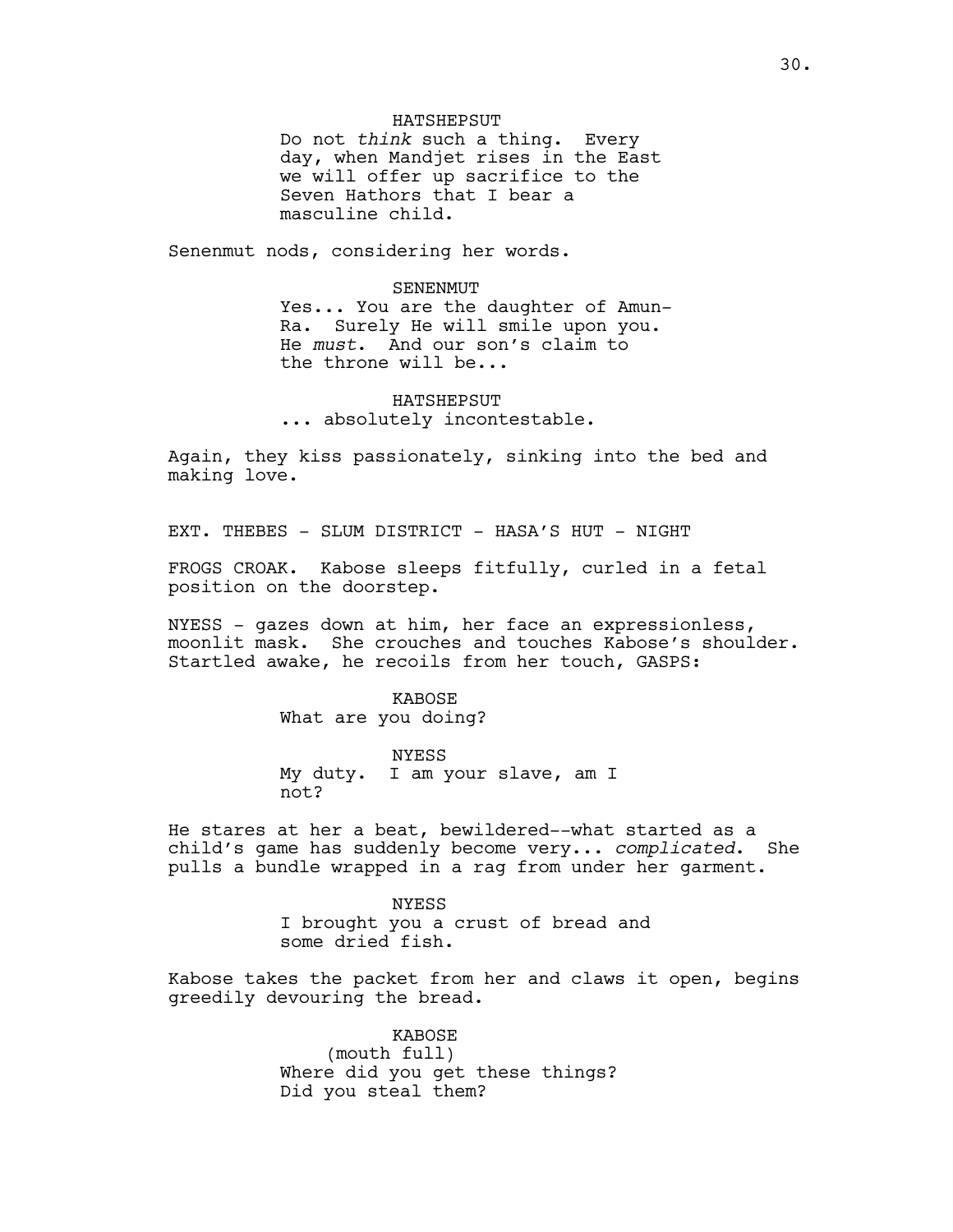**NYESS** I bartered for them.

KABOSE Bartered? Bartered what?

She averts her eyes.

NYESS It matters not... (she stands) I will go now so you may sleep.

**KABOSE** Where will you go?

NYESS Close enough to know when I am needed, but far away enough from *him* not to be seen.

She jerks her head at the door, meaning Hasa. With a final, solemn bow of the head to Kabose, Nyess slips away into the inky darkness.

KABOSE - chews the stale bread, a bit disconcerted by this odd turn of events...

EXT. TEMPLE CONSTRUCTION SITE - DAY

Ropes tied around the top of a huge, ELABORATELY CARVED COLUMN supporting the corner of the UNFINISHED PAVILION'S ROOF have been hitched to TEAMS OF OXEN.

TOBU

*Pull*...*!*

Tobu and his crew WHIP the oxen, driving them forward, the top of the column SCRAPING OUT from under the entablature and the ENTIRE CORNER OF THE STRUCTURE COLLAPSING in a cloud of dust.

HUY - The Divine Adoratrix of Amun-Ra, turns to Senenmut and CRIES OUT:

> HUY This is *madness*.

SENENMUT (nonplussed) I am sorry, my blessed sacredness, but there is nothing else that can be done.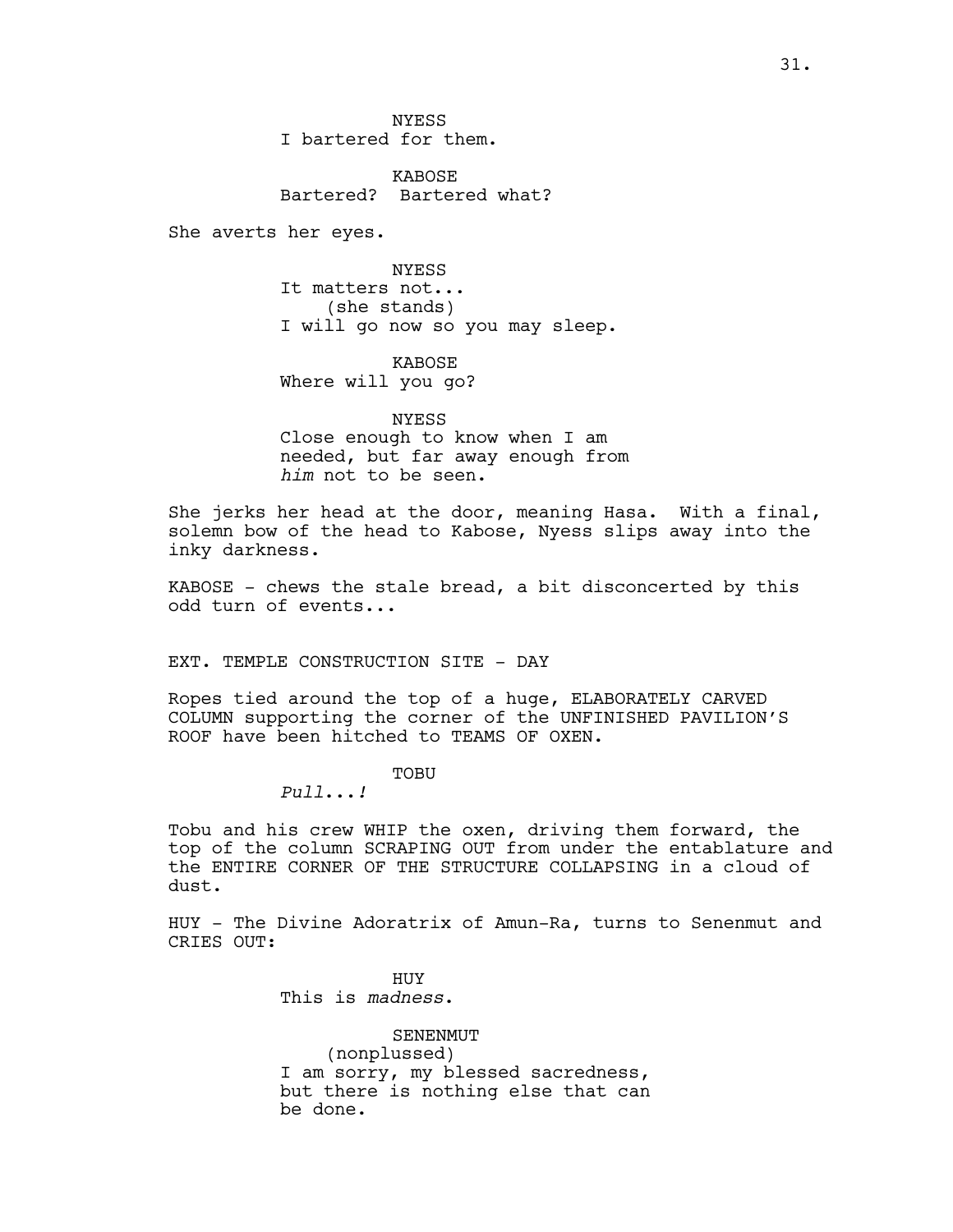SENENMUT Oh, it is *much more* than that...

He glances at Badru, WHO ADDS:

# BADRU

Blood has been shed due to disputes over such lines.

A LOUD CRACK and a huge section of the ENTABLATURE FALLS CRASHING. Workers scatter as MASSIVE CHUNKS OF SANDSTONE tumble down the carved granite steps. One of the OXEN BLEATS hideously as it is CRUSHED.

> HUY *Please*, Senenmut. There must be *something* you can do stop this!

Senenmut sighs, exchanges a long-suffering look with Badru. He knows he shouldn't do this, but...

> SENENMUT I... *could* call a halt to the demolition--

> HUY --*yes!* Yes, make them stop--

The architect holds up his palm.

SENENMUT (CONT'D) --a *temporary* halt only. Until you and Amenemope sort things out with the Prince--

## HUY

(recoils at the name) *--Amenemope*. That snake will squeeze us like an overripe fig.

### SENENMUT

Come now, Adoratrix. You and he are *neighbors*. Surely you two can resolve this matter equitably. Besides...

(leans in, *sotto voce*) ... Pen-Nekhbet is your man. You are, after all, the one who advocated his appointment as the King's Regent.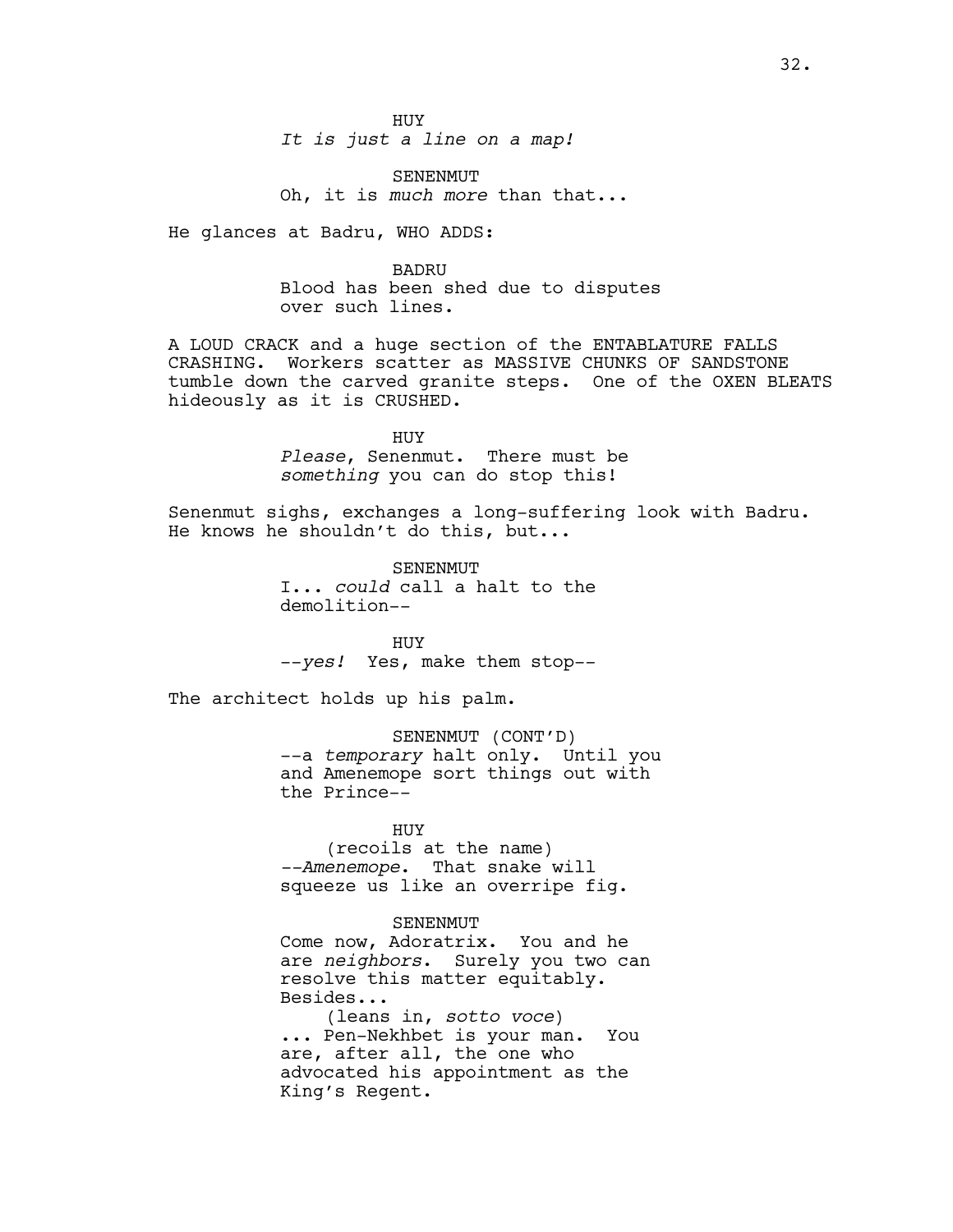#### HUY

(nodding, thoughts racing) Yes... yes, that is true... and it *is* my daughter who will be the King's first Principal Wife...

#### SENENMUT

Then go. With great haste. Request an audience with the Prince. In the meantime, I will personally see to it that not a single brick of your glorious new temple is displaced.

HUY Thank you, Exalted Builder. May Amun-Ra's most excellent blessings be on your house.

With that, she joins her RETINUE and hurries off. Senenmut and Badru watch, amused.

#### BADRU

What shall you do if Pen-Nekhbet succeeds in arbitrating a satisfactory compromise?

SENENMUT A satisfactory compromise? Between Huy and Amenemope...? (a thin smile) Such a thing does not exist.

INT. THEBES - PALACE - THRONE ROOM - DAY

TIGHT ON: Thutmose the Third, seated on the throne nervously glancing left and right as if watching a tennis match as, O.S., Huy and AMENEMOPE, High Priest of Mut, beseech him in RAISED, IMPASSIONED VOICES:

> HUY (O.S.) It is but *ten cubits*, majesty--

ANENEMOPE (O.S.) --ten cubits or a hundred, it matters not. The land belongs to the Mother Goddess Mut--

HUY (O.S.) --and it lies *fallow*, Your Highness, infested by vermin, little more than a pestilent swamp--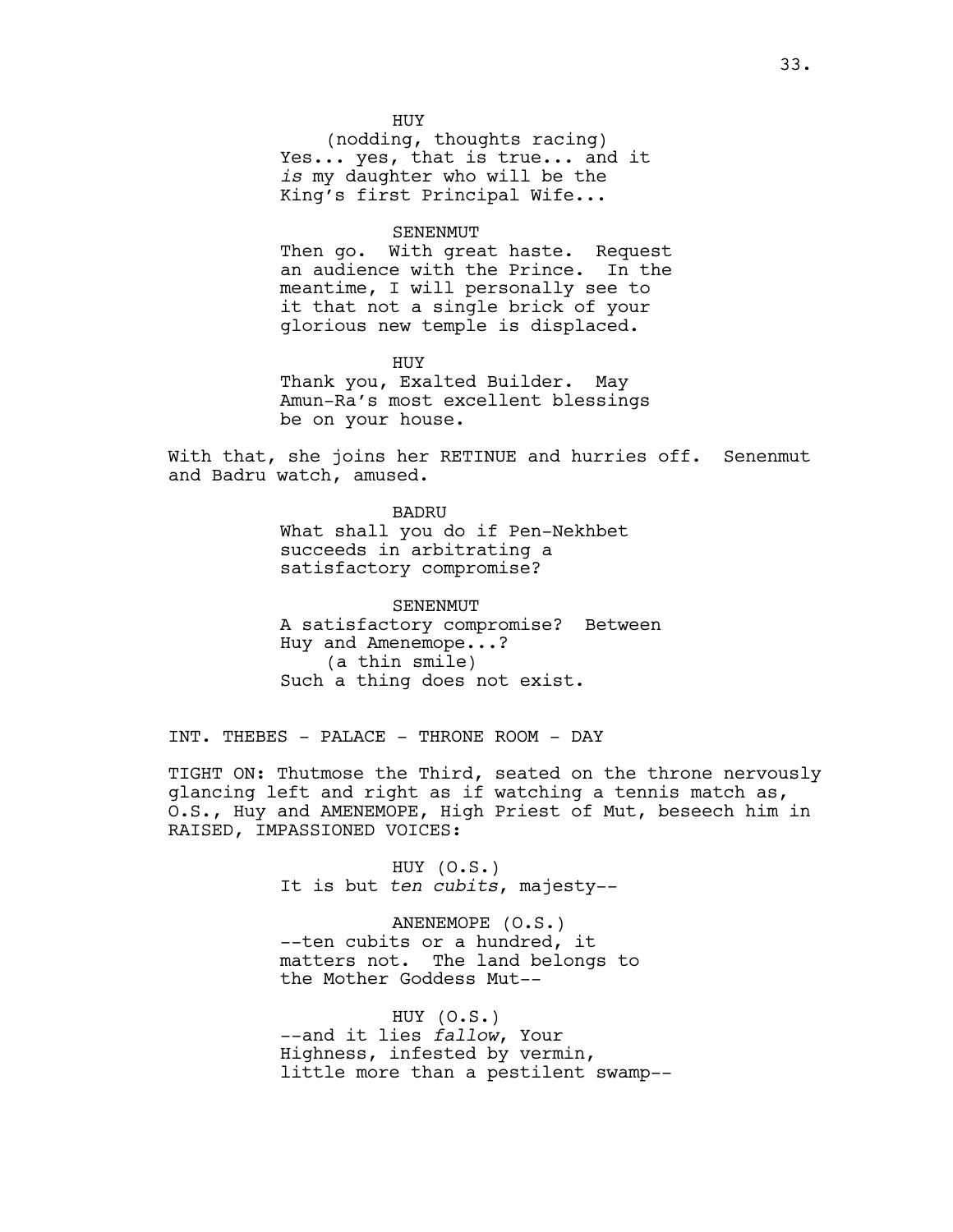## ANENEMOPE --a *swamp* you say!

Amenemope, 30s, eyes heavily lined, lips stained red with pomegranate juice and wearing an elaborate, CEREMONIAL WIG, lunges at Huy as if to claw her eyes out. His PRIESTS restrain him.

Pen-Nekhbet steps between the two, raising his hands and affecting a smooth, CONCILIATORY TONE:

> PEN-NEKHBET Noble priest, Divine Adoratrix, *please*. Surely there is a way to resolve this dispute without resorting to physical violence...

HATSHEPSUT AND HER RETINUE - Seated among the NOBILITY in attendance, the Queen watches, bemused. Senenmut, standing behind her, leans forward and MURMURS in her ear:

> SENENMUT Does my nose deceive me, or has our stalwart young Prince soiled his royal kilt?

Hatshepsut suppresses a giggle.

HATSHEPSUT Shh. Stop it...

### PEN-NEKHBET

Though this is a grave and complex issue, there are but two solutions. One, the South Wing of Amun-Ra's Temple Pavilion must be dismantled and--

HUY --*out of the question*. It is all but complete and the cost would be--

PEN-NEKHBET --*please*. You interrupt the Heir to Egypt, for whom I speak.

Furious, Huy bites her tongue and bows to the Prince.

HUY

I beg your pardon, Exalted One.

Unsure what to say, Thutmose looks to Pen-Nekhbet, who raises his eyebrows and executes a measured nod. The boy does his best to emulate the gesture.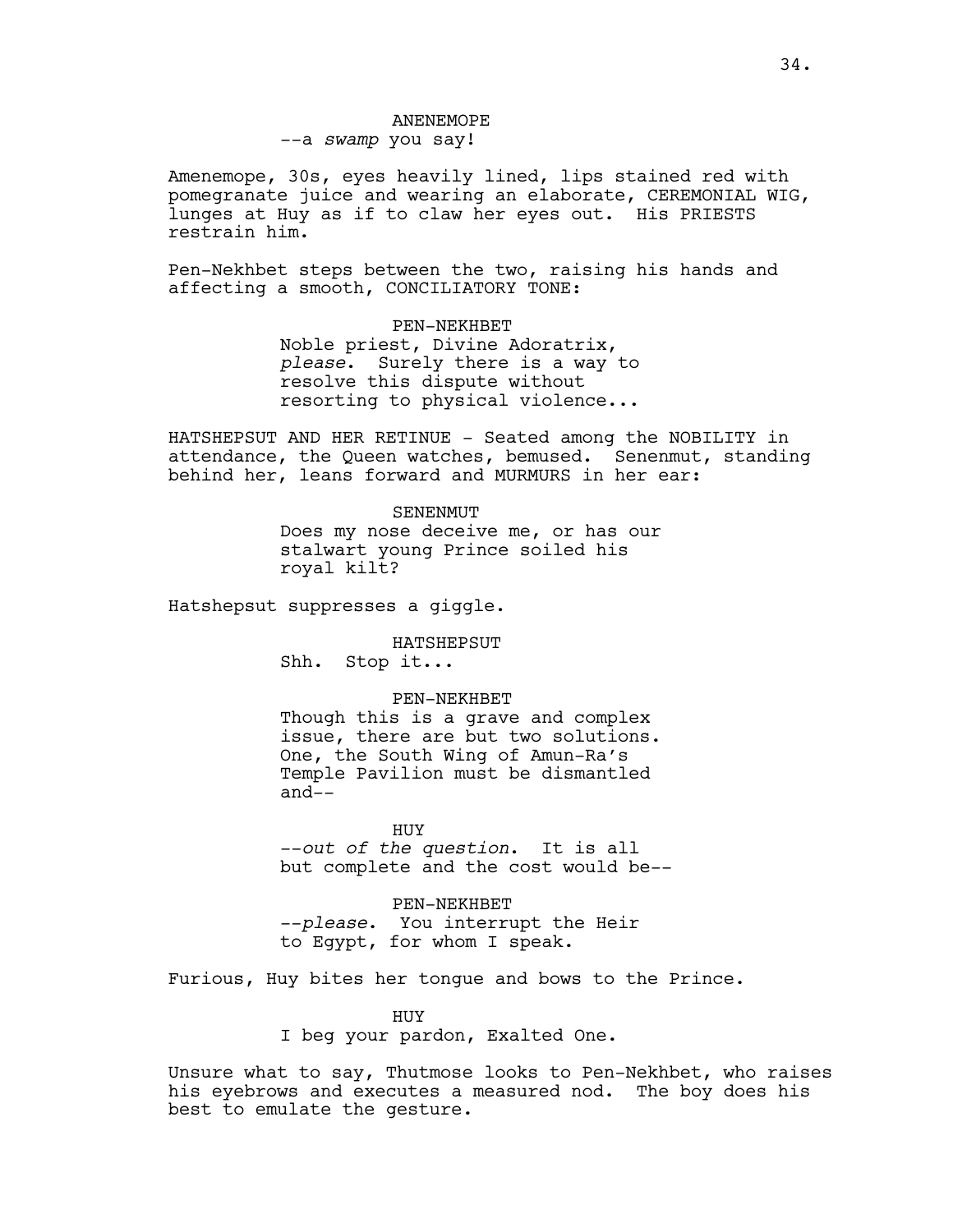## PEN-NEKHBET

As the *Prince* was saying, either the structure must be dismantled and redesigned so as not to encroach on the property of Mut, or fair compensation must be paid for said encroachment.

# ANENEMOPE I will not sell for any price!

PEN-NEKHBET (sharply) That is not reasonable. Either set a price, or The Prince will set one in your stead. It is your choice, Anenemope.

Sullen, Anenemope turns and QUIETLY CONFERS with SEVERAL PRIESTS. They nod, some accord being reached. Anenemope addresses the Prince:

> ANENEMOPE The Cult of Mut will accept twohundred cattle--

> > HUY

Two-*hundred*--

ANENEMOPE

(raises a finger) --*and...* the lands upon which they graze on the East bank.

HUY (sputters) That--that is an *outrageous* sum!

PEN-NEKHBET It *is* quite high.

#### ANENEMOPE

The price is but a fraction of what the Cult of Amun-Ra has lavished on the structure that now stands on our property.

HATSHEPSUT AND SENENMUT - She squeezes his hand. Senenmut leans forward and she inquires in a SOFT VOICE:

> HATSHEPSUT How on Earth would he know such a thing?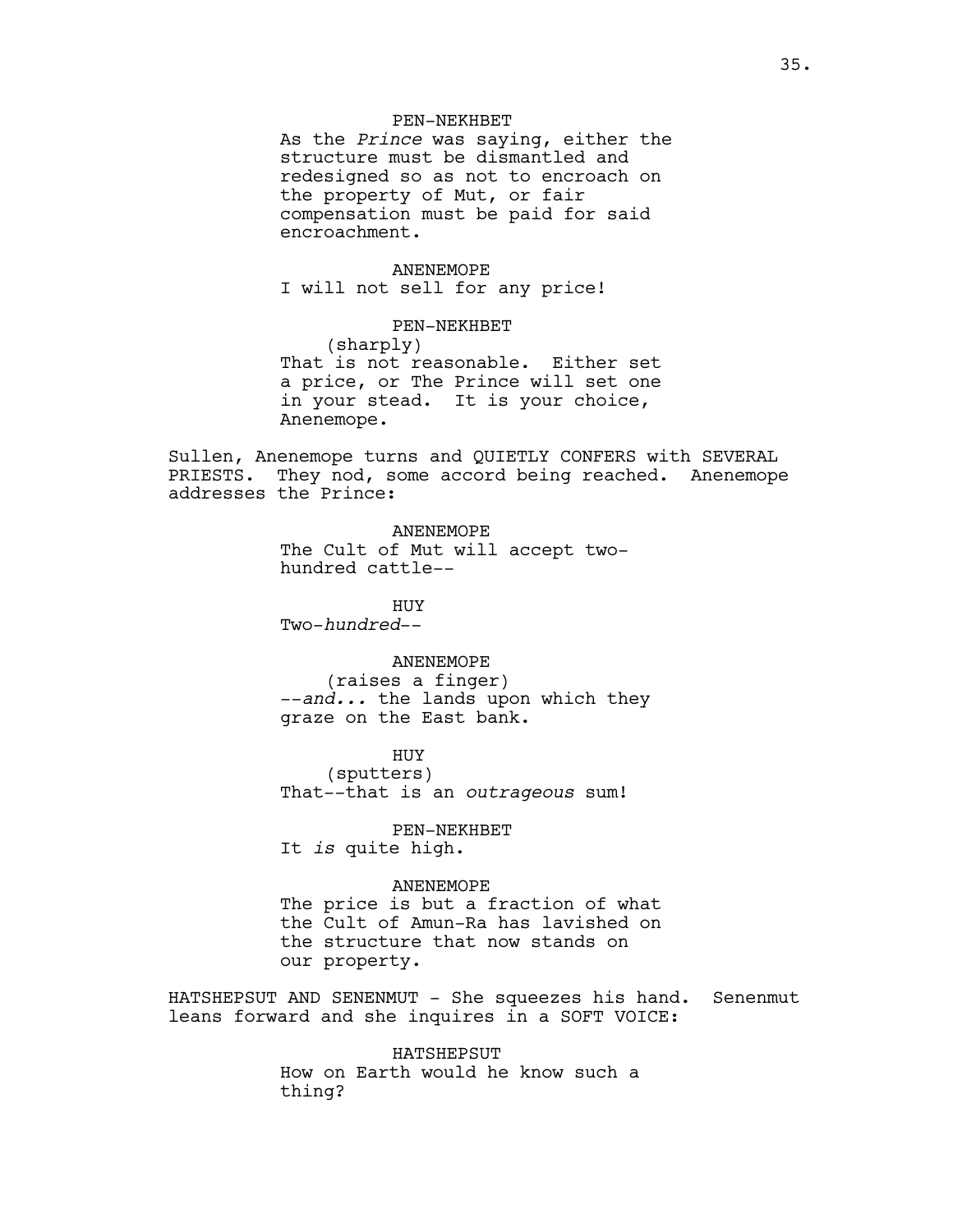**SENENMUT** (a knowing smile) I cannot imagine, Highness.

His back to the Priests, Pen-Nekhbet confers discreetly with Thutmose the Third in a LOW VOICE:

PEN-NEKHBET

Exalted one, before rendering a judgement, it is necessary to ascertain the facts, as I will do forthwith. Observe...

He turns and faces the priestess.

PEN-NEKHBET Is what he says true?

HUY

(exasperated) My Prince, the cost of the structure has *no* bearing on--

PEN-NEKHBET (stern, measured) --is... this... true?

HUY

Yes, but--

Pen-Nekhbet silences her with a raised hand.

PEN-NEKHBET

The Prince has rendered judgement. Let it be written that, in exchange for two-hundred cattle, the property in dispute will be granted to the Cult of Amun-Ra so they may complete their temple. So the exalted Thutmose--

ANENEMOPE --what about the land?

Pen-Nekhbet sharply turns to Anenemope, narrows his eyes, slightly put out by the interruption.

> PEN-NEKHBET So the exalted Thutmose wills it. So it shall be done.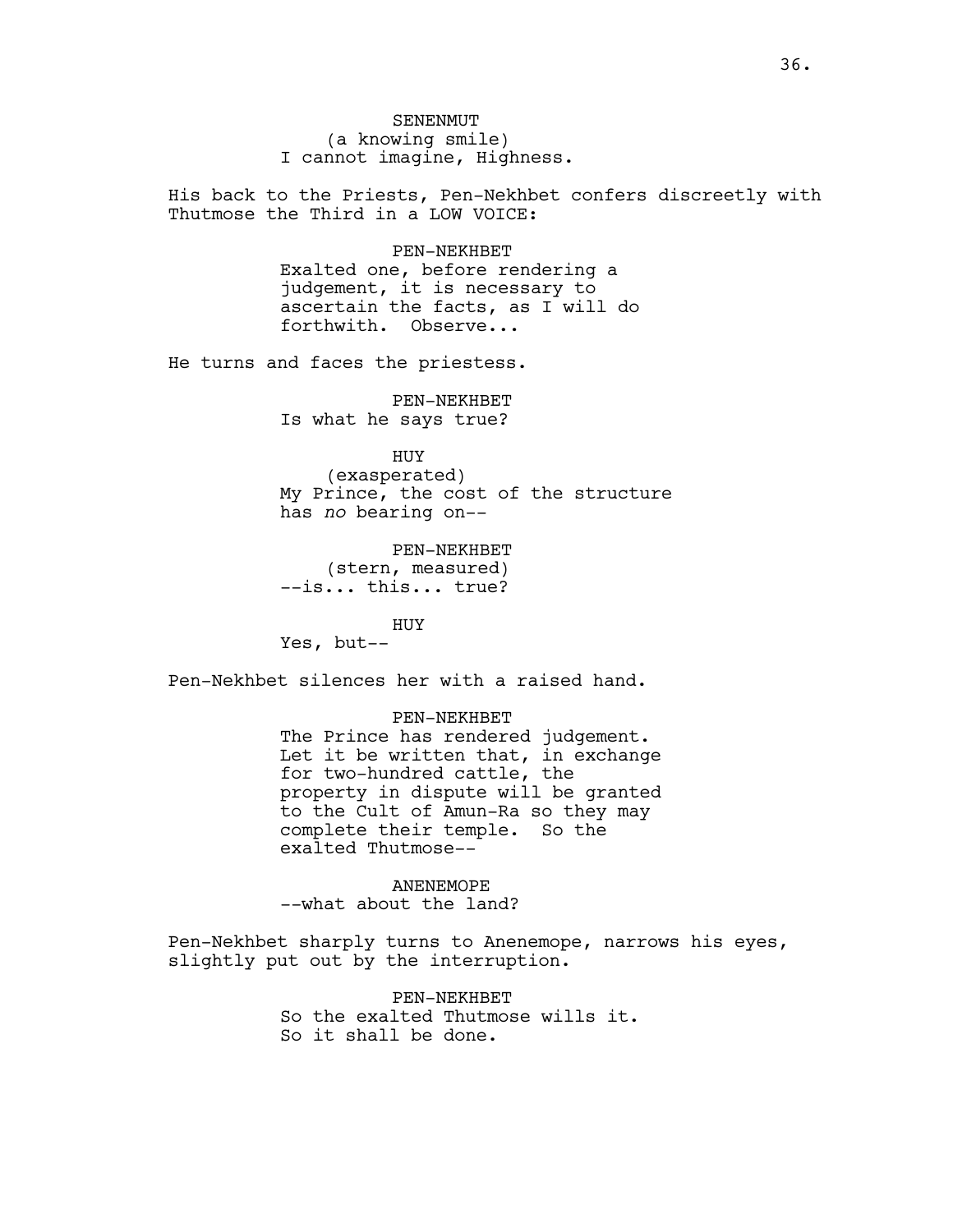EXT. THEBES - PALACE - COURTYARD - MOMENTS LATER

A BROAD PROMENADE surrounds a square, man-made SACRED LAKE, COLONNADES connecting the palace complex. OUT OF EARSHOT, at the foot of the broad stairway entrance to the Throne Room, Huy and Anenemope still bicker, gesticulating angrily as their RETINUES look on.

HATSHEPSUT AND SENENMUT - Amused as they watch the Priests quarrel from the colonnade accompanied by her RETINUE.

> HATSHEPSUT Poor Pen-Nekhbet. In striving to be even-handed, he has only angered both...

# SENENMUT

I suppose it is only a matter of time before they grow weary of fighting one another and direct their rage... (a knowing smile) ... elsewhere?

### HATSHEPSUT

Eventually, yes. But I assure you, only after they have given the matter considerable thought.

INT. THEBES - TEMPLE OF AMUN-RA - NIGHT

A vast, haunting space, ceiling supported by a forest of ornately carved pillars, sinuous shadows dancing and merging by TORCH LIGHT. Huy and Amenemope stand side-by-side surrounded by HIGH PRIESTS of all the major deities.

> **HUY** We have given this matter considerable thought.

# ANENEMOPE

The decision is made. Her Highness, Queen Hatshepsut, will be the Regent forthwith.

Pen-Nekhbet stands before them, looking from one to the other, stunned.

> PEN-NEKHBET But... you deemed her unreliable... (to Huy) Adoratrix, you yourself stated she was too ambitious; (MORE)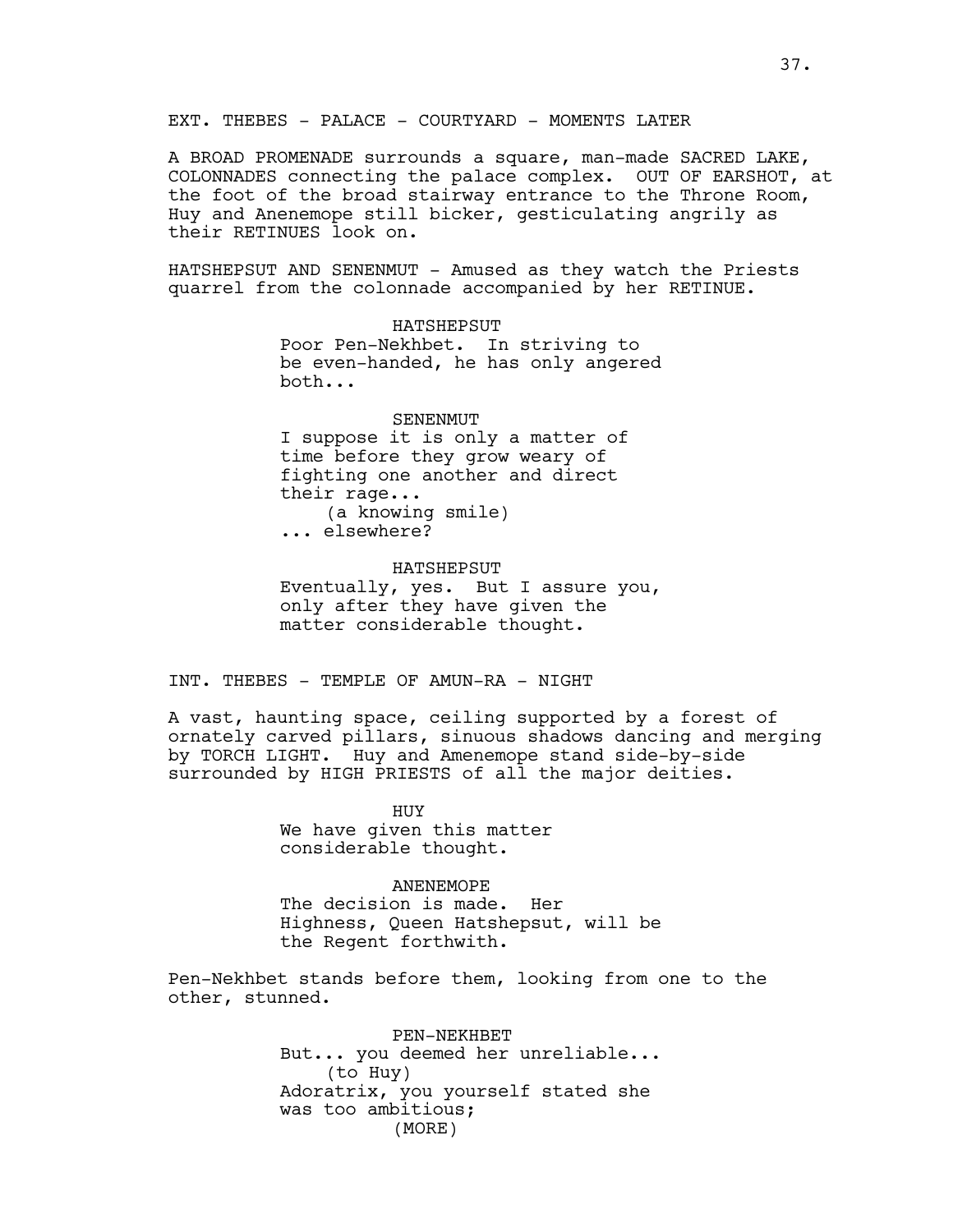that her aspiration to rule was such as to compromise the Prince's very *safety*. PEN-NEKHBET (cont'd)

TROUBLED MUTTERING among the Priests. Huy glances at a SCRIBE taking notes behind a nearby podium.

### HUY

That is not in the written record.

# PEN-NEKHBET

(angry) Of *course* it is not in the written record. It was *expunged* from the written record, as I'm sure the very words I am now *speaking* will be expunged.

A few of the Priests OBJECT VOCIFEROUSLY. Huy holds a hand up for silence.

> HUY Even had I voiced such concerns, in the four months past, since the death of Great Thutmose the Second, has there been a single attempt on the Prince's life?

### PEN-NEKHBET

No.

HUY And has not the Queen demonstrated the utmost respect and reverence toward him?

#### PEN-NEKHBET

Yes...

Huy relaxes, her case made. He turns to the Scribe to issue a COMMAND, but is INTERRUPTED when Pen-Nekhbet ADDS:

> PEN-NEKHBET ... *but only* because she carries in her womb a child. A child who may very well supercede Thutmose the Third as heir to the Royal House if- *and only if*--he is a male. *However*... (holds up his finger) ... if the babe is a female, the Prince will be dead within a fortnight.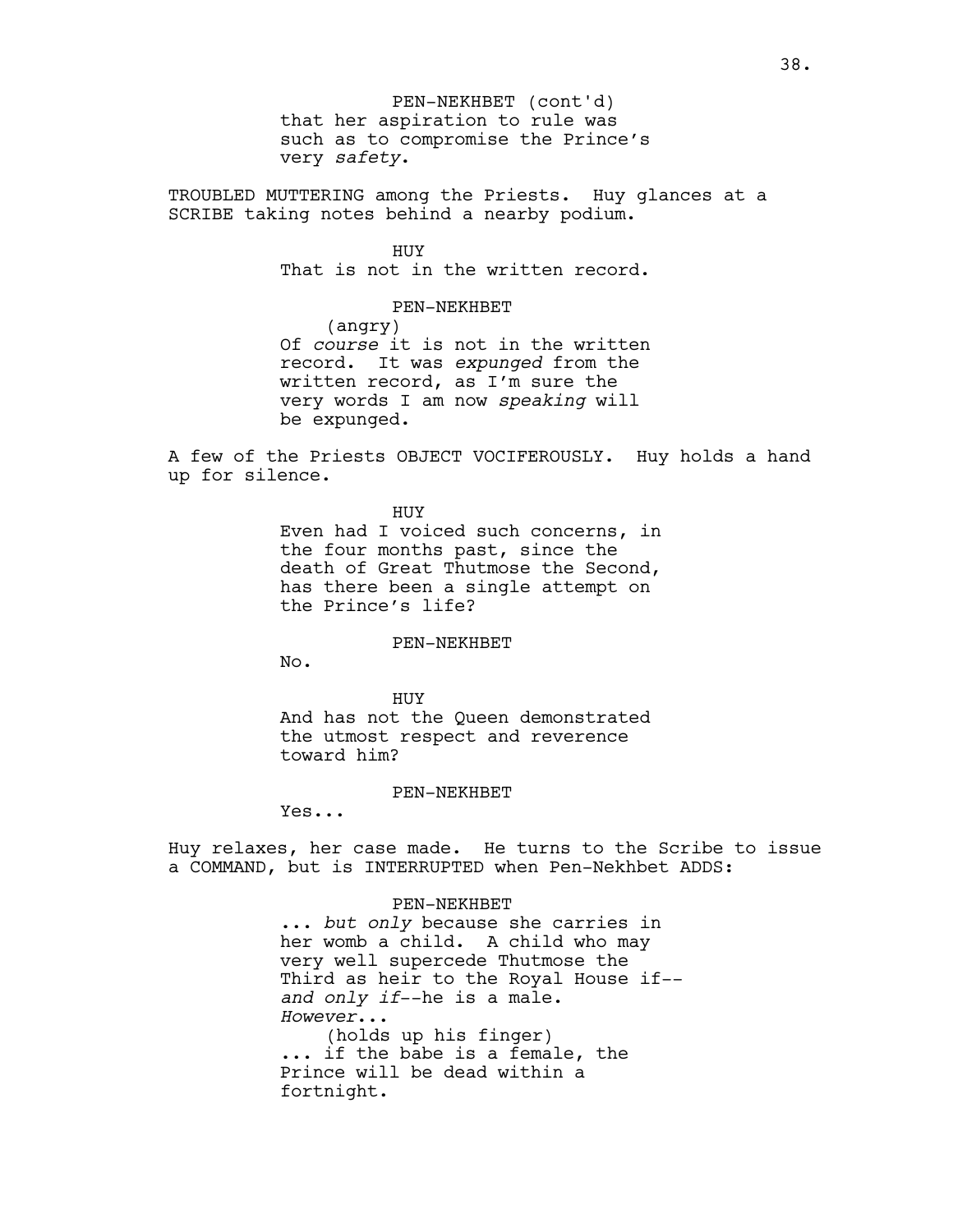### OUT TO BLACK

FADE IN:

EXT. THEBES - THE NILE RIVER - NIGHT

Merchant vessels slowly drift past with the current; a few against it, under sail. The opposite shore is a jet-black cut-out against the night sky, the sinuous braid of the Milky Way writhing across the heavens.

> OLD KABOSE (V.O.) The midsummer harvest arrived and the land surrendered its bounty. The river was teeming with merchant vessels, bearing spices, oils, incense and gold in exchange for the King's grain...

KABOSE - Stands on the shore, stripping down to his undergarment.

> OLD KABOSE (V.O.; CONT'D) I had chosen the first moonless night to pilfer booty and add to my collection...

He enters the water without a ripple, frog-strokes through the reeds out toward the shipping channel.

> OLD KABOSE (V.O.; CONT'D) My modus was to target vessels traveling upriver under sail...

EXT. THEBES - A MERCHANT BOAT - CONTINUOUS

GLIDING UP-RIVER UNDER SAIL, a crew of THREE MEN sleeps soundly, nestled among BULGING SACKS OF GRAIN. The SAIL above them FLAPS SOFTLY, the mast CREAKING.

> OLD KABOSE (V.O.; CONT'D) In this way, any sound I might make would be dampened by the snap and flutter of the canvas...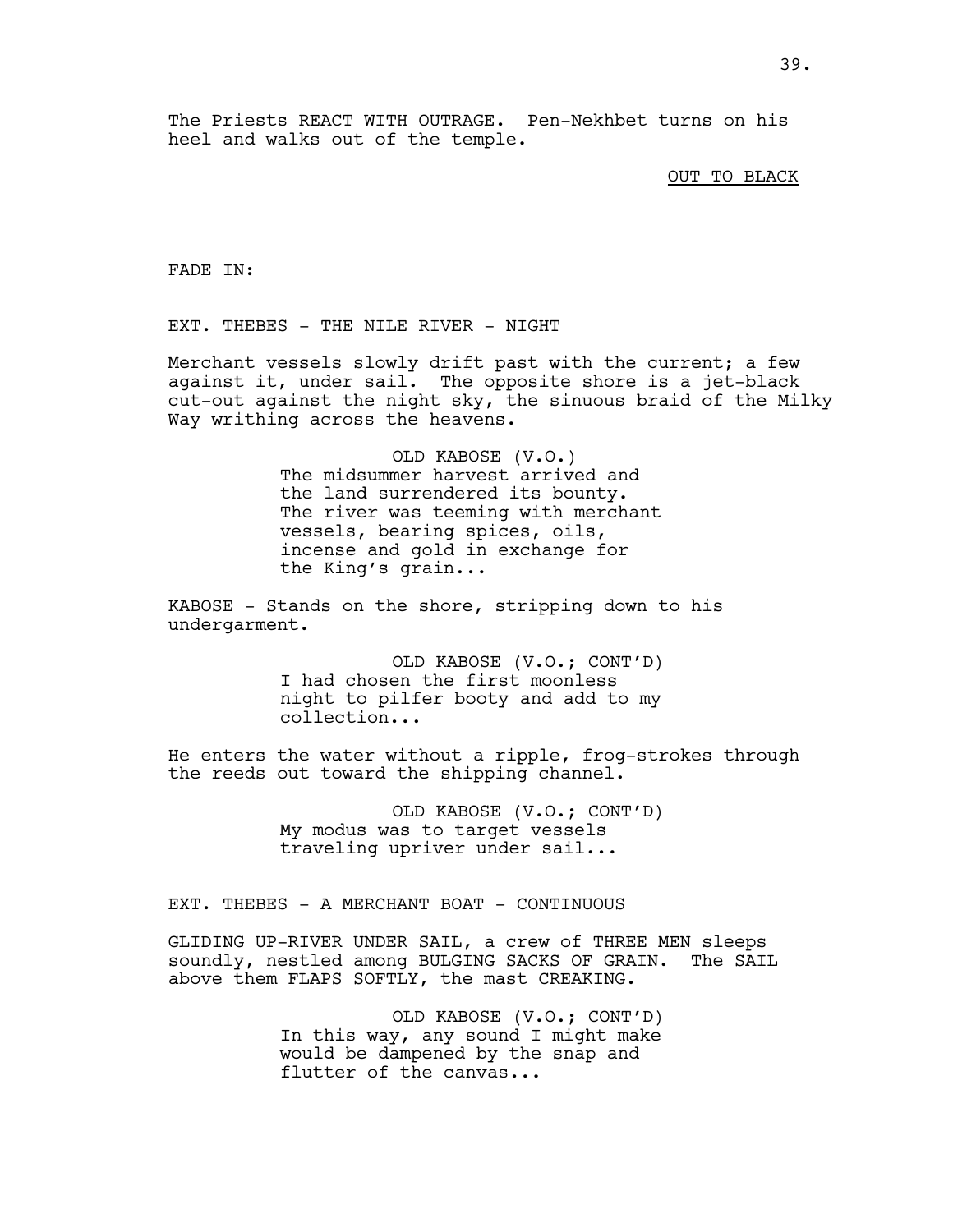Kabose creeps from one to the next, relieving them of VALUABLES and rifling their bags.

> OLD KABOSE (V.O.; CONT'D) Moving from vessel to vessel, I might travel many leagues, and when I had filched all that was to be had, I would slip back into the river and ride its current to where I started...

The boat sails past the NOW COMPLETED Temple of Amun-Ra. Though most of Thebes is dark, LAMPS GLOW within the complex.

> OLD KABOSE (V.O.; CONT'D) In this way, I was able to burgle four, five... even *six* boats in a single night...

As Kabose withdraws a CHARM engraved with an ankh from one of the sailor's bags, a WOMAN'S ANGUISHED CRY ECHOES across the water. Kabose freezes. A moment passes and, hearing nothing more, he returns to his larcenous task.

INT. THEBES - TEMPLE OF AMUN-RA - MAMMISI - CONTINUOUS

Hatshepsut again CRIES OUT, wracked by labor-pains.

Seated on a smooth, STONE BIRTHING-CHAIR in the center of a CEREMONIAL BOWER decorated with GARLANDS OF CONVOLVULUS VINES, she is attended by Anenemope and TWO PRIESTS OF MUT.

OUTSIDE THE BOWER - The chamber is spare, CARVED RELIEFS on the walls depicting scenes of fertility. Huy and SEVERAL HIGH PRIESTS fervently CHANT INCANTATIONS.

Hatshepsut relaxes as the contraction fades, chest heaving as she catches her breath.

> HATSHEPSUT Is it... a King I pass... or a... hippopotamus?

Anenemope smiles gently as he cools her forehead with a damp linen cloth, replies in a SOOTHING TONE:

> ANENEMOPE No, Highness. It is but a god in human form you bear. Now... *push*...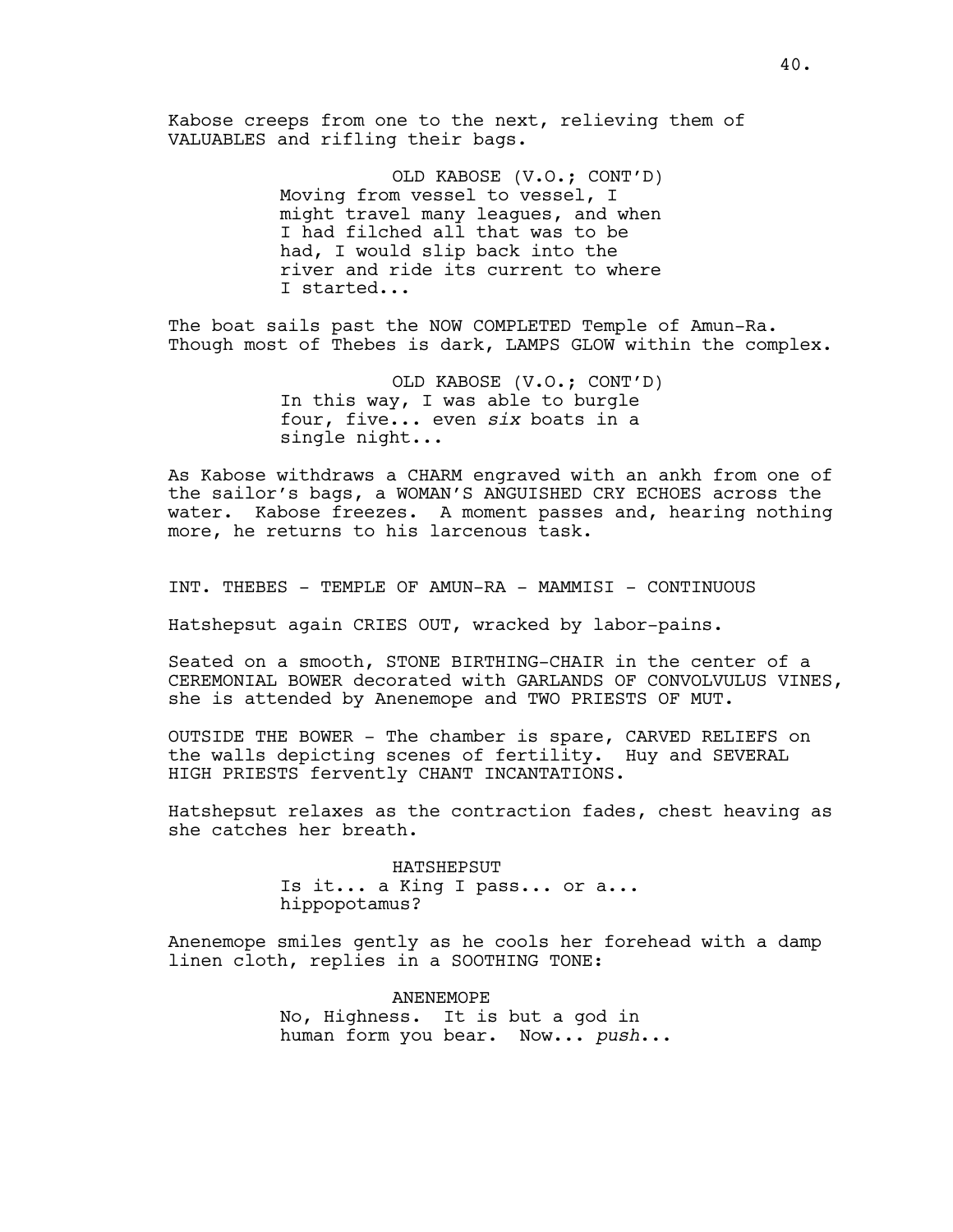EXT. THEBES - PALACE - COLUNNADE - CONTINUOUS

A PALACE GUARD reacts to the DISTANT, ANGUISHED CRY of his Queen. He is startled by the Commander of the Guard, HAKOR, 40s, a formidable, battle-scarred veteran.

PALACE GUARD

Commander...

HAKOR You are relieved.

PALACE GUARD But, sir, I... I have been ordered on this watch until dawn.

HAKOR No matter. Return to the barracks. I will assume your post. You are dismissed.

Disconcerted, the Guard bows his head and starts quickly across the courtyard.

Hakor gives a LOW WHISTLE, and THREE LARGE MEN wearing the simple garb of fishermen slip out of the shadows. He pats each on the back as they move past him into the building.

INT. THEBES - PALACE - CORRIDOR - CONTINUOUS

DAGGERS drawn, their tattered disguises belied by their military bearing and trained movements, the Three Men advance down the hallway, each covering the others' progress.

Their leader, RANEB, mid-20s, a brutish Syrian, pads up to a door at the end of the hall. He presses his ear against it, listens a beat, then HAND-SIGNALS the other two, who join him. His blade flashing, ready, Raneb gingerly opens the door and peers into the room.

PRINCE THUTMOSE - sleeps soundly on an ornately carved bed.

EXT. THEBES - TEMPLE OF AMUN-RA - COURTYARD - CONTINUOUS

Under TORCH-LIGHT, NOBILITY gather in front of the mammisi, awaiting the Royal birth. Again, HATSHEPSUT CRIES OUT. Senenmut instinctively starts toward the sound of her distress. Badru halts him with a grip on his biceps.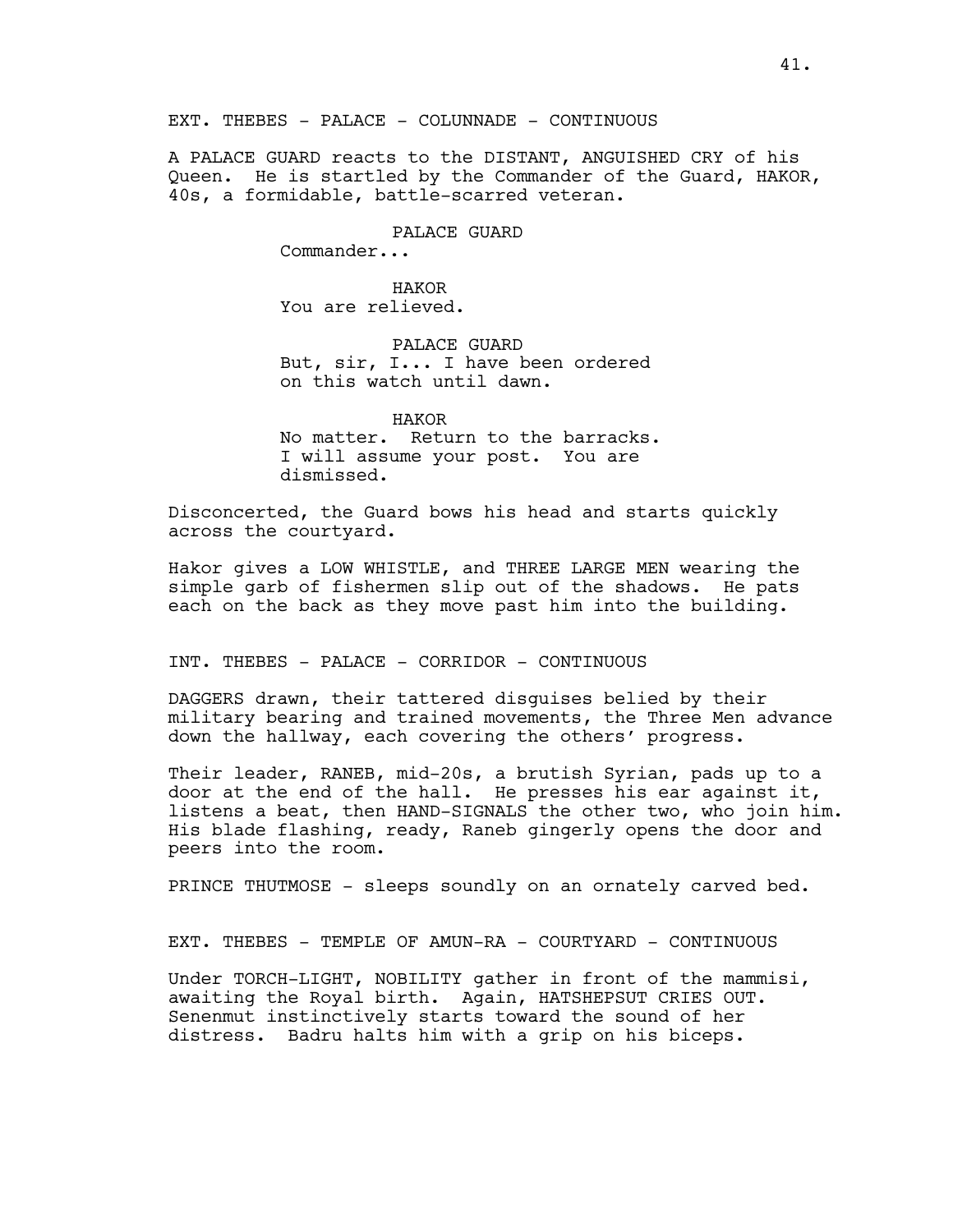BADRU

(sotto voce) Master, you *must* wait until you are summoned.

SENENMUT Something has gone wrong--

BADRU --*no*. We would have been told. Now be still. It has been but an hour since her water broke...

A GUTTURAL CRY ECHOES across the courtyard. Senenmut winces, clutching his abdomen. Badru supports him.

> SENENMUT Each of her cries is like the twist of a dagger in my guts.

Worried that his Master's distress may draw undue attention, Badru glances around, smiling apologetically at the few who notice.

> BADRU Master, don't. You must be strong or others will notice...

INT. THEBES - PALACE - KING'S CHAMBER - CONTINUOUS

Thutmose is awakened by RANEB'S HAND clamped over his mouth. His CRIES MUFFLED, the boy squirms and struggles as Raneb pins him with a forearm across his chest. The second intruder pins the Prince's kicking his feet while the third stands lookout at the door.

Brandishing his dagger, Raneb HISSES:

## RANEB

Be *silent*...

The Boy's eyes go wide with fear and he goes still. Raneb yanks a SACK down over the boy's head.

INT. THEBES - TEMPLE OF AMUN-RA - MAMMISI - CONTINUOUS

Hatshepsut THROWS BACK HER HEAD and unleashes a SHRIEKING ROAR, teeth bared, eyes sparkling with intensity.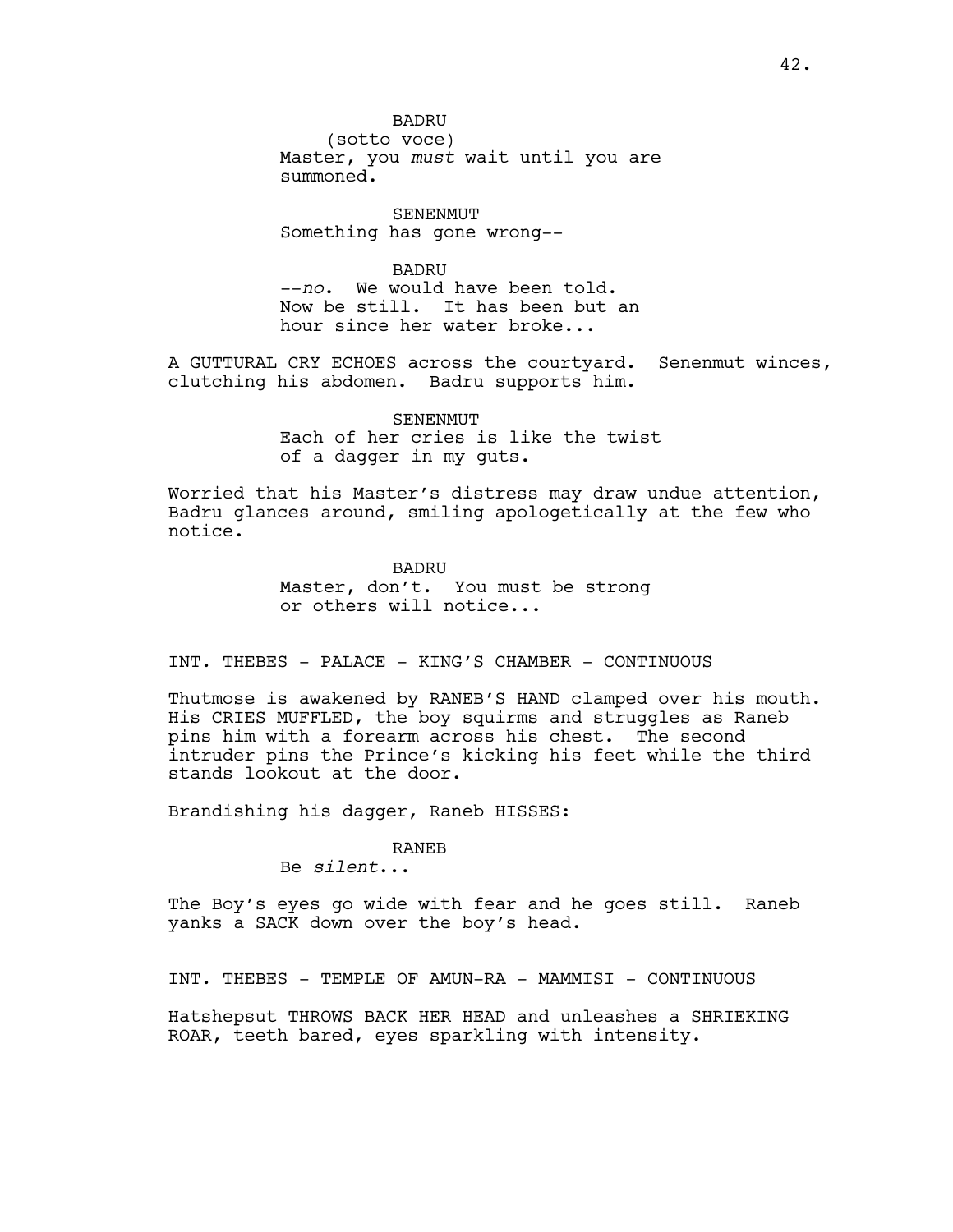EXT. THEBES - TEMPLE OF AMUN-RA - COURTYARD - CONTINUOUS

As the Queen's BLOODCURDLING SCREAM FADES, all eyes are locked on the portal into the mammisi. Ashen-faced, Senenmut is devastated, certain that he has lost her. He buries his face against Badru's shoulder, bereft.

A BEAT then...

... the stillness is broken by the CRY OF A NEWBORN INFANT.

Senenmut raises his head, a spark of hope in his eyes as a RIPPLE OF EXCITEMENT moves through the crowd. He sighs and mutters with PROFOUND RELIEF:

> **SENENMUT** Praise be to Tawaret...

# EXT. FISHING BOAT - CONTINUOUS

The SACK is whipped off Thutmose's head. He finds himself on the deck of a decrepit fishing boat moored to a sagging dock in the Harbor District. Pen-Nekhbet crouches over him. Thutmose blinks, recognizes his old guardian.

#### THUTMOSE

*Ahmose!*

The boy immediately throws his arms around the old man. Disgusted by the womanish display of affection, Raneb turns away, busies himself hoisting the sail.

## PEN-NEKHBET

It's all right, my boy. You are quite safe. I'm sorry we had to frighten you so, but circumstances left us little choice...

#### THUTMOSE

What are we doing here? Why did the men take me from my bed?

## PEN-NEKHBET

To protect you, exalted one, from those who would see you harmed.

#### THUTMOSE

Who?

PEN-NEKHBET There is no time to discuss such things now. (MORE)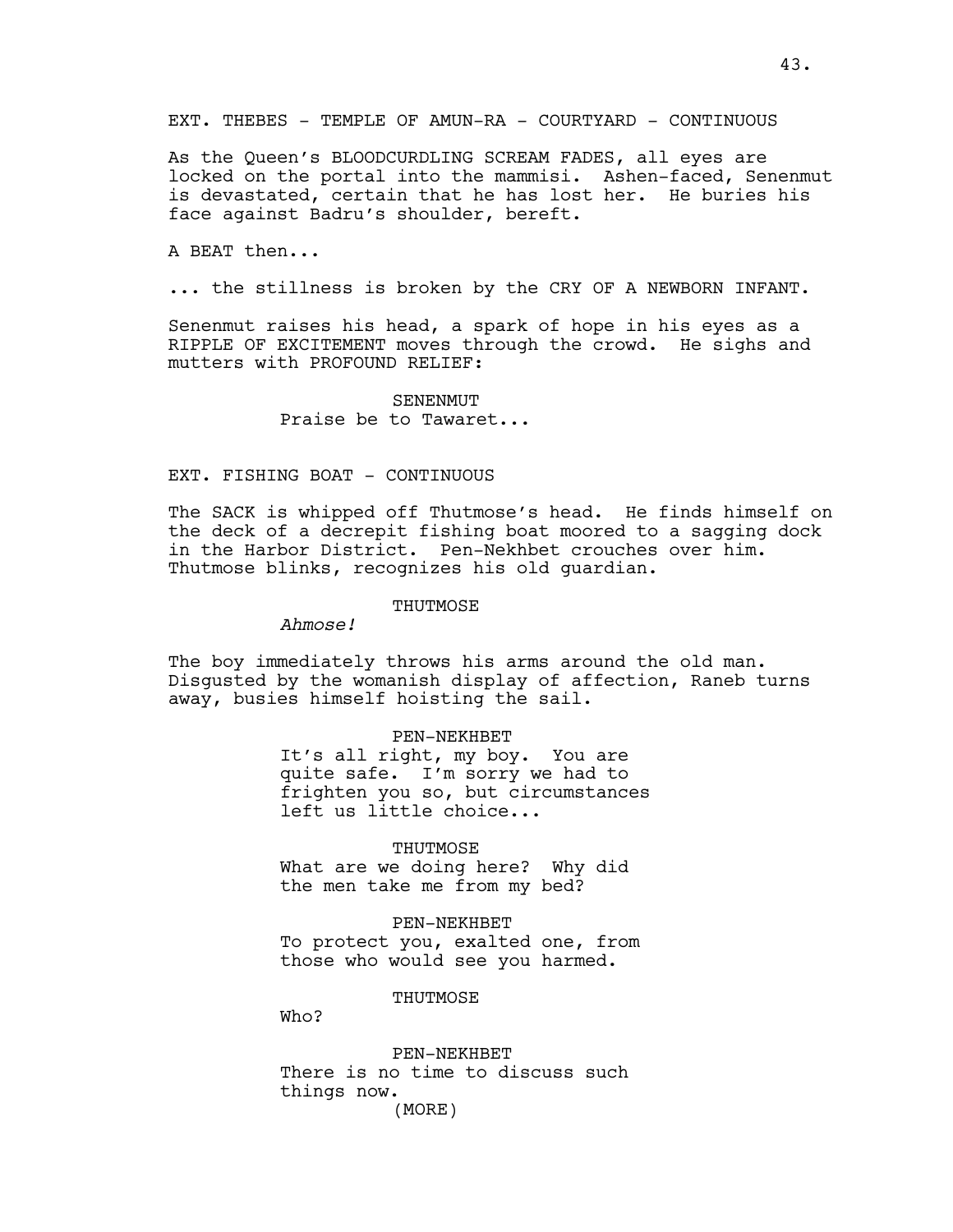You only need know that you will be going to Kerma-Mem, where you will be safe. Now... PEN-NEKHBET (cont'd)

He pushes a bundle of SOILED, THREADBARE CLOTHING into Thutmose's arms.

> PEN-NEKHBET (CONT'D) ... remove your tunic and put these on.

THUTMOSE They stink.

PEN-NEKHBET Yes, but it is the honest stink of a boy who fishes. Now. Quickly...

Hakor, now ATTIRED AS A FISHERMAN, approaches ON THE DOCK. He addresses Raneb:

> THUTMOSE You were unobserved?

> > RANEB

Yessir.

Thutmose sees Hakor, turns to Pen-Nekhbet, bewildered

THUTMOSE

*Hakor...?*

PEN-NEKHBET Yes, Highness... (chuckles) ... it appears you've been abducted by the commander of your own Royal Guard.

INT. THEBES - TEMPLE OF AMUN-RA - MAMMISI - CONTINUOUS

Anenemope and his Priests MUTTER INCANTATIONS as they wrap the PLACENTA in linen marked with SACRED SYMBOLS. The bower drape is drawn and Senenmut is escorted into the chamber by Huy. Struggling to maintain protocol, he bows deeply.

SENENMUT

My Queen...

HATSHEPSUT - Exhausted, she nurses her newborn infant, gives her consort a weary smile. She turns to Huy: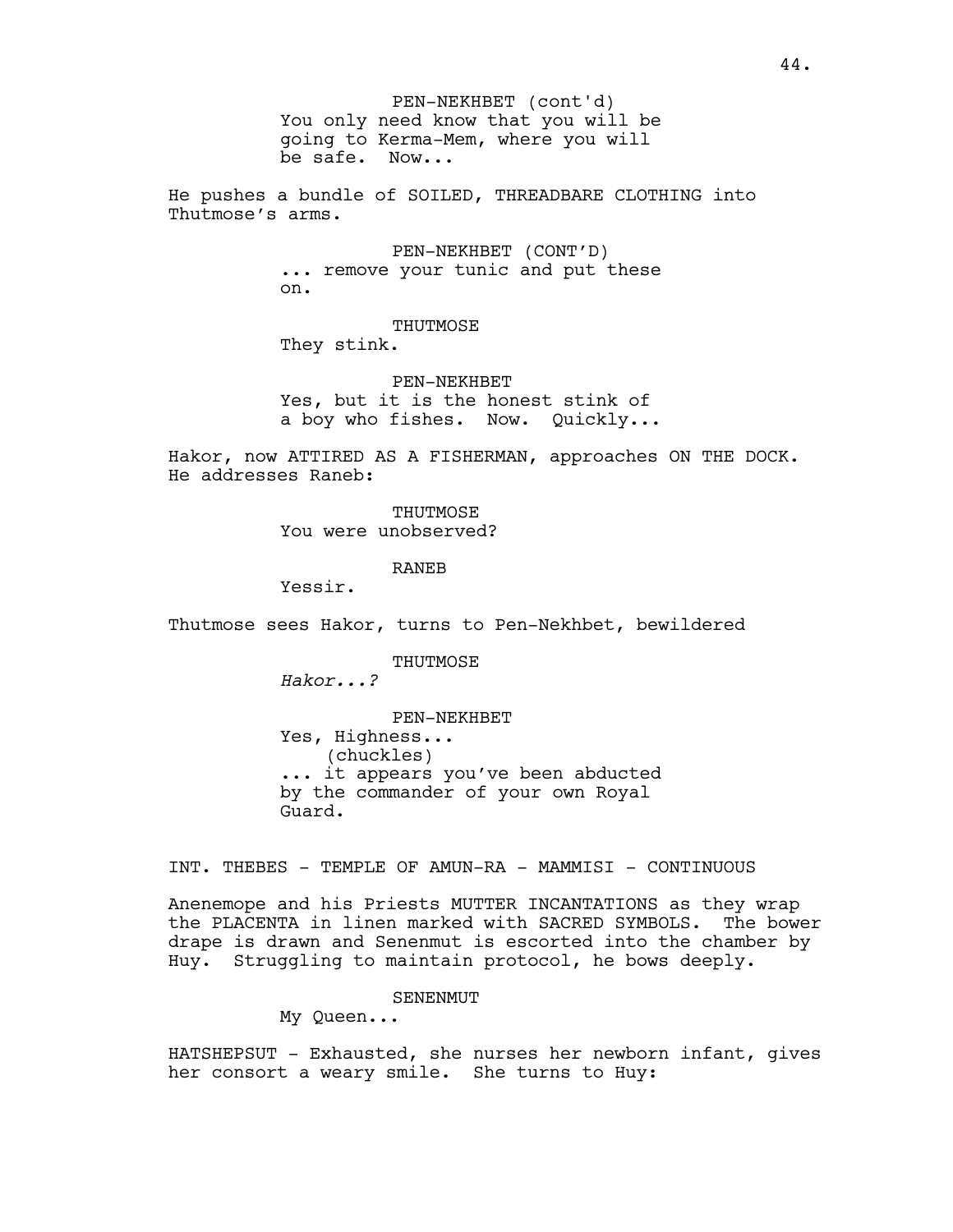HUY But Highness--

She silences her with raised eyebrows. She bows, shepherding the other Priests out of the bower. As soon as the chamber is empty, Senenmut rushes to Hatshepsut, embracing her and his firstborn, his eyes brimming with tears.

> HATSHEPSUT Senenmut... my precious Senenmut...

> > **SENENMUT**

You are well?

She nods, stroking his hair.

HATSHEPSUT Yes... *yes*... but...

He gives her a puzzled look, which she answers by gently tugging down the infant's wrap, revealing its sex. He gazes in wonder at the child, then its mother.

## HATSHEPSUT Are you displeased?

He LAUGHS with pure, unadulterated delight.

SENENMUT

My beautiful, Hatshepsut. My love. How could I be displeased? My Queen has blessed me with a Princess!

Weeping and laughing with joy, they embrace.

EXT. THEBES - HARBOR DISTRICT - DOCK - CONTINUOUS

Pen-Nekhbet and Hakor CONFER QUIETLY:

PEN-NEKHBET How fares the Queen?

HAKOR She has given birth to a daughter.

Pen-Nekhbet draws a HISSING BREATH through his teeth, glances back at the boy and SIGHS, despondent. Hakor awaits orders.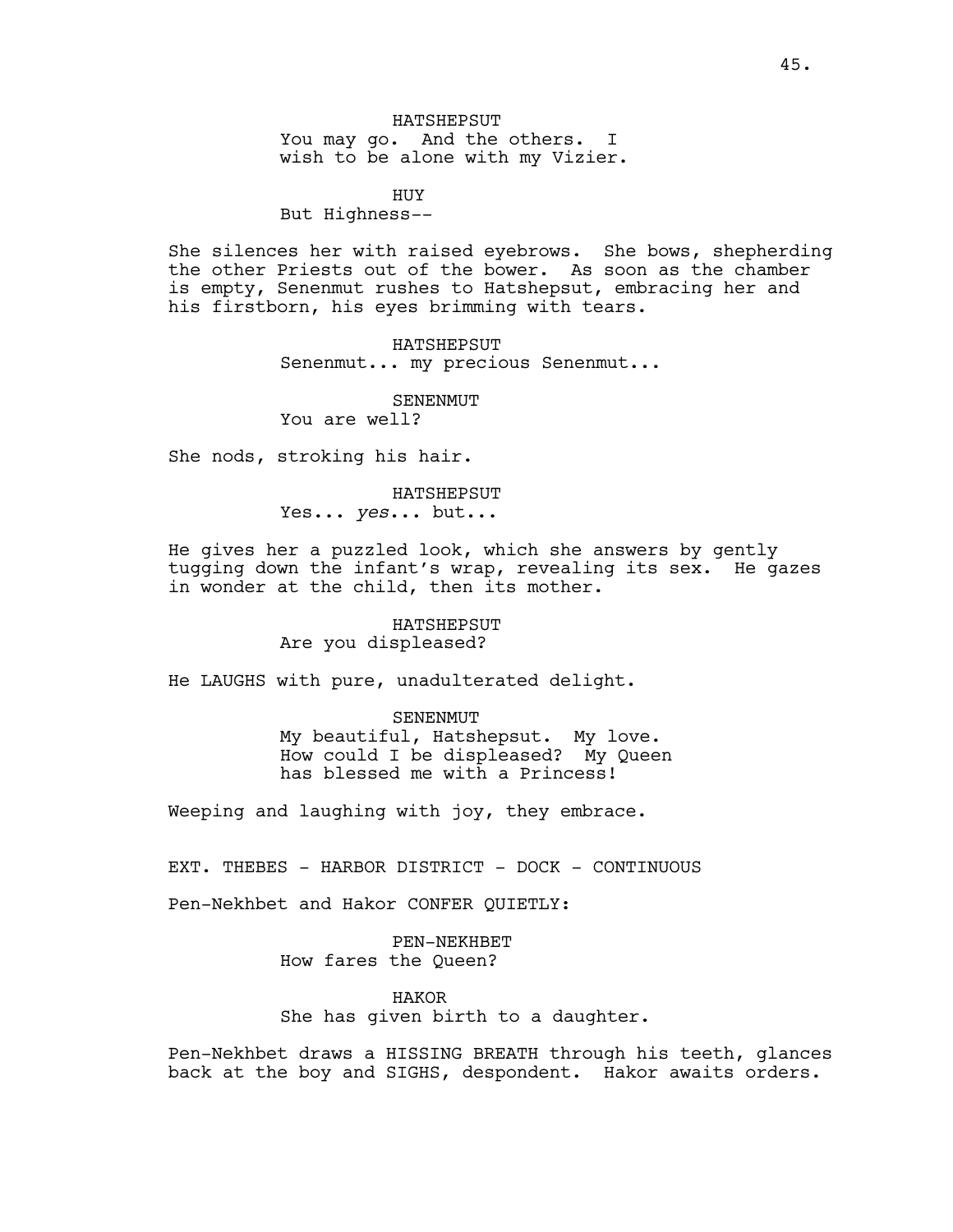PEN-NEKHBET You will travel only at night--

HAKOR (well-versed) --yes, yes, and we will conceal ourselves by day... (adds, muttering) .. the boy will be old man by the time we reach Kerma-Mem.

PEN-NEKHBET If so, then so be it. Better your journey lasts a thousand days than risk discovery en route.

Hakor drops his eyes in silent acceptance of Pen-Nekhbet's wise counsel. He CONTINUES:

## PEN-NEKHBET

As soon as you arrive, you will request accommodation and sanctuary from my nephew, Prince Atsutep.

HAKOR Can he be trusted?

### PEN-NEKHBET

He is my sister's son and the ward of my only daughter. He will not be pleased, but in the end, he will agree.

# HAKOR

How long?

PEN-NEKHBET I know not. At least until the boy is strong enough to command authority--

Hakor rolls his eyes, a JADED CHUCKLE escaping his lips.

PEN-NEKHBET Do not underestimate him. You will discover that he is tougher than you think...

The two turn and look at...

THEIR POV - Thutmose pinches the rough burlap fabric of his shirt, sniffs and wrinkles his nose in disgust.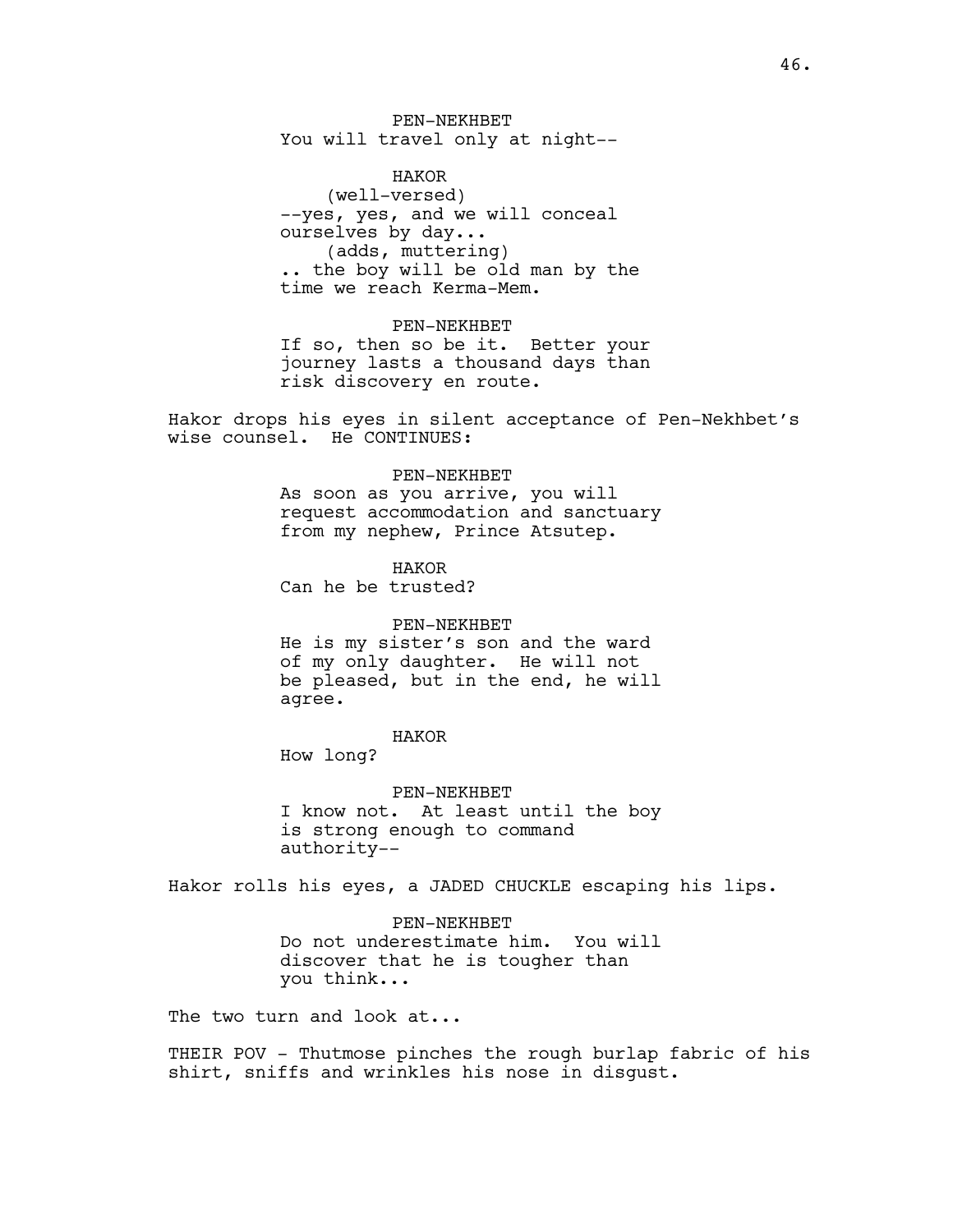Both harboring doubts, Hakor and Pen-Nekhbet turn to one another and Pen-Nekhbet CONTINUES:

#### PEN-NEKHBET

You will instruct him on the customs of his station--how a Ruler conducts himself at court, the formulation of judgements and decrees, and the administrative duties of a King. Raneb will teach him the arts of combat, command and tactics. I suspect you both will find him an apt pupil...

EXT. FISHING BOAT - CONTINUOUS

Thutmose watches as Pen-Nekhbet gives a few final instructions (MOS) to Hakor. The Guard nods and, untying the mooring rope, pushes them off and leaps into the boat as it drifts away from the dock.

> THUTMOSE (panicked) What about Ahmose?

HAKOR He is staying behind.

Thutmose's eyes widen. He charges the gunwale, SHOUTING:

### THUTMOSE

*Ahmose*...*!*

Hakor grabs him around the waist, hauling him back and covering his mouth with one hand. Teeth clenched, his voice THICK WITH EMOTION, s SNARLS:

HAKOR

*There is no other way.* If he does not, they will presume an abduction and we'll have the entire army of Egypt on us...

Thutmose struggles, angry tears flowing, SHOUTING as loudly as he can. Hakor gives him a VIOLENT SHAKE.

HAKOR

*Silence!* Would you have us all dead?! Is it not enough that noble Ahmose Pen-Nekhbet must perish to cover your miserable flank...?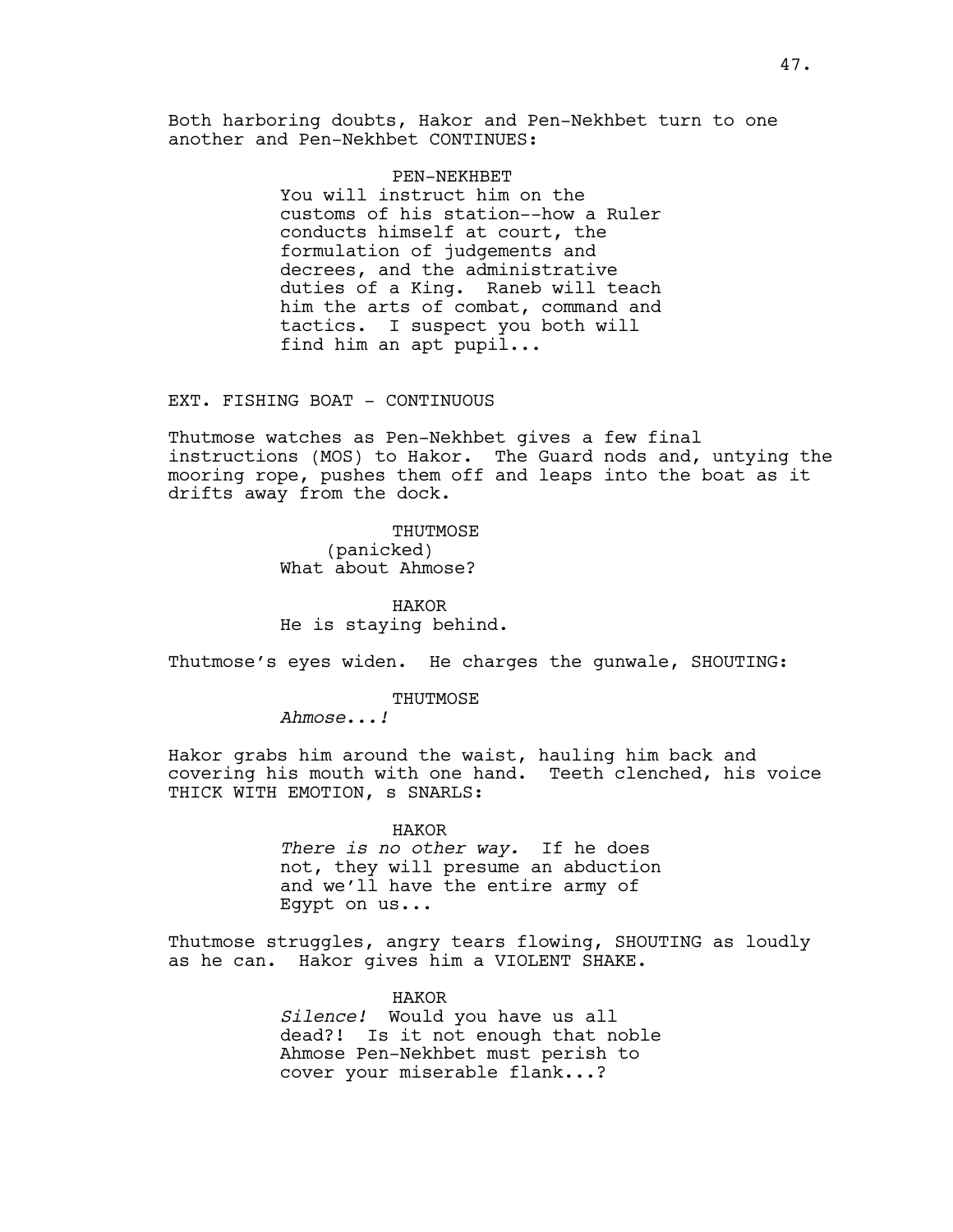Thutmose collapses against Hakor, overwhelmed with sorrow, WEEPING PITEOUSLY. Stoic, Hakor struggles not to join him.

EXT. THEBES - HARBOR DISTRICT - DOCK - CONTINUOUS

Ahmose Pen-Nekhbet watches as the wind fills the sail of the receding boat, pushing it South into the dark night. Face drawn, eyes sad, he silently prays for the King's deliverance.

OUT TO BLACK:

OLD KABOSE (V.O.) The gods had been generous that night...

FADE IN:

EXT. NILE - WATERLINE - PRE-DAWN

Dawn approaches, the river a slate-grey under a PALE SKY. Kabose drifts with the current.

> OLD KABOSE (V.O.) The sky was quickening and I knew I must hasten to my Uncle's house and hide my takings before the drunken lout awoke to find me gone...

Something catches his attention on the river.

OLD KABOSE (V.O.; CONT'D) To continue would be to risk a beating or, worse, discovery...

A FISHING BOAT - moves slowly upriver toward him, wind bulging its sail. As it passes, an rope trails off its stern, passing only feet from Kabose's grasp.

> OLD KABOSE (V.O.; CONT'D) Whether it was mere greed, the temptation of an errant rigging or the will of the Gods that compelled me, I will never know...

Conflicted, Kabose watches the rope slither past him. At the last possible moment, he snatches it and is dragged UPRIVER BY THE BOAT.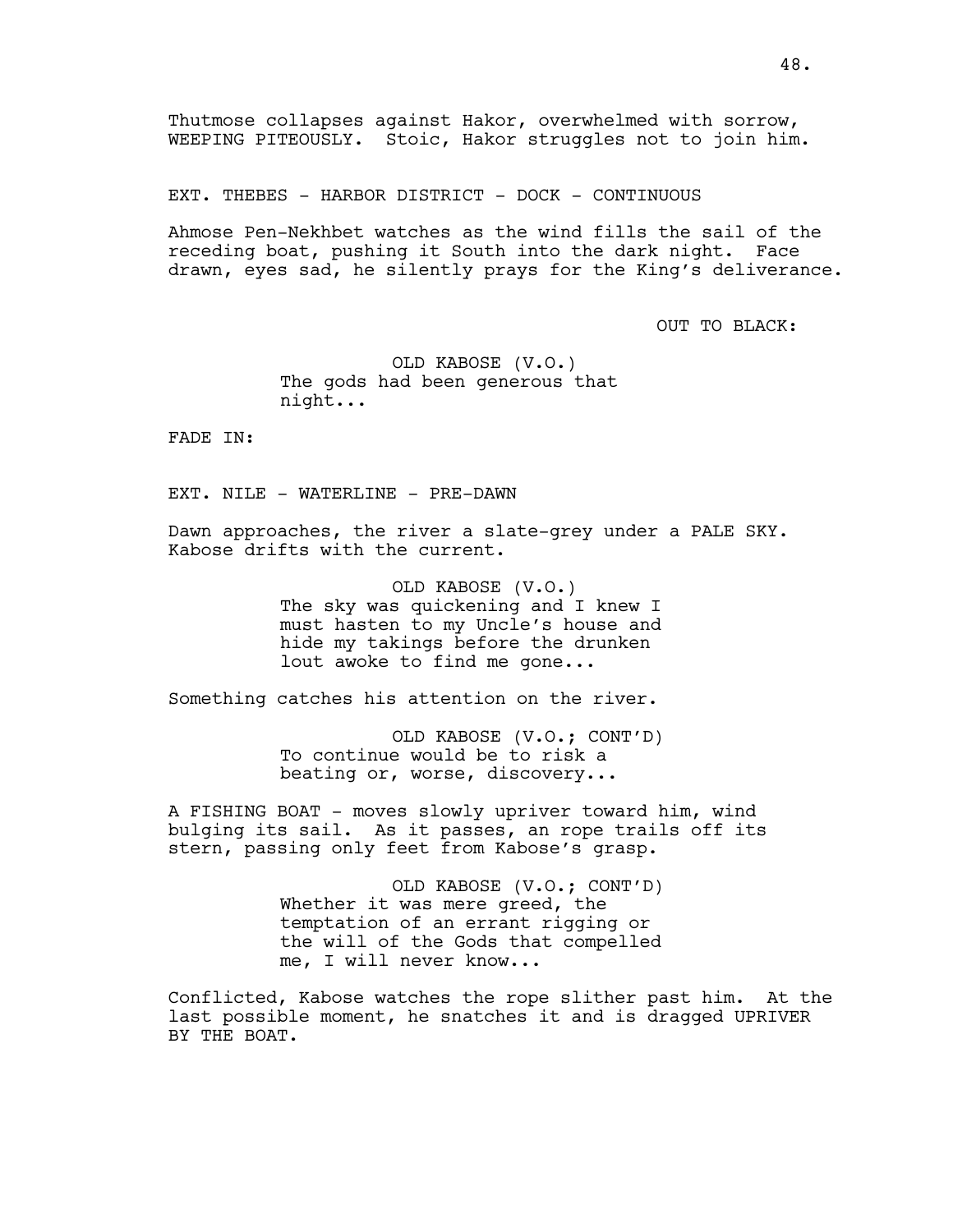# EXT. FISHING BOAT - MOMENTS LATER

The MORNING BREEZE fills the sail as the vessel glides North. Kabose pulls himself stealthily up a trailing rope, slides over the gunwale, careful not to awaken a SNORING figure slumped against the LASHED TILLER.

Focused on some SACKS of supplies and personal items stowed in an OPEN FORECABIN AT THE BOW. Kabose creeps past a SECOND SLEEPING MAN, curled up on BUNDLED FISHING NETS. The man STIRS. Kabose freezes until the man ROLLS OVER AND SETTLES, then makes his way up to the bow.

Nimble fingers untying pull-strings, Kabose begins rifling through the sacks stowed in the alcove. Suddenly, they SHIFT, MOVE and Prince Thutmose sits up, face puffy with sleep. Disoriented, he blinks, rubs his eyes.

### THUTMOSE

What are--

With lightning speed, Kabose lunges, grabbing the Prince by the neck and pinning him hard against the rear of the forecastle, drawing back his fist, then pausing, recognition dawning...

> THUTMOSE (hisses) Why do you hesitate? Kill me.

KABOSE (stunned) I know you.

THUTMOSE (whispers, urgent) *No*. I am *nothing* to you. I will alert the others if you do not kill me now. Quickly.

Thutmose screws his eyes shut, awaiting the blow. Kabose releases him and withdraws, gazing at him in wonder.

> KABOSE You are the King.

THUTMOSE (stammers) I most certainly am not. I--I am but a common fishermen.

KABOSE You *are* the King. I saw you myself at the burial of your father... (MORE)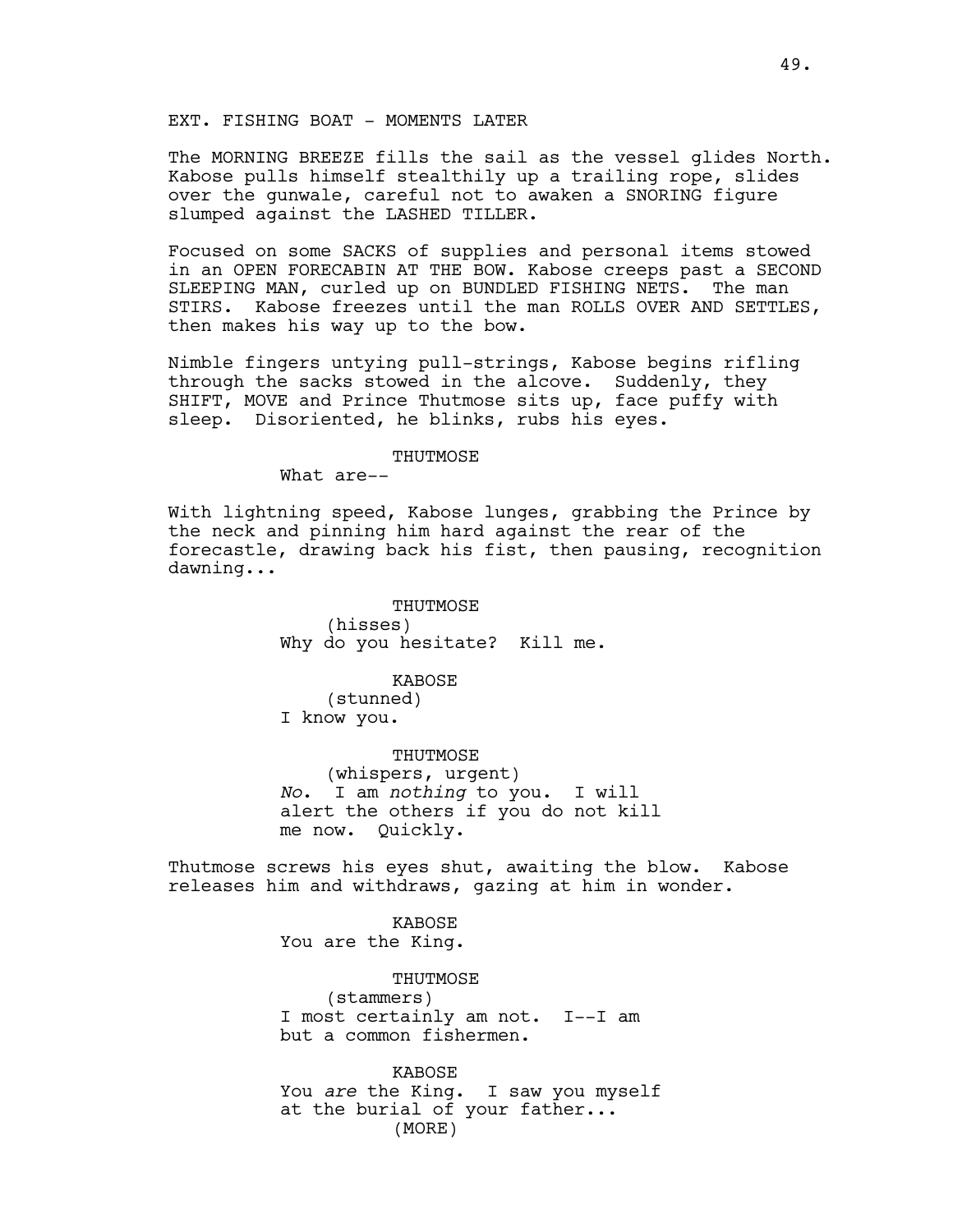(grins) ... and even had I not, a common fisherman would never call himself a "common fisherman." KABOSE (cont'd)

Thutmose slumps back, resigned and despondent. A question occurs to Kabose, furrowing his brows.

# KABOSE

Why do you want me to kill you?

Thutmose raises his eyes.

OLD KABOSE (V.O.) Before he spoke a word, I saw the answer in his eyes: The wretched anguish of a boy who had inherited a kingdom, yet had not a single friend...

# DISSOLVE TO:

EXT. FISHING BOAT - LATER

SILHOUETTED against the QUICKENING SKY, the two boys sit atop the forepeak, conversing MOS.

> OLD KABOSE (V.O.) We spoke until dawn. I could not tell you what was said. I remember only that he had many more questions about my life then I did his...

Kabose gestures excitedly as he tells his tale. Thutmose covers his mouth to stifle his laughter.

> OLD KABOSE (V.O.; CONT'D) I told him of my Uncle, Hasa the Liar, and about some of the other boys I knew. And *girls*--there was much talk about girls and women and their charms--*especially* those which reside between their thighs. And there was laughter. And many secrets were revealed, for we both knew it was unlikely our paths would ever again cross, but, in the unlikely event they did...

Thutmose pulls a pendant from around his neck, presses it into Kabose's palm. Solemn words are exchanged.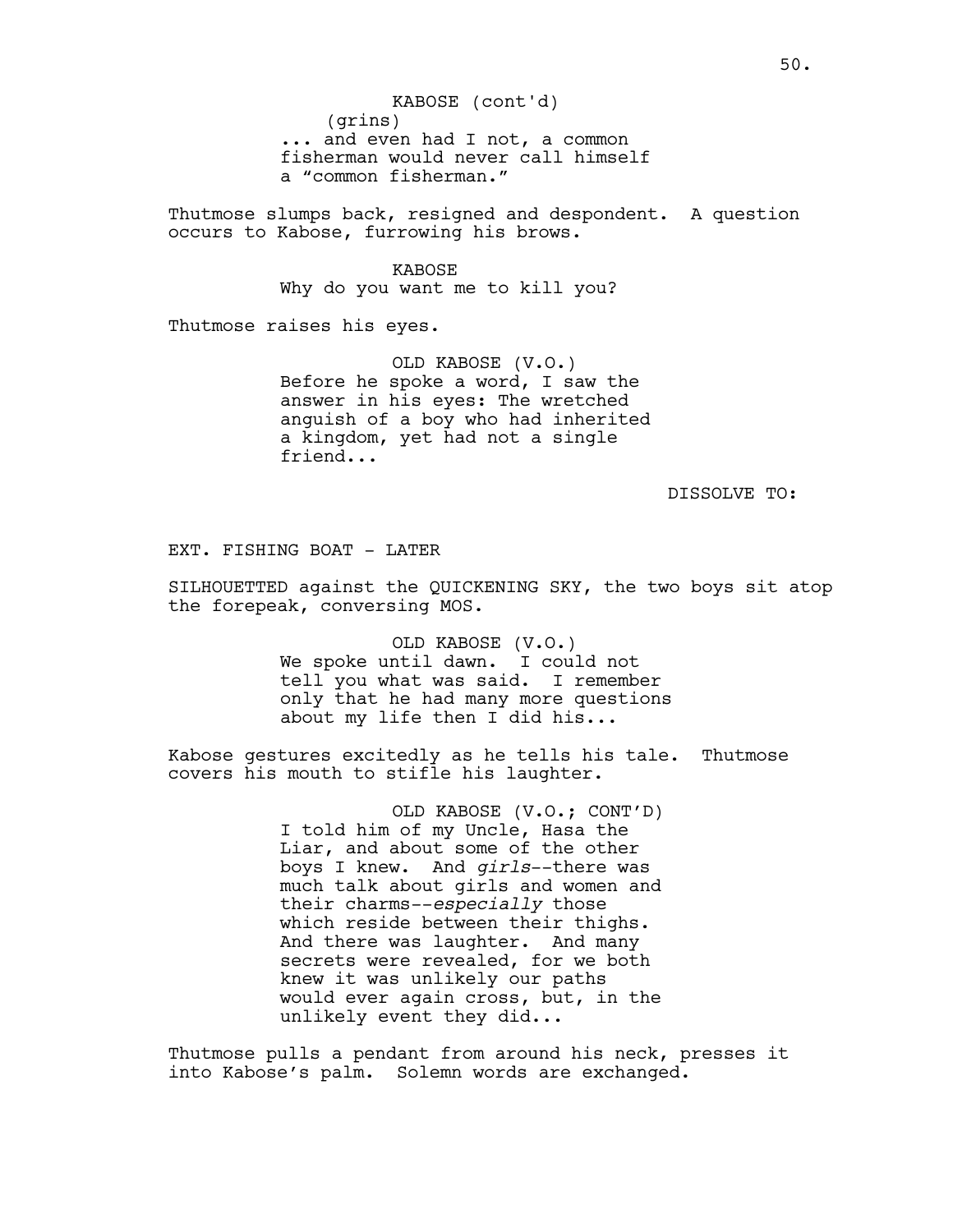DISSOLVE TO:

EXT. NILE - WATERLINE - DAWN

POV - A STIFF MORNING WIND filling its sail, the fishing boat recedes toward the ROSE-HUED HORIZON.

> OLD KABOSE (V.O.; CONT'D) As Amun-Ra breeched the horizon, I slipped back into the river, and we drifted apart, the Prince, carried South by the breath of Shu; and I, North by the caressing embrace of Ancient Hapi...

REVERSE - Kabose treads water. He lifts his hand from the water and looks at the PENDANT--an exquisite, burnished GOLD SCARAB inlaid with cornelian and amazonite.

INT. THEBES - PALACE - CORRIDOR - DAY

Senenmut and Badru walk quickly down the corridor.

SENENMUT Who was on watch?

BADRU Itafé, but he was relieved early by Hakor.

SENENMUT Have you spoken to him?

BADRU He cannot be found. We fear he has been slain...

Senenmut stops, turns and looks at him, eyes glittering with suppressed rage.

> SENENMUT Idiot. He was probably a *part* of it...

He turns on his heel and continues down the corridor. After a beat, Badru meekly follows.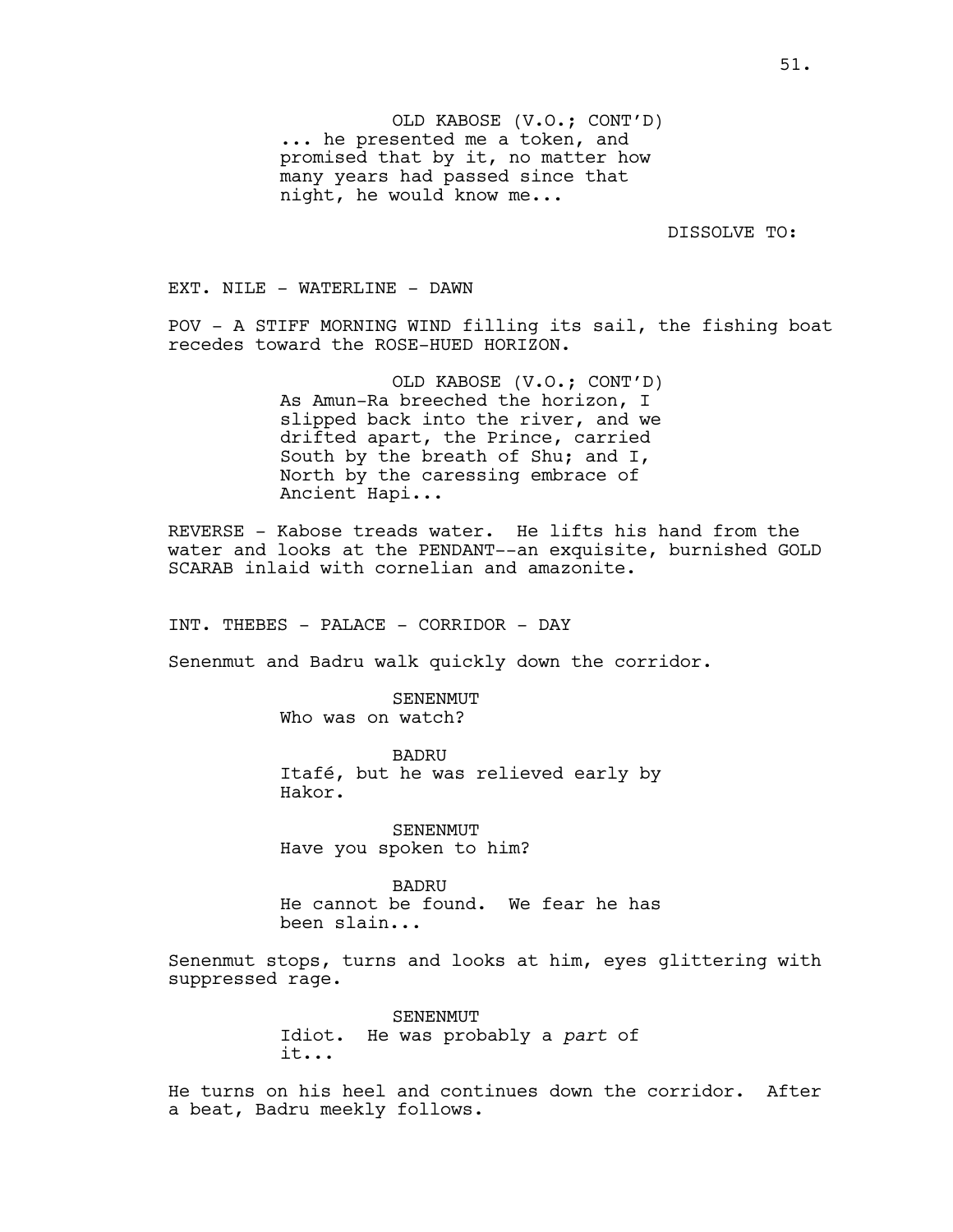INT. THEBES - PALACE - KING'S CHAMBER - MOMENTS LATER

Under watch by TWO PALACE GUARDS, Ahmose Pen-Nekhbet sits on the corner of the bed, calmly sipping from a paste chalice. The door flies open and Senenmut enters with Badru. The Guards snap to attention.

### SENENMUT

# Where is the Prince?

Pen-Nekhbet regards him with aplomb. He SIGHS and tops off his chalice with WINE from a small amphora.

> PEN-NEKHBET I will be happy to answer all of your questions in private.

Eyes blazing, his lips compressed into a bloodless line, it's all Senenmut can do to keep himself from strangling the old bastard. He turns to Badru and the Guards.

### SENENMUT

Get out. All of you. And close the door. I will call if I have need for you.

Badru and the two Guards exit, close the door.

SENENMUT

Well...

PEN-NEKHBET The Prince is safe.

SENENMUT I did not ask you if he was safe. I asked you where he is?

PEN-NEKHBET If I tell you that, then he will not be safe.

Senenmut takes a step forward, trembling with suppressed rage.

> SENENMUT Are you implying that the Queen is a danger to her own *son?*

> PEN-NEKHBET He is not her son. And, no, that is not my implication. *You*, however, are a different kettle of fish...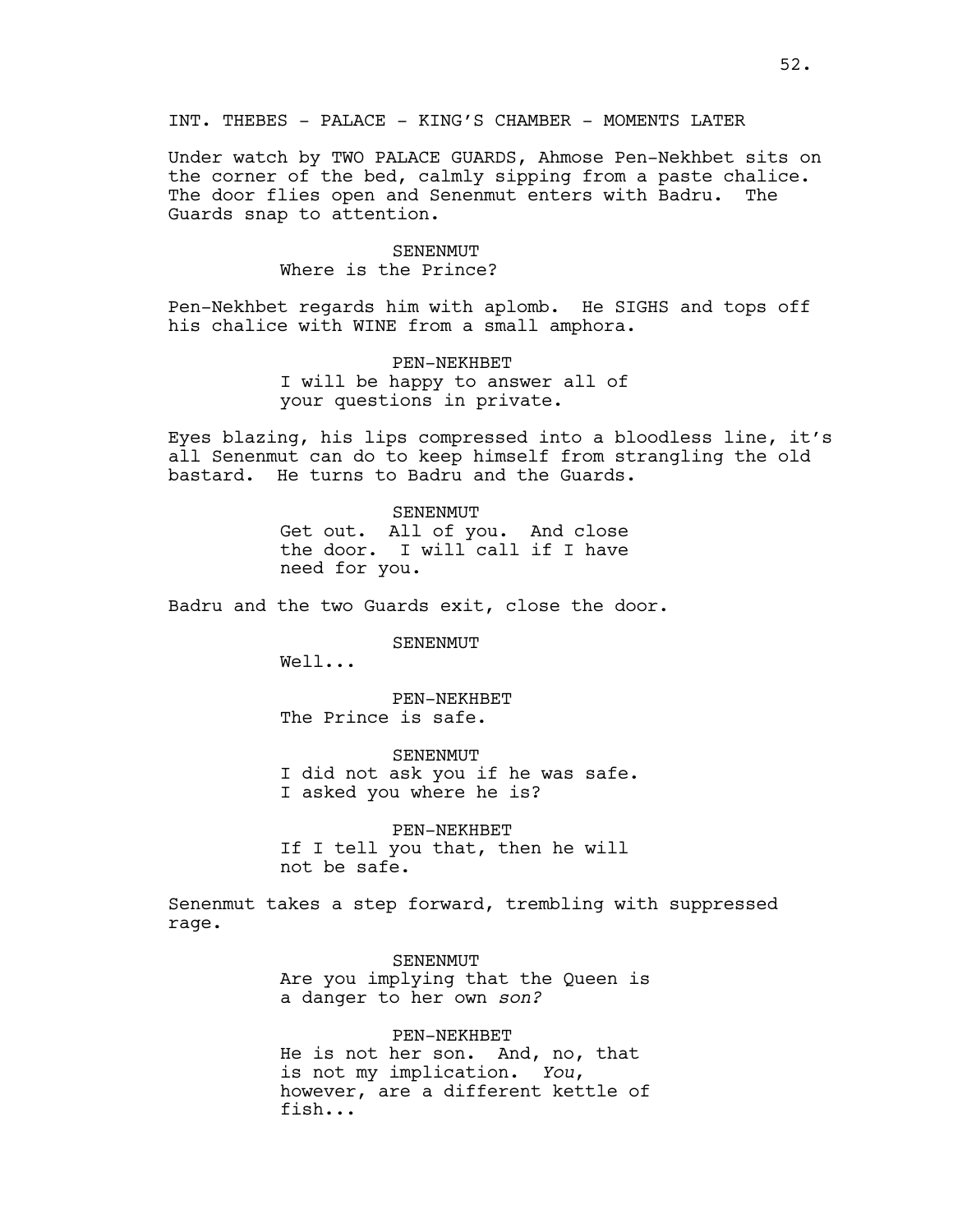What do you mean?

#### PEN-NEKHBET

I *mean*, Senenmut, that you are an artist, and the artist is a slave- not to his mind, but to his heart. For example...

(savors a sip of wine) ... your love for the Queen--it is not motivated by her station, but in spite of it, is that not true?

#### **SENENMUT**

My love for the Queen is none of your business.

### PEN-NEKHBET

Ahh, but it *is,* it *is y*ou see... Because your love is pure and true, you would move heaven and earth to give its object anything she desires. And more than anything, Hatshepsut desires the throne--

SENENMUT

--stop stalling. Where is Thutmose?

Pen-Nekhbet's expression hardens.

#### PEN-NEKHBET

Yes. Yes, you are quite right. Time is short, so I will speak plainly and to the point. The King is gone. I will not tell you where he is; only that he is safe and in capable hands. The Queen has but two courses of action: Announce he has been abducted and deploy the full might of Egypt to locate and return him to Thebes--

### SENENMUT

--and why should she not?

# PEN-NEKHBET

For one, it would foment panic among her subjects and cause much consternation among the High Priests. Even worse, such a catastrophe would doubtless call her competence into question--she is, after all, the boy's Regent and guardian. (MORE)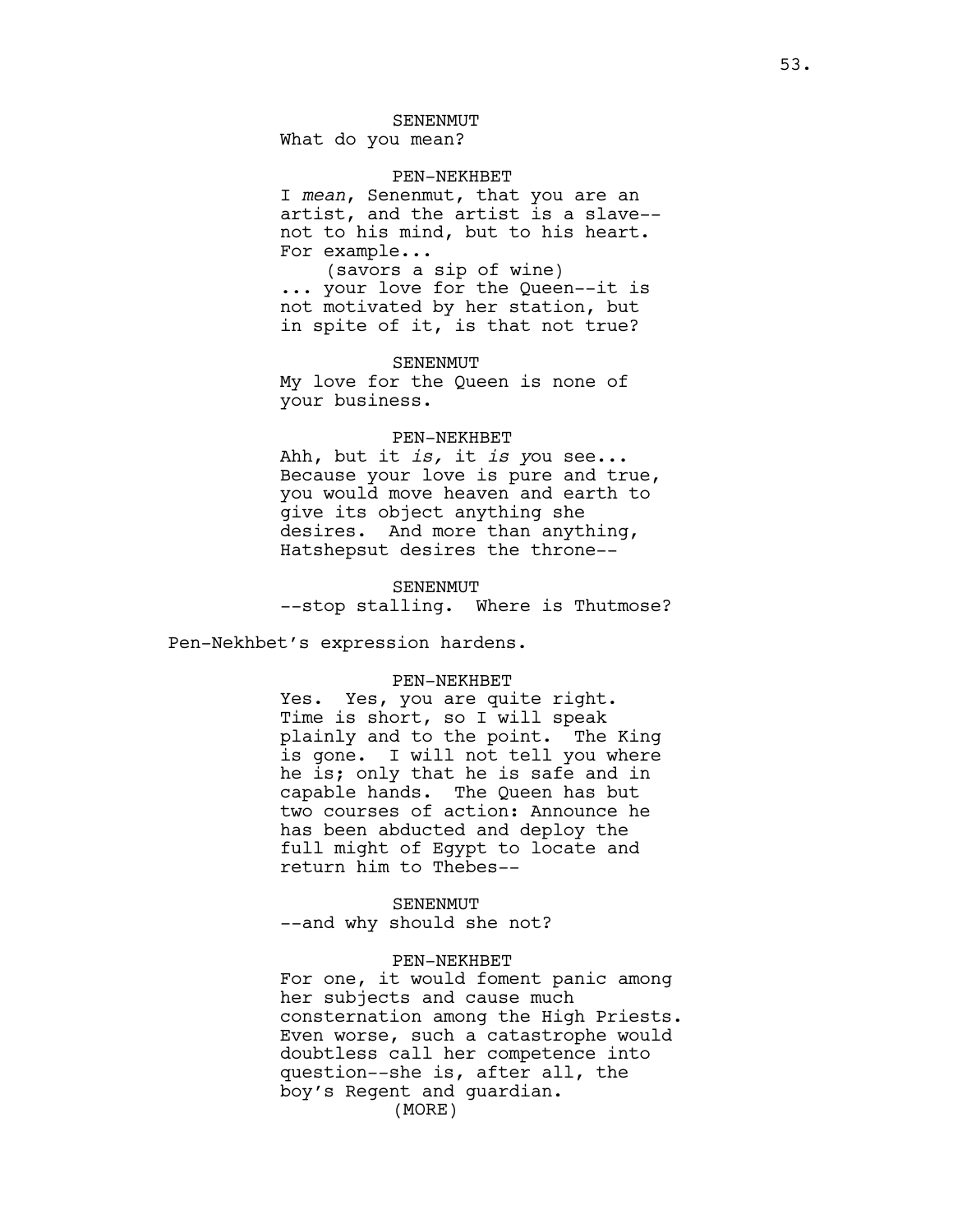It's possible she may even be suspected of *arranging* his abduction... PEN-NEKHBET (cont'd)

SENENMUT And the second path?

### PEN-NEKHBET

Let it be known that the Prince has been dispatched to the Southern Kingdoms on an extended trade mission and that, during his absence, she will rule in his stead, as she did for his father before him. In this way, the Prince will be safe--

# SENENMUT (finishes his thought) --and the Queen will occupy the throne she so dearly covets. (considers) There is a third option--

### PEN-NEKHBET

(dismissive) Yes, yes I know, of course... she could order me arrested and tortured. I am old and frail, and no doubt it would take little effort to pry the information you seek from my lips. However... (winces) ... it *would* take time. And, as I said... time is short--

Pen-Nekhbet violently DOUBLES OVER IN AGONY, his WINE SPILLING on the floor, followed by the chalice as it slips from nerveless fingers. Senenmut seizes him by his shoulders.

> SENENMUT *Ahmose, you fool! What have you done?*

The old man manages a trembling, cryptic smile. His eyes roll up and he SLUMPS FORWARD AGAINST SENENMUT, DEAD. Horrified, the architect picks up the chalice, sniffs its dregs and, detecting poison, ROARS:

> SENENMUT *Guards*...*! GUARDS!*

> > SLAM TO BLACK